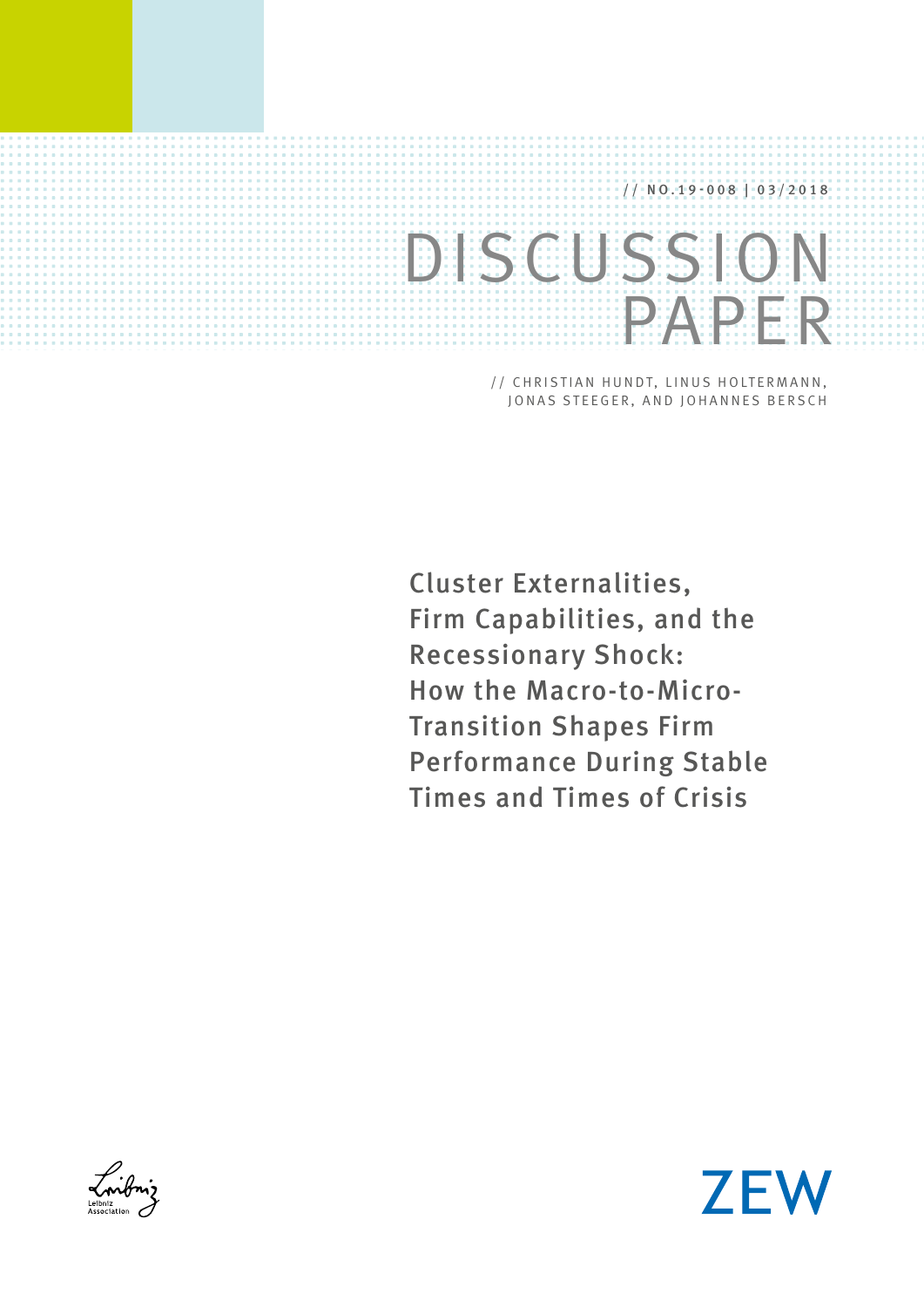# **Cluster externalities, firm capabilities, and the recessionary shock: How the macro-to-micro-transition shapes firm performance during stable times and times of crisis**

By Christian Hundt<sup>1</sup>, Linus Holtermann<sup>2</sup>, Jonas Steeger<sup>3</sup>, and Johannes Bersch<sup>4</sup>

<sup>1</sup> Thünen Institute of Rural Studies, Bundesallee 64, 38116 Braunschweig, Germany

- <sup>2</sup> Geography Department, Ruhr University of Bochum, Universitätsstraße 150, 44801 Bochum, Germany
- <sup>3</sup> Data Science Department, Nordantech Solutions, 200955 Hamburg, Germany
- <sup>4</sup> ZEW Leibniz Centre for European Economic Research, L 7-1, 68161 Mannheim, Germany

#### **Abstract**

In this paper, we examine the macro-to-micro-transition of cluster externalities to firms and how it is affected by the macroeconomic instability caused by the recessionary shock of 2008/2009. Using data from 16,166 manufacturing and business services firms nested in 390 German regions, we employ within-firm regression techniques to estimate the impact of crosslevel interactions between firm- and cluster-level determinants on phase-related differences in firm performance between a pre-crisis (2004-2007) and a crisis period (2009-2011).

The empirical results validate the existence of a macro-to-micro-transition that evolves best in the case of broad firm-level capabilities and variety-driven externalities. Furthermore, the results indicate that the transition strongly depends on the macroeconomic cycle. While the transition particularly benefits from a stable macroeconomic environment (2004-2007), its mechanisms are interrupted when being exposed to economic turmoil (2009-2011). Yet, the crisisinduced interruption of the transition is mainly restricted to the national recession in 2009. As soon as the macroeconomic pressure diminishes (2010-2011), we observe a reversion of the transmission mechanisms to the pre-crisis level.

Our study contributes to the existing literature by corroborating previous findings that the economic performance of firms depends on a working macro-to-micro transition of external resources, which presupposes sufficient cluster externalities and adequate firm-level combinative capabilities. In contrast to previous studies on this topic, the transition mechanism is not modeled as time-invariant. Instead, it is coupled to the prevailing macroeconomic regime.

**Keywords:** Macro-to-micro-transition, combinative capabilities, agglomeration economies, cluster-level externalities, unrelated variety, related variety, macroeconomic regimes, Great Recession, economic resilience

**JEL:** C33, R11, R58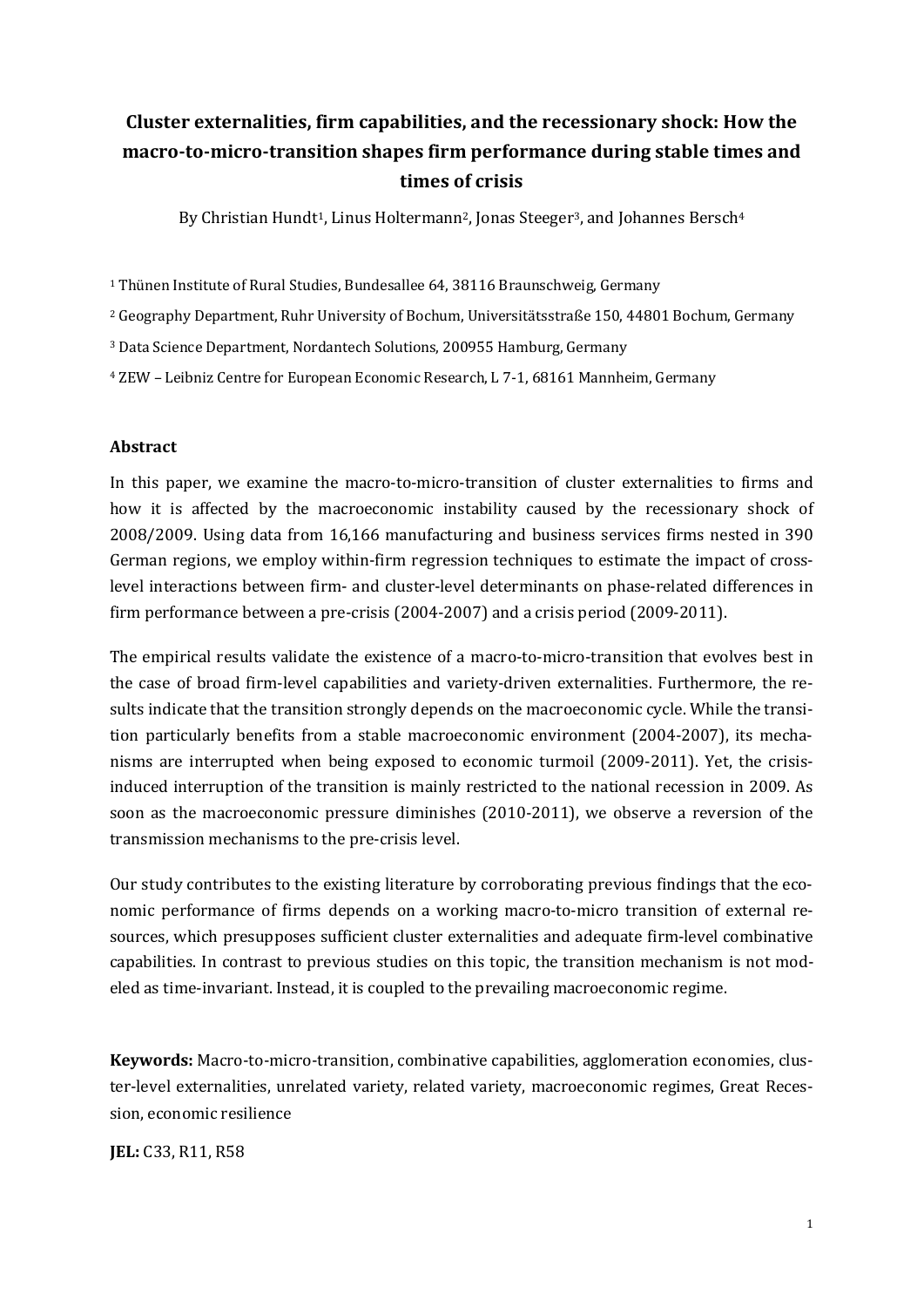| $\mathbf{1}$   |     | $\label{prop:1} In traditional \emph{untroduction} \tiny 2.3$                   |  |
|----------------|-----|---------------------------------------------------------------------------------|--|
| $\overline{2}$ |     |                                                                                 |  |
|                | 2.1 |                                                                                 |  |
|                | 2.2 | Firm performance, cluster externalities, and different macroeconomic regimes  6 |  |
| 3              |     |                                                                                 |  |
| 4              |     |                                                                                 |  |
|                | 4.1 |                                                                                 |  |
|                | 4.2 |                                                                                 |  |
|                | 4.3 |                                                                                 |  |
|                | 4.4 |                                                                                 |  |
|                | 4.5 |                                                                                 |  |
| 5              |     |                                                                                 |  |
|                | 5.1 | On the interplay of combinative capabilities and cluster externalities 14       |  |
|                | 5.2 |                                                                                 |  |
|                | 5.3 | Decomposition of variety: the impact of related variety and unrelated variety19 |  |
|                | 5.4 |                                                                                 |  |
| 6              |     |                                                                                 |  |
|                |     |                                                                                 |  |
|                |     |                                                                                 |  |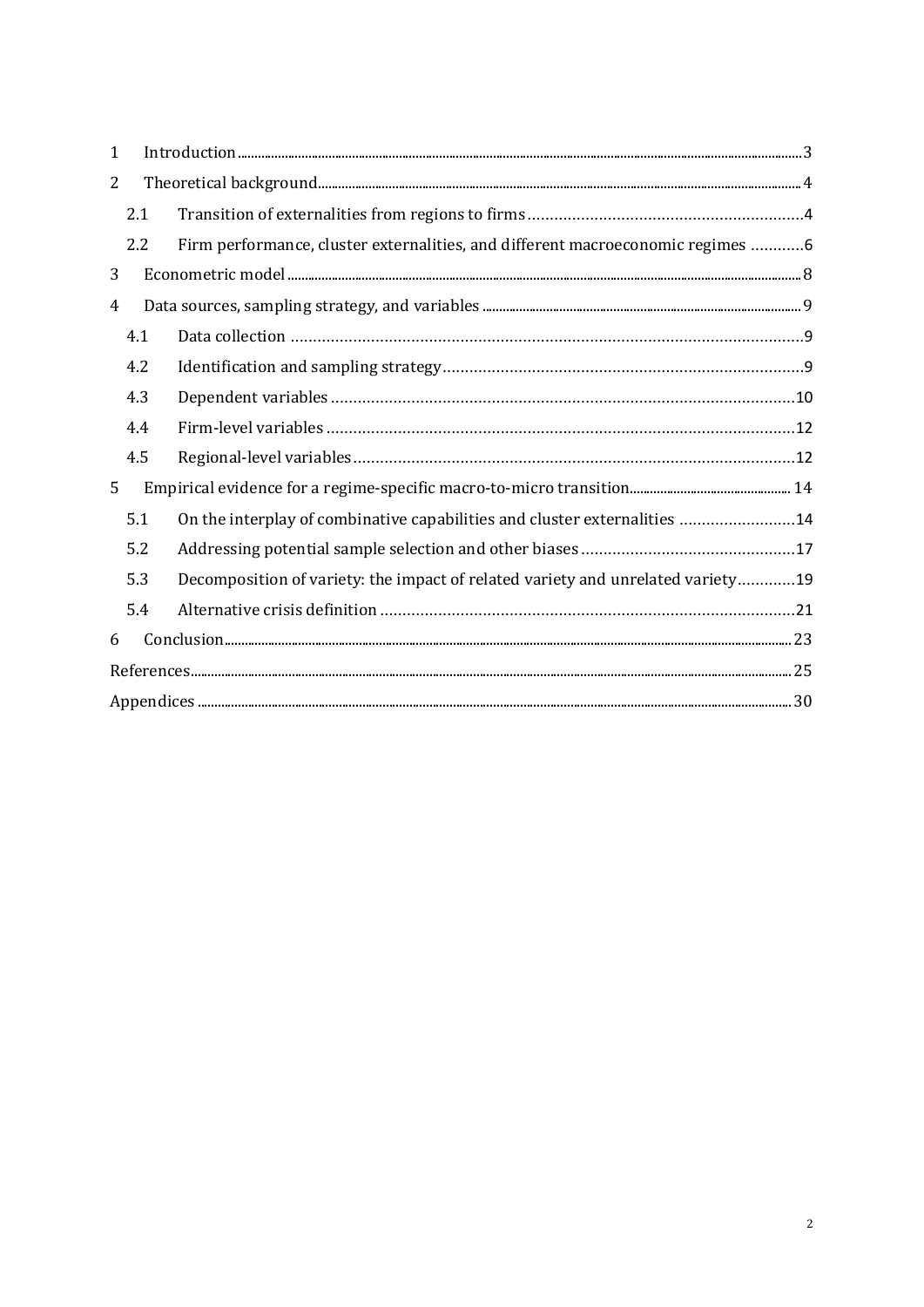#### <span id="page-3-0"></span>**1 Introduction**

The spatial dimension has always been regarded as an important key to the explanation of economic growth, development and competitiveness, which holds true especially in the field of economic geography (Myrdal, 1957; Hirschman, 1958; Scott, 1988; Porter, 1998; Saxenian, 1996; Storper, 1995; Asheim, 1996; Maskell, 2001). Another surge has arisen just recently in response to the Great Recession of 2008/2009 that widely (re-)opened the scientific debate on economic resilience and put, among other things, a particular focus on the role of regions and their socioeconomic endowments. While in the beginning, research on regional economic resilience was for the most part directed at setting up conceptual foundations (Pendall et al., 2010; Boschma and Martin, 2010; Hassink, 2010; Pike et al., 2010; Simmie and Martin, 2010; Martin and Sunley, 2015), recent research puts a stronger emphasis on empirical investigations. Studies of the latter group, in turn, frequently explore the impact of regional determinants that either promote or hamper economic resilience (for a comprehensive overview see Holtermann and Hundt, 2018). At the same time, however, the scope of these studies is typically restricted to the regional level alone and it does not account for the heterogeneity at firm-level, respectively. Such approaches are problematic insofar as they reduce resilience to a more or less monolithic phenomenon whilst subject themselves to the risk of ecological fallacies (Coleman, 1991).

In order to overcome this limitation, we are going to shift the research focus from 'regions that contain firms' to 'firms that are nested within regions' as we agree with Martin (2012) that firms – and not regions – are the actual agents of economic resilience. As a consequence, we examine regional determinants not according to their effects on regions per se but according to their impact on the economic performance of firms through a macro-to-micro transition of regional agglomeration economies. Of course, the basic idea of our approach is not entirely new. In fact, the impact of agglomeration economies on firm-level performance has already been subject to a number of studies in both business and regional economics. Nonetheless, the present state of research remains fractional since, among other things, the complex nexus of the region-firmrelationship has not been satisfactorily resolved yet. Business studies, on the one hand, normally focus on firm-related assets that help to internalize externalities while they fail at specifying both type and transmission of these externalities (Tsai, 2001; Girma, 2005; Kostopoulos et al., 2011). Regional studies, on the other hand, usually concentrate on the characteristics and influencing patterns of agglomeration economies at the aggregate level whereas neither firm-related capacities nor the link between regions and firms is sufficiently included (see de Groot et al., 2009 and Melo et al., 2009 for comprehensive overviews).

Only recently, however, regional economists (van Oort et al., 2012; Brunow and Blien, 2015; Smit et al., 2015) have started to fill this gap by interpreting regionally nested firms as being on the receiving end of agglomeration (dis-)economies. What is still missing, though, is a further linkage between the macro-to-micro transmission and dynamic changes in the economic environment. Whilst prior research scrutinizes the relationship at a given point in time, the temporal dimension and hence impact economic turbulences remain unknown. This is noteworthy, since turbulences, especially if they emerge as sudden shocks, are very likely to affect the patterns of how externalities are transmitted from regions to firms and thus take influence on the economic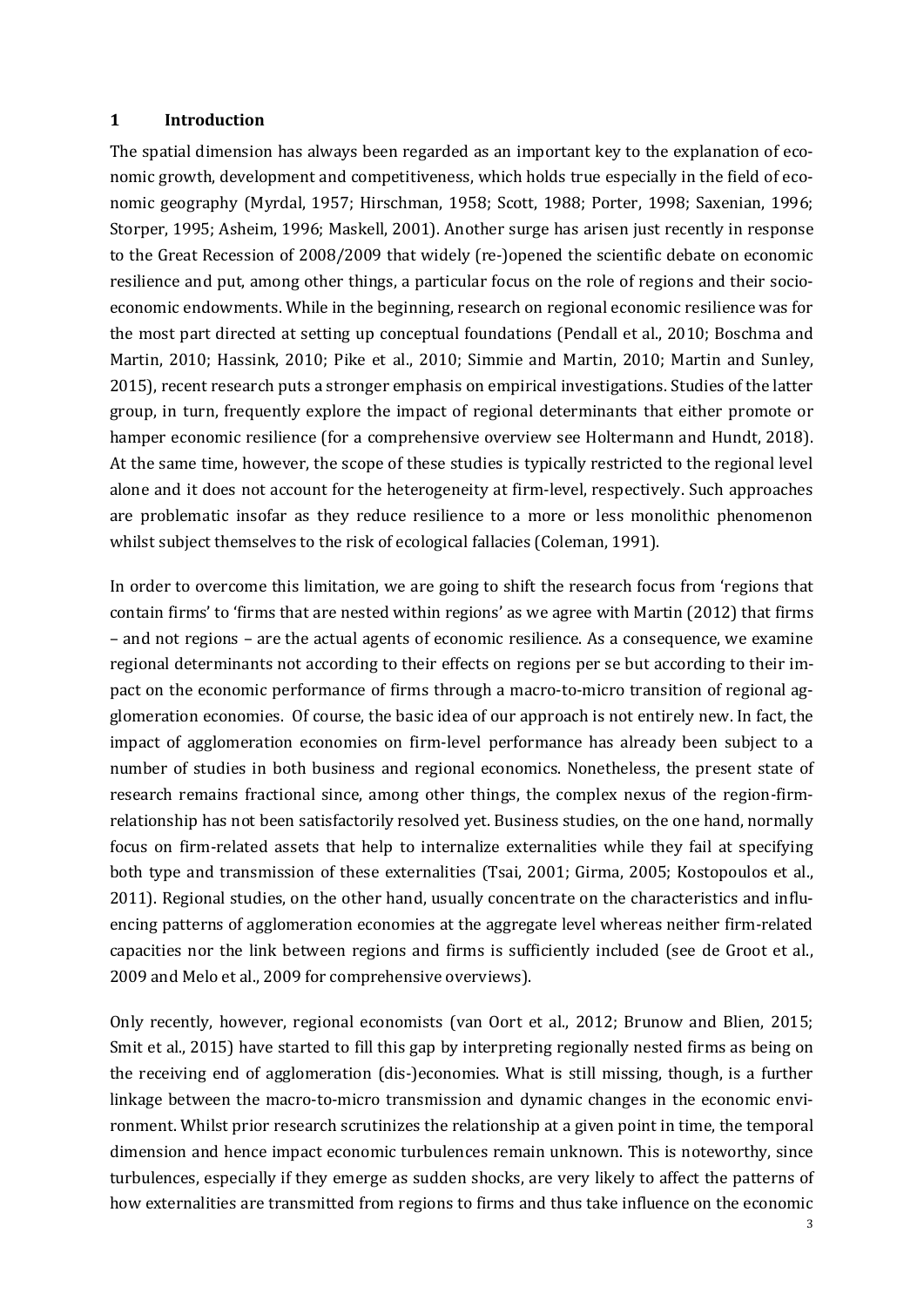performance of firms. Therefore, time-related changes are another important missing piece in the jigsaw of the firm-region-relationship.

In response to the aforementioned deficits, we develop our paper along three guiding insights. First, we explore the macro-to-micro transition from the perspective of the firm emphasizing its combinative capabilities as a precondition to internalize regional externalities in the form of tangible resources and knowledge spillovers. Second, we understand the transmission of knowledge spillovers from regions to firms as an interlinked process which is why we choose a cross-level regression approach in order to empirically validate the micro-macro-relation between firms and their respective regional environment including the knowledge spillovers between them. Third and most important, we integrate time-related changes in the firm's environment as we distinguish between two macroeconomic regimes, one representing a period of macroeconomic stability and the other a period of macroeconomic instability. In this way, we link the macro-to-micro transition of externalities with the notion of resilience asking how firmlevel determinants and regional interactions shape firm performance during macroeconomic stability and instability.

The remainder of our paper is structured as follows. Section 2 explores the theoretical background, while section 3 elucidates the components and structure of the econometric model. Section 4 presents the data sources applied and introduces the dependent and explanatory variables. The empirical results are reported and discussed in Section 5. Section 6 concludes.

## <span id="page-4-0"></span>**2 Theoretical background**

In order to narrow the research gaps as identified above, we interlink the spatial and temporal dimension of economic actions while analyzing the according mechanisms from the micro perspective of the firm. We pursue this objective in two consecutive steps. First, we substantiate the spatial hierarchy between firms and regions and carve out its relevance for economic interactions (see section 2.1). Second, we demonstrate that regional externalities are likely to expose differing impacts on firm performance over time depending on whether the prevailing macroeconomic regime is characterized either by stability or instability (see section 2.2).

### <span id="page-4-1"></span>**2.1 Transition of externalities from regions to firms**

We explicitly agree with the notion of a 'macro-to-micro transition' according to which 'the region generates economic opportunities and constraints for firms located in that region through agglomeration economies and agglomeration diseconomies' (van Oort et al., 2012: 9). We thereby accept the supposition that agglomeration effects do not impact the regional economy directly but only indirectly, i.e. through their moderating effect on firm performance (for similar arguments see Acs and Armington, 2004 and Martin et al., 2011). Hence, in linking the firm to the regional level we take two important aspects of economic reality into account. On the one hand, our approach recognizes that firms are not isolated from their geographically surrounding setting but nested within specific regional economic contexts. On the other hand, it discloses potential mechanisms of a macro-to-micro transition since regionally nested or 'embedded' (Grano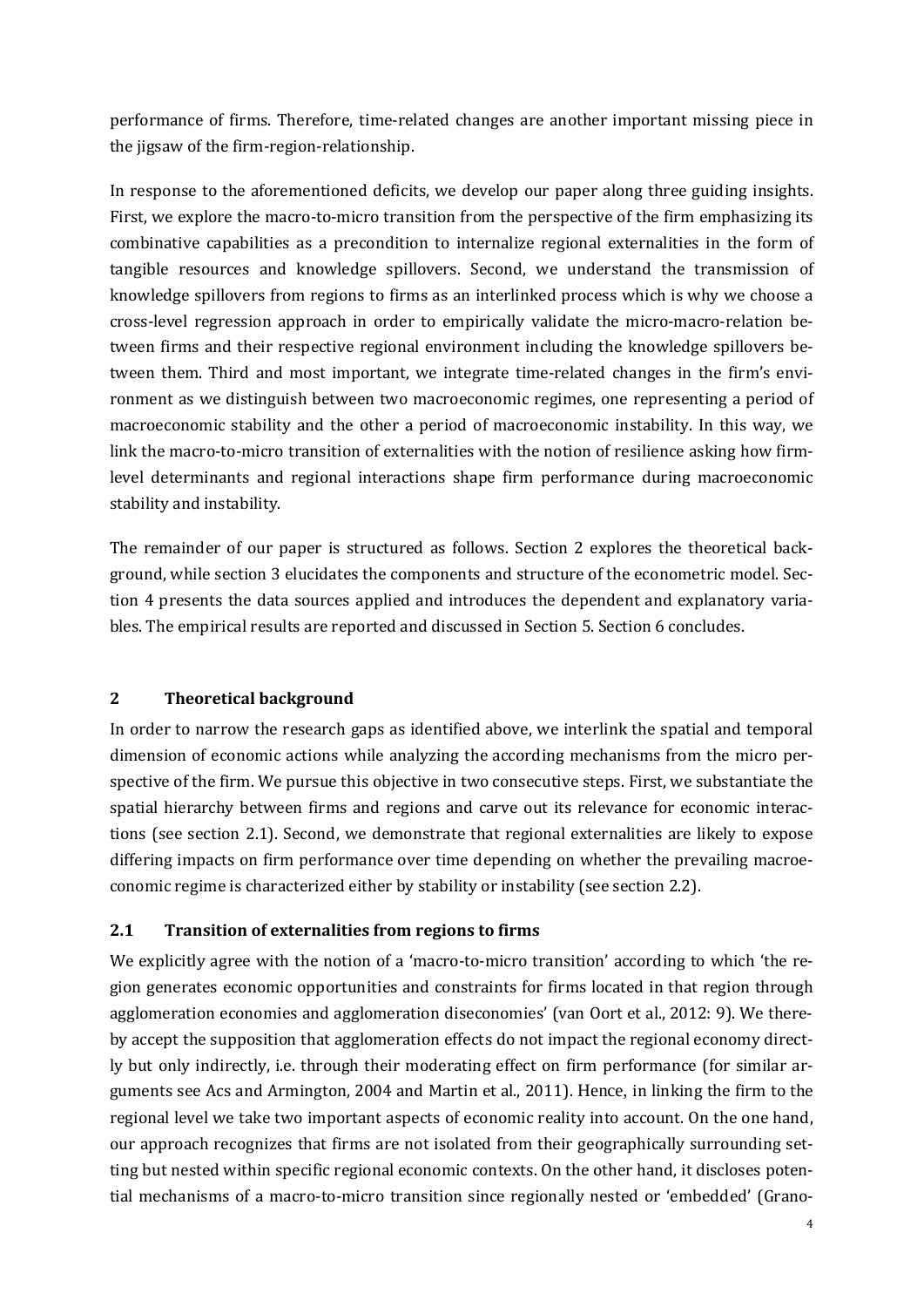vetter, 1973) firms can possibly enlarge their scope of economic actions by internalizing additional economic resources that are external to the firm but internal to the region. However, whether a firm actually succeeds in internalizing regional externalities, at least two preconditions must be met, namely the presence of agglomeration economies in the respective region and the firm's capability to make use of them.

The relevance of regional externalities primarily arises from the limitation of firm-related assets as they can provide complementary growth-relevant resources which help firms to expand their scope of economic actions. Which kind of growth-relevant resources are available in a particular case, depends on the specific type of agglomeration economies that are predominant in the respective region (Frenken et al., 2007). Referring to this, regional economic literature commonly distinguishes between localization economies that are based on sector-specific specialization, Jacobs' externalities that arise from cross-sectoral variety, and urbanization economies that originate from sector-independent density (Frenken et al., 2007; Boschma and Iammarino, 2009; van Oort, 2013). In this paper, we concentrate on externalities stemming from regional economic specialization and regional economic variety. In either case, of course, firms can only utilize (or be impaired by) specific externalities if they are both located in the respective region and included in the respective sector (for the operationalization of specialization- and varietydriven externalities see section 4.5). Hereinafter, the term 'cluster-specific' (externalities) is used to describe *sector-specific agglomeration forces of specialization and variety that differ between regions*.

A theoretical approach on how to model the transmission of regional externalities to firms is provided by van Oort (2013) with reference to McCann and Folta (2011). Van Oort (2013) suggests applying the knowledge-based view of the firm (Grant, 1996 and 2002) in order to capture the heterogeneity of firms' capabilities to access and utilize agglomeration economies. The basic idea is simple but convincing: 'Agglomerated firms can realize the potential benefits of location in an agglomeration only to the extent that they are capable of using and commercializing knowledge from co-located firms in combination with their own knowledge assets to create value' (van Oort 2013: 9). Such 'combinative capabilities' contain a) the firm's existing knowledge base, b) the number of its localized connections and c) its 'organizing principles' (Kogut and Zander, 1992). What is more, all three assets are assumed to increase the 'combinative capabilities' of the firm. As explained by van Oort (2013), a large existing knowledge base (a) is expected to improve the firm's ability to assess, access, and internalize externally available knowledge. Similarly, a high number of localized connections (b) is thought to facilitate the firm's active and purposeful collaboration with other firms to obtain, exchange, and mutually develop resources. Finally, 'organizing principles' (c), defined as the firm's ability to coordinate different parts of the organization and transfer knowledge among them, are assumed to increase the firm's efficiency in internal organization and thus make the resourceful application of regional externalities more likely.

As for this paper, we add another specification to this concept and assume a dual function of combinative capabilities that manifests itself in a two-fold-impact on firm performance. On the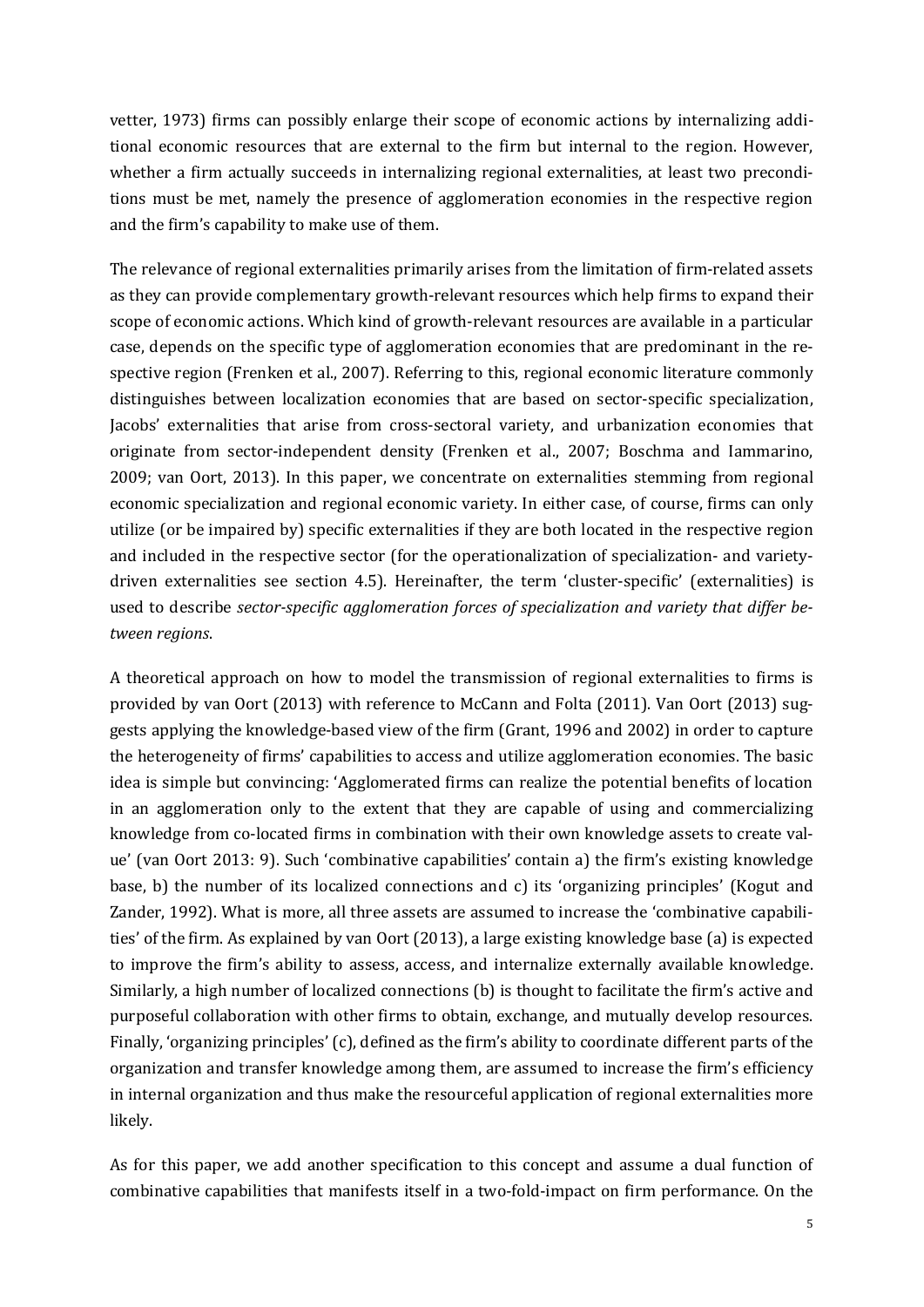one hand, while emphasizing their 'combinative' character, capabilities can have an *indirect* effect as far as they potentially broaden the firm's possibilities to make use of regionally bound externalities. These indirect effects are the main focus of our study. On the other hand, though, combinative capabilities can also *directly* augment the economic performance of the firm as the existing knowledge base, the number of its localized connections as well as the 'organizing principles' of the firm (Kogut and Zander, 1992) are likely to be growth-stimulating irrespective of the internalization of additional resources stemming from regional agglomeration economies. To conclude, we expect the impact of broad firm-level capabilities to be positive in either way: the broader the capabilities, the better ceteris paribus the economic performance of the firm.

### <span id="page-6-0"></span>**2.2 Firm performance, cluster externalities, and different macroeconomic regimes**

Not only are firms willing to access those agglomeration externalities from which they expect the most effective and efficient support. We further assume that firms, in case they are confronted with abrupt changes in their macroeconomic environment, are likely to alter their growth strategies and accordingly will seek for different, more suitable externalities. The extent to which firms will successfully adapt to shock-induced market fluctuations in turn depends on their 'dynamic capabilities' which Teece et al. (1997: 516) define as the facility to 'integrate, build, and reconfigure [its] internal and external resources'. Henceforth, 'dynamic capabilities' can be best understood as a dynamic version of combinative capabilities. Through adding a dynamic component to our study, we also take into account a widely accepted insight in regional research according to which agglomeration economies on localized economic growth generally differ across sectors, space, and time (Rosenthal and Strange, 2004; Van Oort, 2007; de Groot et al., 2009; Melo et al., 2009; Beaudry and Schiffauerova, 2009; Puga, 2010). We expect that firms seek to access other, more fitting externalities if sudden changes in their macroeconomic environment require so. Apart from this very basic assumption, phase-specific impacts of specialization- resp. variety-driven externalities on firm performances are hard to predict. Instead, different scenarios seem equally plausible.

To start with, we briefly discuss possible macro-to-micro transitions originating from localization economies as highlighted by Marshall (from a static perspective) and Marshall, Arrow and Romer (from a dynamic perspective) respectively (Marshall, 1920; Arrow, 1962; Romer, 1986). MAR externalities arise from industrial specialization of a defined geographic area and are, by our definition, available only to firms that *operate within this specialized sector* (see section 4.5 for a comprehensive operationalization). Provided this requirement is met, MAR externalities can help firms not only to participate in specialized factor markets, infrastructure or supplier networks, they also tend to promote incremental innovation and process innovation via regional knowledge spillovers, thanks to the tacit transmission of information across agents (Glaeser et al., 1992; Henderson et al., 1995). At least two distinct outcomes of the interaction between broad combinative capabilities and MAR externalities are conceivable. In the first scenario, firms with broad capabilities might derive the greatest benefit from MAR externalities in periods of macroeconomic stability. A simple explanation could be that firms make the best use of their positions within highly specialized and ramified clusters only if the cluster-related networks and business links are not disturbed by shock-induced turbulences. Besides, it takes a critical mass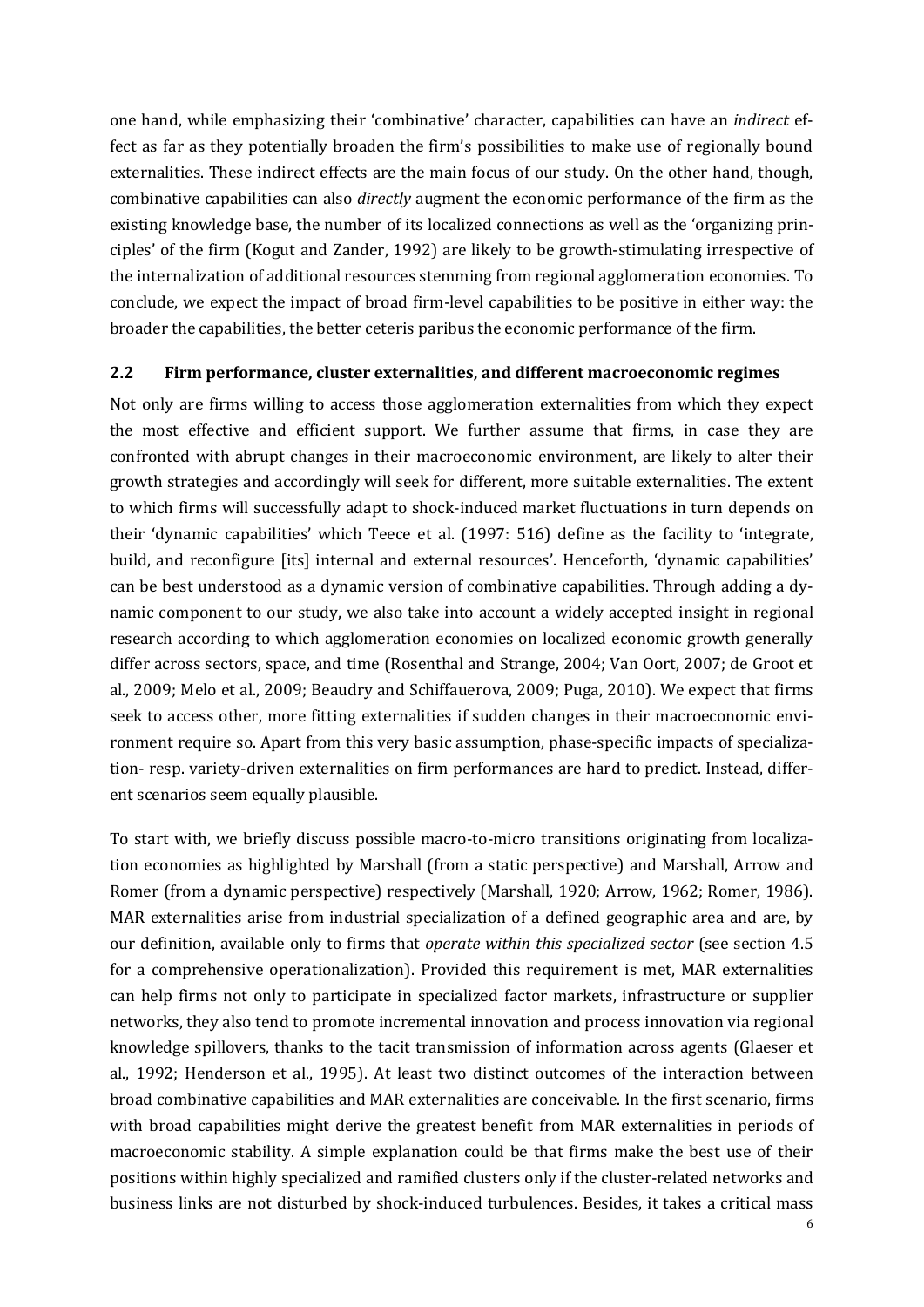before specialized resources are likely to generate an added value for the firms involved and a critical mass in turn takes a stable economic environment to evolve best (Porter, 1998; Maskell and Malberg, 1999). In the second scenario, firms with broad capabilities might particularly profit from MAR externalities in case the environment is specifically volatile. The idea is that, during and immediately following a sharp economic downturn, firms with already high capabilities command, compared to less capable firms, a higher number and more stable market relations in and outside of the cluster. In this way, they ensure themselves sufficient access to regional resources, while firms with lesser capabilities, on the contrary, might be cut off from supplier-costumer-relationships more easily. The question of whether the first or the second scenario will prevail cannot be answered on a mere theoretical base and requires detailed empirical examination.

In a next step, we take a short look at the interplay of broad firm capabilities and externalities stemming from variety. The latter are, by our definition, available only to firms that *belong to a sector that at the same time is characterized by a high degree of intra-sectoral variety at the subordinate (digit) level(s)* (see section 4.5 for a comprehensive operationalization). From a regional perspective, this measure corresponds with the notion of related variety as introduced by Frenken et al. (2007). From a firm perspective, however, the reasoning is very similar. The sole difference is that the relevant variety occurs within specific sectors (thus *intra-sectoral* variety), not within the entire region. In either case, variety-based externalities are rooted in a portfolio of industries that are interconnected through shared or complementary competences (Boschma and Iammarino, 2009). Firms can profit from such interconnections as they generally facilitate the firm's access to resources that are neither redundant nor too dissimilar to become integrated into their own portfolios. The more diversified the regional sector of the embedded firms, the easier their access to interconnected resources. The economic advantage of such firms is that they have more options to recombine their own knowledge base with knowledge inputs from other firms of the same intra-sectoral complex. Ideally, this constellation leads to spilloverdriven knowledge fertilization and enables firms to obtain a competitive advantage by making quicker and better progress in the development of new products and/or technologies (Lazzeretti et al., 2011; Holm and Østergaard, 2013).

Similar to the case of specialization, the interchange between broad combinative capabilities and externalities stemming from variety allows for two plausible, yet different scenarios. On the one hand, firms with broad capabilities might best utilize variety-driven externalities when the macroeconomic environment is stable. The underlying assumption is that the adoption of related technologies and, equally important, the incorporation of related production factors are challenging procedures that require a high level of planning security that is most likely guaranteed in periods of stability. On the other hand, though, variety-based externalities could turn out to be particularly beneficial in times of crisis. This scenario reflects the notion that a greater variety of accessible resources also promotes flexibility that, once firms are exposed to a sudden pressure to act, becomes a very essential tool in terms of defending and gaining market shares. Here too, theory alone cannot foretell whether the first or the second scenario will prevail. Instead, a thorough empirical examination is mandatory.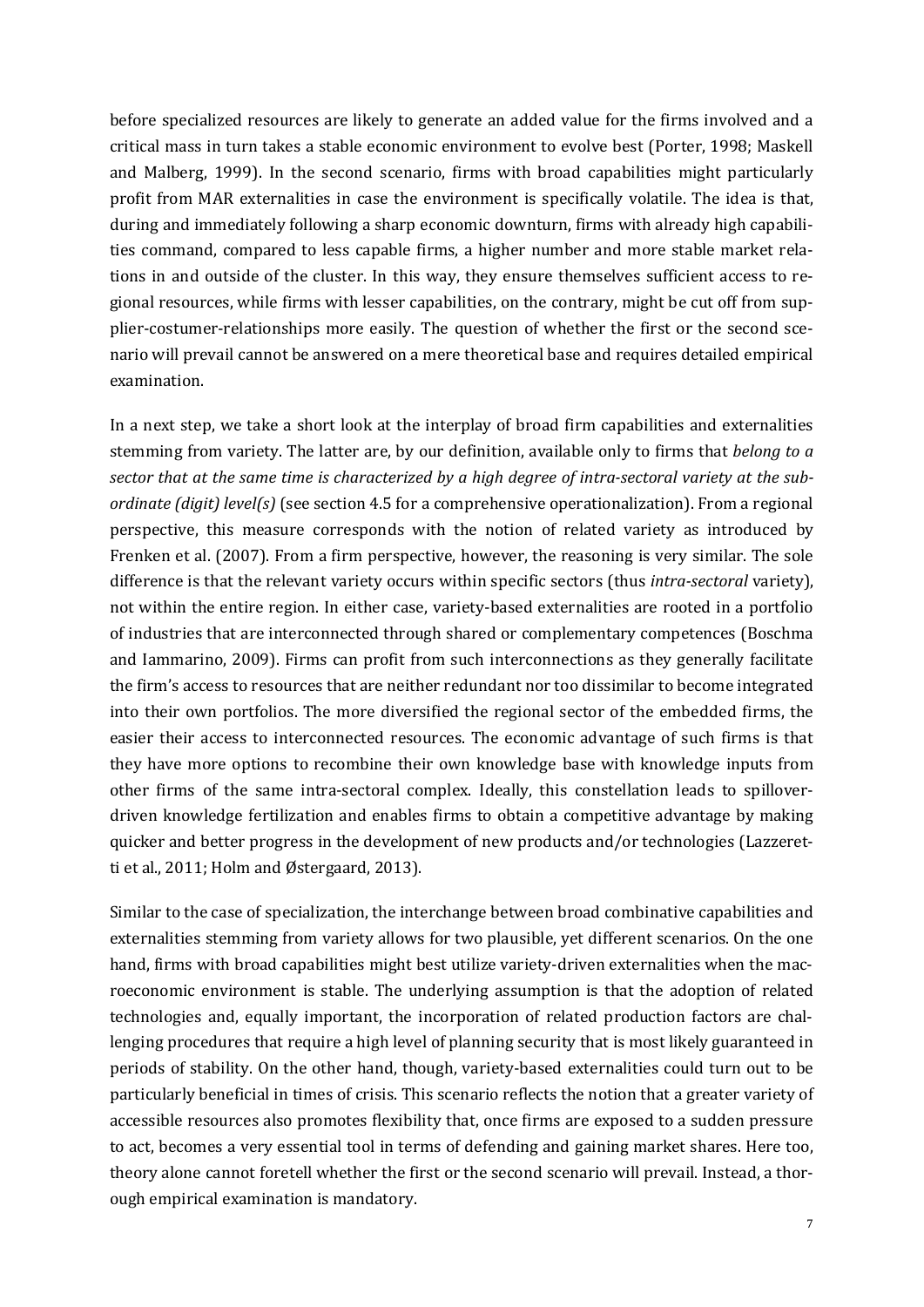#### <span id="page-8-0"></span>**3 Econometric model**

Our goal is to examine the interplay of combinative capabilities and cluster-specific externalities and its impact on firm performance. To investigate this matter, we employ cross-level interactions of firm features and regional externalities in addition to firm-level controls. We also include regional and sectoral indicators to reduce the omitted variable bias. Changes in the macroeconomic environment are modeled through two different regimes. The first regime ranges from 2004 to 2007 and represents a period of relative overall stability (pre-crisis). Sharply interrupted by the Great Recession of 2008-2009, however, it is followed by a period of instability that spans from 2009 to 20[1](#page-8-1)1 (crisis).<sup>1</sup> Our reference model reads as follows:

$$
Performance_{ijr} = \alpha_j + \mu_r + \beta_1 X_{ijr,t} \times Z_{jr,t-s} + \beta_2 X_{ijr,t} + \beta_3 Z_{jr,t-s} + \text{Controls}_{ijr,t} + \varepsilon_{ijr} \tag{1}
$$

where *i* stands for firm, *j* for sector, *r* for region, and *t* for the period in which the explanatory variables of interest are measured. Performance<sub>iir</sub> is the growth of the performance indicator measured as the c[ha](#page-8-2)nge of the logarithmized indicator between the beginning and the end of the respective period.<sup>2</sup>  $X_{i,r,t}$  denotes proxy variables for the combinative capacity of a firm and  $Z_{ir,t-s}$  represents cluster-specific externalities. Controls<sub>iir,t</sub> stands for additional control variables at firm-level.  $\alpha_i$  is a sector fixed effect for sector *j* and  $\mu_r$  is a region fixed effect for region *r*. To avoid endogeneity problems, we measure the explanatory variables at the beginning of our sample period, hence  $t = 2003$ . Following Henderson (2003) and Knoben et al. (2015), we assume that spatial externalities require time to be accessible for firms and use a one-year lag ( $s =$ 1) to measure cluster-level externalities[.3](#page-8-3)

Next to the potential moderation of cluster-level effects through firm characteristics, we are mainly interested in the difference in firm performance between the crisis and pre-crisis period. For this purpose, we modify specification [\(](#page-8-4)1) and use the difference in performance between crisis and pre-crisis as dependent variable.<sup>4</sup> This leads us to the formula of model  $(2)$ :

<span id="page-8-1"></span><sup>&</sup>lt;sup>1</sup> As proposed by Kroszner et al. (2007), we separate the pre-crisis period from the crisis period by one year, because the year prior to the crisis onset, in this specific instance 2008, cannot be clearly categorized as either stable or unstable.

<span id="page-8-2"></span><sup>2</sup> Note that the performance indicator at the beginning of a certain period is equivalent to the value of the indicator at the end of the previous year. For example, to gauge the performance during the pre-crisis period, we compute the difference of the logarithmized indicator at the end of 2007 and the end of 2003. In comparison to annual panel data models, the distribution of the dependent variable is less susceptible to outliers and zero-inflation due to the use of the geometric mean. If performance indicators, e.g. sales or employment, are measured through annual growth rates, the growth trajectories of firms are often dominated by outlier years with large increments as the majority of years show either none or only very small changes. In our set-up, we mitigate this problem through temporal aggregation. It is noteworthy, however, that this advantage comes at the expense of information loss. Following the critique of Barro (1997) on fixed effects panel model with annual data that purely rely on time series information and thus neglect conditional variables that are slowly moving, such as the regional externalities of interest, we consider it necessary to model the effects of the latter as described by Equation (1) and (2).

<span id="page-8-3"></span><sup>&</sup>lt;sup>3</sup> We experiment with alternative time lags ( $s = 0$ ,  $s = 2$ ,  $s = 3$ ). Due to the stationary nature of the cluster-level externalities, results are virtually the same. Moreover, we conduct robustness tests that employ<br>pre-crisis data of firm-level and regional-level indicators to verify the reliability of our estimation results.

<span id="page-8-4"></span> $4$  This approach is very common in the context of firm-level micro data and can be found in several empirical studies, accordingly: Rajan and Zingales (1998), Claessens and Leaven (2003), Fisman and Love (2003), Cetorelli and Strahan (2006), Kroszner et al. (2007), and Claessens et al. (2012).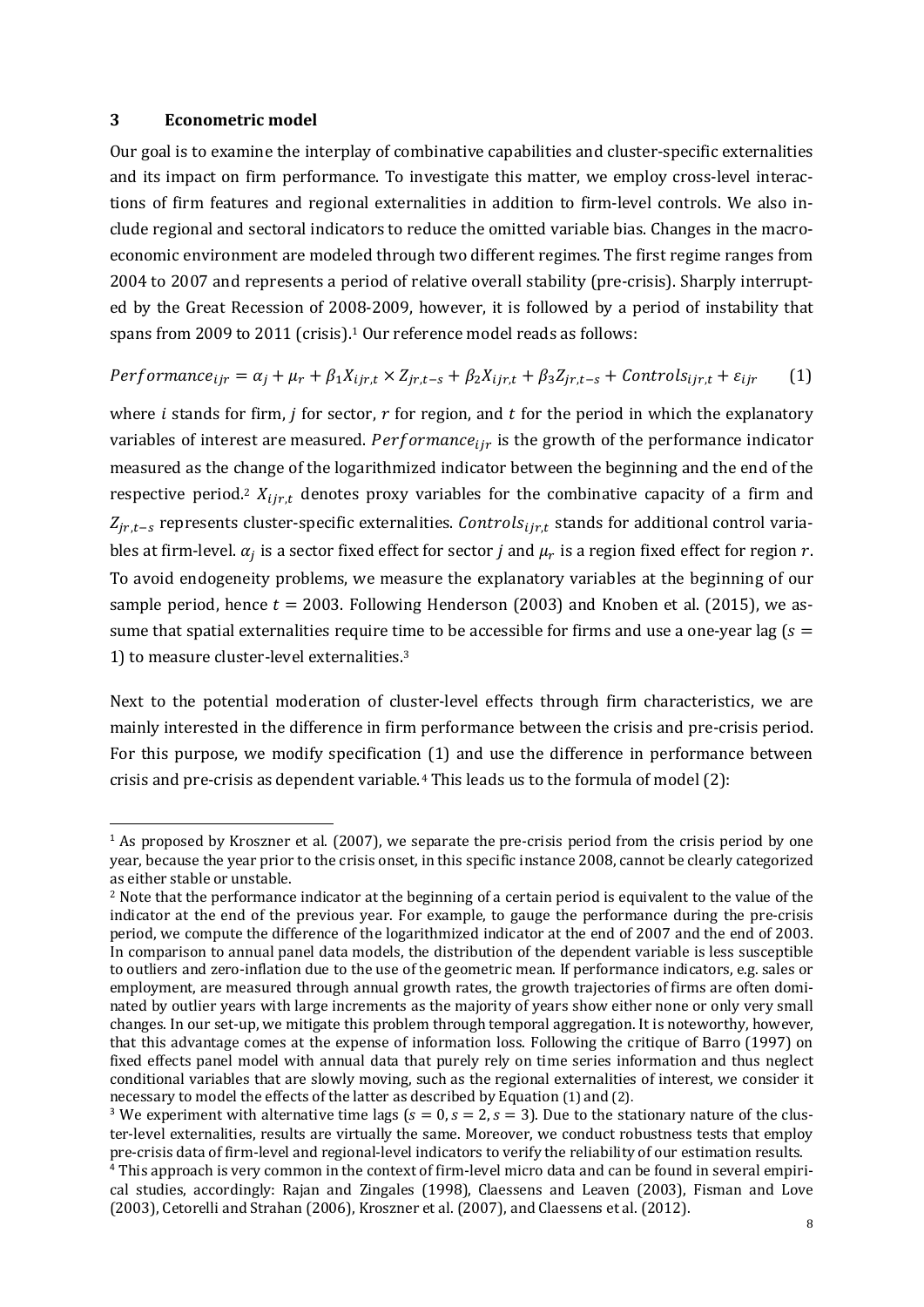$$
\Delta Performance = \alpha_j + \mu_r + \beta_1 X_{ijr,t} \times Z_{jr,t-s} + \beta_2 X_{ijr,t} + \beta_3 Z_{jr,t-s} + \text{Controls}_{ijr,t} + \varepsilon_{ijr} \tag{2}
$$

where  $\Delta$ *Performance* is our measure of the crisis-induced changes in firm-level performance  $(\Delta$ Performance = Performance<sub>ijr,crisis</sub> – Performance<sub>ijr,pre-crisis</sub>). Using within-firm differences in performance has the advantage of controlling for many firm characteristics, such as differences in profitability before the crisis and (unobserved) time-sluggish factors that explain differences in growth potentials between firms (Kroszner et al., 2007). Furthermore, the sector fixed effects control for the general severity of the crisis in each sector and the region fixed effects absorb all regional influences that are common to all firms within a region, such as urbanization economies. We apply heteroscedasticity-robust standard errors clustered simultaneously by sector and region, allowing for arbitrary correlation of firms within a sector or a region (Cameron et al., 2011).

### <span id="page-9-0"></span>**4 Data sources, sampling strategy, and variables**

### <span id="page-9-1"></span>**4.1 Data collection**

To test our models, we use data from the Mannheim Enterprise Panel (Mannheimer Unternehmenspanel – MUP) of the Centre for European Economic Research (ZEW). The MUP is based on the firm data pool of the Creditreform e.V., Germany's largest credit rating agency, and provides one of the most comprehensive databases of companies in Germany, second only to the official business register (which is not accessible to the public). At the end of 2013, the MUP contained information on 7.7 million firms. Comparisons of the active stock of firms in the MUP with the Business Register of the Federal Statistical Office indicate that the MUP gives by and large a representative picture of the corporate landscape in Germany (Bersch et al., 2014). The firm data are merged with additional information from the Creditreform e.V. on credit rating, ownership structure and firm´s bank account.

Detailed data on regional industry structure are required for our analysis as we intend to calculate indices of regional specialization and regional variety. Since no official statistics provides detailed information on the industry structure at the regional level (WZ 2008 digit class four or five), the indicators of regional agglomeration economies must be computed by means of an alternative approach. One common method proposes the appropriation of a representative sample of regionally located firms as such data can be used to calculate shares of specific sectors and to thereby create a detailed and reliable representation of the regional industry structure (Sedita et al., 2015). For this purpose, we again make use of the MUP because firm location, firm industry class, and the number of full-time employees are well documented in the data source. This provides us with the unique opportunity to generate indicators that capture the economic structure of regions at any level of the WZ 2008 industry classification. Following Sedita et al. (2015), we choose employment data to derive variables for the regional indicators.

### <span id="page-9-2"></span>**4.2 Identification and sampling strategy**

To assess the performance of an establishment in times of economic turmoil is often problematic as it entails the risk of receiving biased indicators. For example, the performance of an estab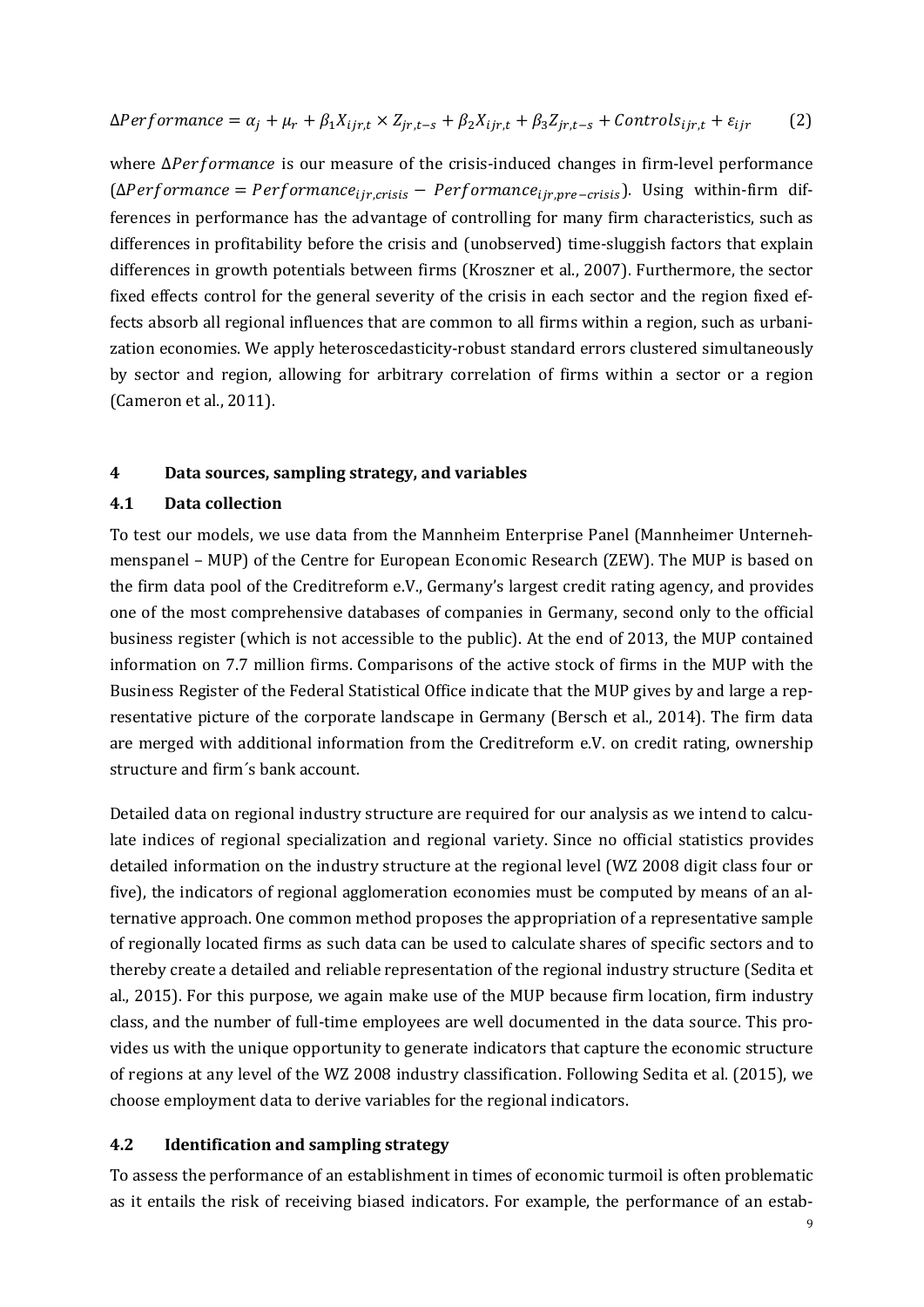lishment during a crisis-ridden business year might be additionally influenced by the performance of the firm to which the establishment belongs. In times of financial pressure or liquidity constraints it cannot be ruled out that firms cut back employment in some of their establishments not due to bad performance in these economic entities but because it is imposed by the overriding firm strategy. Other possibilities of exercising influence are internal profit transfers or even the shutdown of company divisions as a result of long-term strategic interests. For this reason, we employ firms instead of establishments as economic units of our analysis. We have to exclude, however, multi-regional firms from our sample as their data cannot be properly attached to the respective regions and thus would not allow us to draw precise conclusions on the effects of agglomeration forces.

With regard to the industrial focus, we restrict our analysis to manufacturing and business services while we exclude retail and customer-related services. The reason for this is that the latter predominantly follow the spatial distribution of the population and are therefore unlikely to exhibit specialization- resp. variety-driven patterns of geographical concentration that we intend to study. Furthermore, it is necessary to adjust the empirical set-up for extraordinary effects on firm growth. We therefore exclude all firms that are part of M&A transactions or takeovers, because these events can be supposed to be the main factor of growth in subsequent years. As the internalization of regional externalities requires embeddedness in the sectoral-regional system, we also constrain the sample to firms that were active on the market at least five years before the sample period starts. Moreover, we delete all firms with less than five full-time employees in 2003, because the combinative capabilities of such enterprises are considered too small to make effective use of cluster-related externalities. To remove small and young firms from the sample is in line with the well-established empirical finding that mature companies tend to benefit more strongly from specialized sectoral environments and the associated agglomeration forces (Keilbach, 2000; Audretsch and Thurik, 2000; Boschma and Frenken, 2011). To eventually ensure a valid comparison of firm performances between economically stable and instable times, we are compelled to restrict our sample to firms that are active over the span of both macroeconomic periods.

#### <span id="page-10-0"></span>**4.3 Dependent variables**

We select two dependent variables to measure firm performance in both macroeconomic phases that we aim to compare: sales growth and growth of full-time equivalent employment (FTE). Both indicators are winsorized at the 1% level to reduce the impact of outliers. Sales growth can be regarded as a market-orientated resilience indicator because benefits that arise from financial reserves and assets of a firm are typically limited to stabilize sales in the short-run. Thus, the sales growth rate captures the direct short-term consequences of the 2008 demand shock and is of special interest at the management level. As a complementary measure, we follow Baptista and Swann (1998) resp. Chodorow-Reich (2014) and utilize employment rate as a proxy to gauge liquidity. It is related to the crisis insofar as while financial distress develops, layoffs are used as quick fixes to secure liquidity (Gittell et al., 2006). By using employment growth, we hence examine adaptive changes that managers may apply to ease financial constraints with the goal of improving the operating and net profit and ultimately the performance of the firm. Since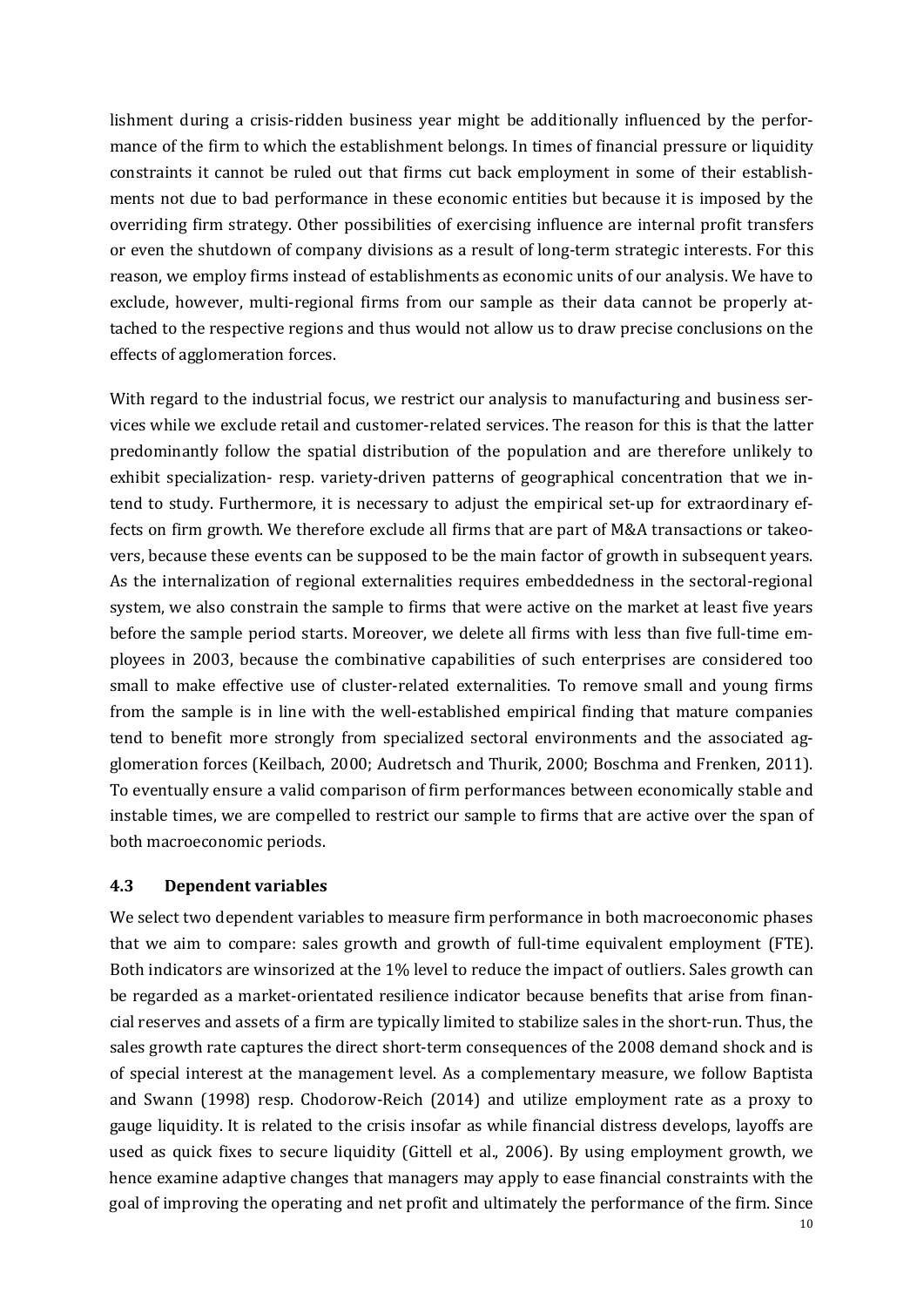downsizing the labor pool depletes relational reserves which may limit a firm's future development potential (Gittell et al., 2006), we assume that layoffs are a measure of last resort to cope with crisis-driven constraints. Therefore, employment growth can be regarded as a resilience indicator that in particular attenuates the long-term consequences of the recessionary shock and should also concern regional policy makers.



**Figure 1: Density distributions of firm-level performance indicators.**

Figure 1 plots the density distributions of the firm performance indicators.[5](#page-11-0) As it can be seen, the patterns for sales growth and FTE growth considerably differ. As for sales growth, the left tails increase over time while the right tails decrease which indicates a rise in the share of relatively poorly performing firms during the crisis years (2009-2011). The distributions of FTE growth, on the contrary, are more stable, suggesting only minor crisis-induced changes. FTE growth is, especially in the crisis period, concentrated at zero, which implies, in general, a low variance in this indicator and that the majority of firms do not alter their workforce during the crisis. An important reason for this low fluctuation in FTE growth can be found in the government support of short-time working that enables firms to maintain their workforce regardless of the drop in demand and the resulting cut back on labor input (Möller and Ormerod, 2017; Pudelko et al., 2018). Since all firms in our sample can in principle benefit from this government intervention (European Foundation for the Improvement of Living and Working Conditions, 2010), we argue that, despite the underestimation of the true crisis-effect on FTE growth, the phase-related com-

<span id="page-11-0"></span> <sup>5</sup> Appendix A.1 provides summary statistics for the firm performance measures before (2004-2007) and during the crisis (2009-2011 and alternate definitions).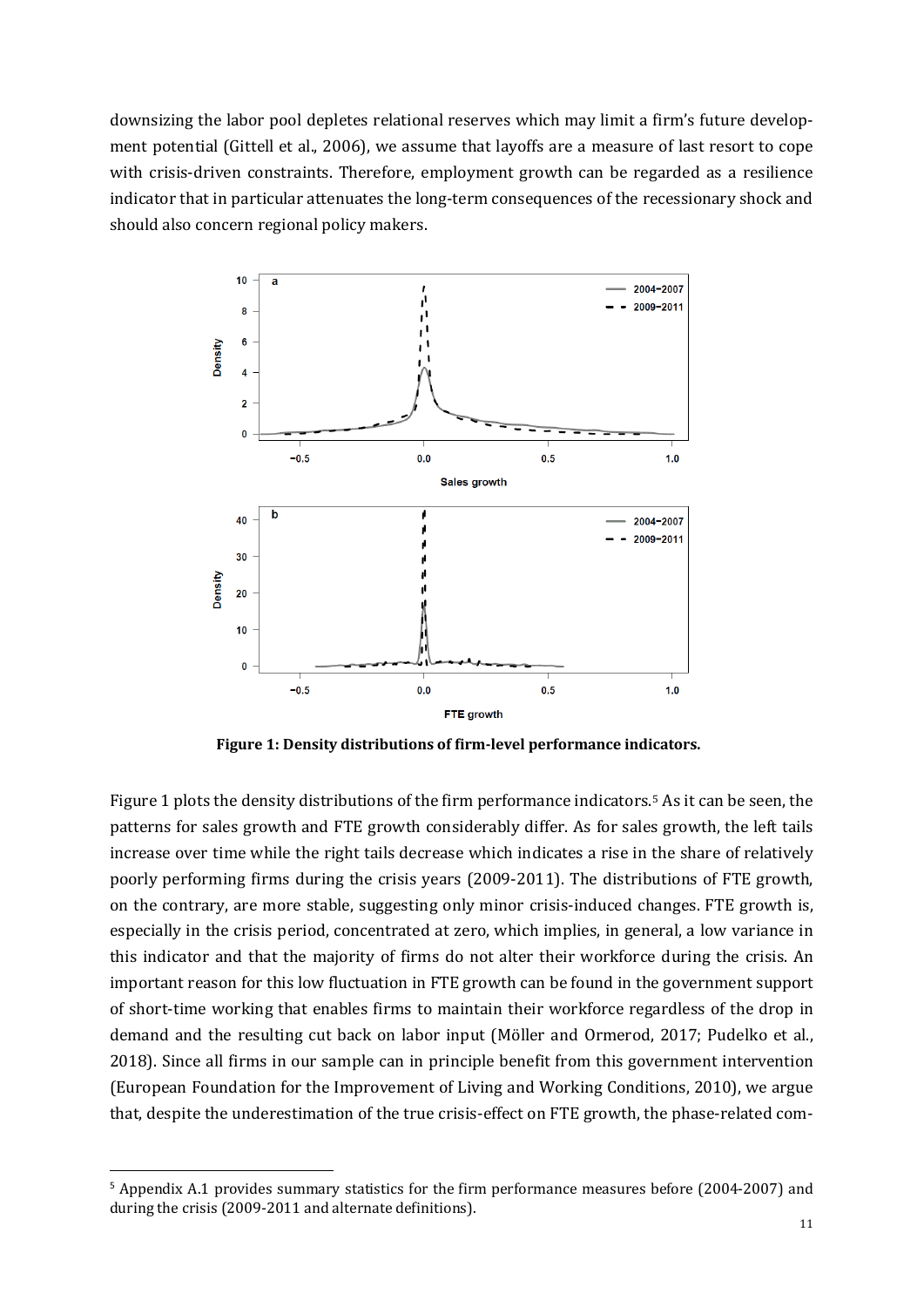parison of firm performances remains unbiased.[6](#page-12-2) Overall, Figure 1 reveals a wide dispersion across firms in performance. While many firms' performances weakened during the turmoil, there were also firms that increased their performance in spite of the crisis. These variations would allow us to conduct meaningful empirical analyses.

## <span id="page-12-0"></span>**4.4 Firm-level variables**

As established by Kogut and Zander (1992), combinative capabilities consist of three complementary elements: (a) the 'existing knowledge base', (b) the 'number of localized connections', and (c) the 'organizing principles' of the firm. As for this study, we measure the 'existing knowledge base' by means of human capital while the 'organizing principles' are modeled through the size of the firm. Unfortunately, we have to drop the 'number of localized connections' because appropriate data is not available. As an alternative, we argue that firm size also captures some aspects originating from the firm´s cooperation networks, since it can be assumed that larger firms maintain a higher number of intra-regional co-operations than smaller firms. The firm's human capital is measured by relating the number of employees with an at least tertiary school qualification to the entire amount of employees. The natural logarithm of the number of full-time employees is used to gauge the size of the firm.

The list of firm-level controls includes a dummy variable indicating if the founder is active in firm´s strategic management, the number of patent applications per FTE (average of last three years), [t](#page-12-3)he age cycle (age and age squared), and the legal structure (lone founder, limited, listed).7 Each of the aforementioned indicators is again measured by their values in the year 2003, so it is ensured that they are pre-determined with respect to the crisis. Another key role in explaining variance in performance can be assigned to the sectoral affiliation of the firm as firms in a given industry class can be substantially affected by, amongst other things, industry-specific capital and asset structures, export dependencies, and vulnerabilities. To effectively control for such effects, we include sector fixed effects at the two-digit level of the WZ 2008 industry classification.

## <span id="page-12-1"></span>**4.5 Regional-level variables**

In this study, we examine the interaction between firm characteristics and spatial externalities that originate from regional economic specialization and from regional economic variety (see section 2.2). Both forms of externalities are, by definition, available to all local firms within the same industry which gives them a region- and sector-specific character. For this reason, we term the regional agglomeration economies of interest as *cluster-specific* (sector within region). Technically, we assign each firm to its two-digit industry sector as well as to the NUTS-3 region (nomenclature in Germany: '*Kreise*' *and* '*Kreisfreie Städte*') in which the firm is located. The choice of a relatively detailed level of spatial aggregation is motivated by the strong distance decay that

<span id="page-12-2"></span> <sup>6</sup> It is conceivable that some firms might be able to reap greater benefits from the short-time working program than other firms. A substantial portion of these heterogeneous effects, however, is cancelled out by sector fixed effects, size of the firm, and legal structure that are included as controls in our models.

<span id="page-12-3"></span><sup>&</sup>lt;sup>7</sup> Summary statistics for the dependent variables and key explanatory variables are displayed in Appendix A.2 reports, while the correlation among variables is reported in Appendix A.3.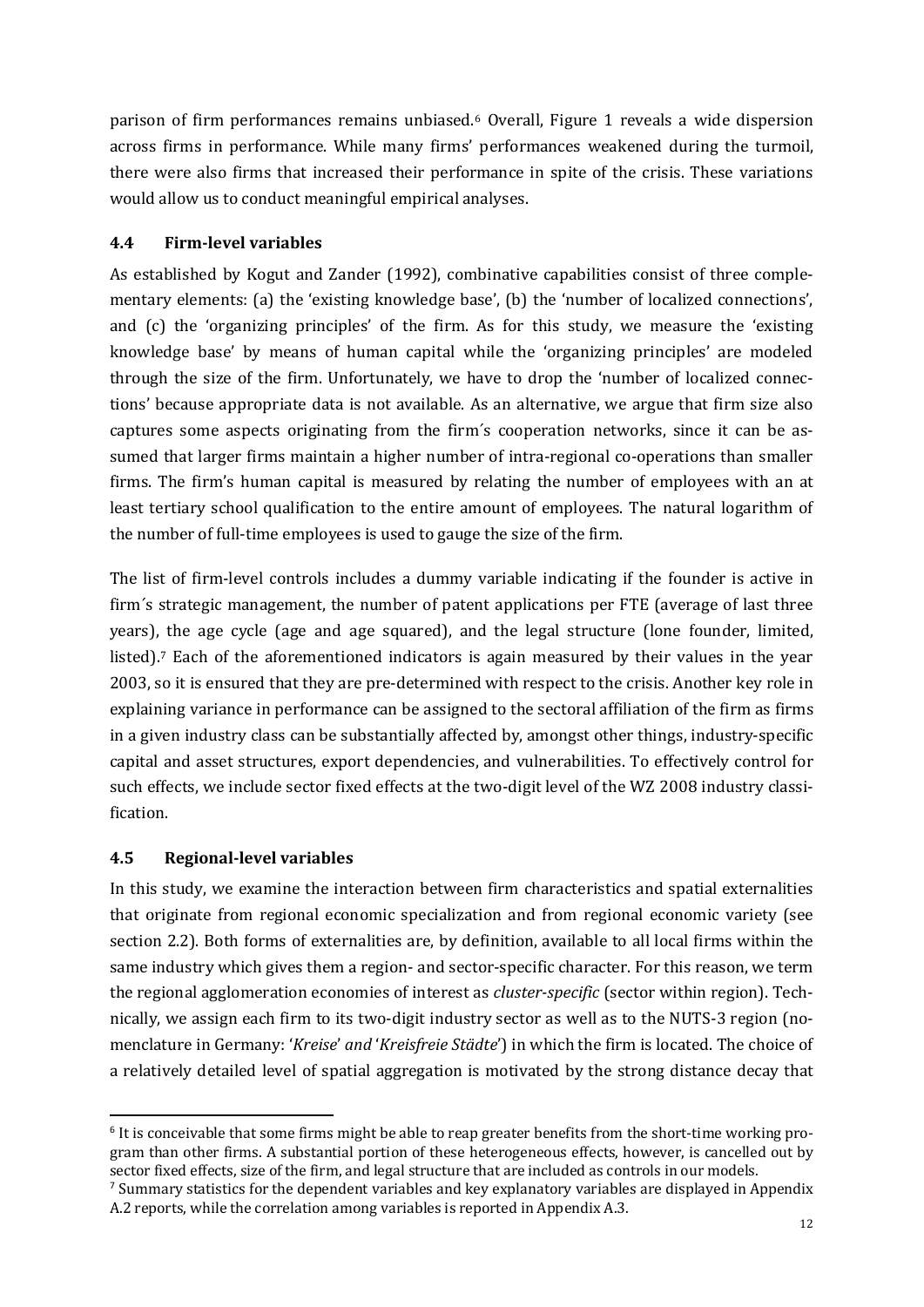can be observed in knowledge diffusion and spillovers of spatial externalities (Audretsch and Keilbach, 2007; Baldwin et al., 2010). Furthermore, the application of smaller areal units allows us to depict a higher degree of regional variation in the economic structure.

As we also decompose variety into further sub-groups, we examine a total of four types of agglomeration economies. In addition to MAR externalities, these include externalities arising from within-cluster variety (V), from unrelated within-cluster variety (UV), and from related withincluster variety (RV), respectively. Our first focus is on specialization-driven MAR externalities that arise from the geographical concentration of firms belonging to the same industry. Following Henderson (2003), we argue that the number of firms within a cluster is a suitable proxy for knowledge transmission. With this, we assume that each local firm, rather than each local employee, experiments with the choice of suppliers, input factors, costumers etc. which is why firms can be considered central agents in the exchange of knowledge and other relevant resources within the cluster. In consequence, we model MAR externalities through the 'size-effect' of the cluster that we in turn compute as the natural logarithm of the number of firms in the regional sector.

Second, we quantify externalities stemming from within-cluster variety (V) by which we capture regions-specific forms of intra-sectoral diversity. This measure is based on the variety specification of Fujita and Ogawa (1982), which bears resemblance with the entropy functions used in information theory. For our purpose it is necessary to calculate the variety for every two-digit class (sector) in each region, because firms are assigned to industries by means of two-digit levels.

$$
V_{two-digit} = \sum_{i=1}^{I} p_i \log_2 \left(\frac{1}{p_i}\right) \tag{3}
$$

where  $p_i$  denotes the share of five-digit sectors *i* in each two-digit sector of interest. Note that in our case, the five-digit shares  $p_i$  are the number of employees in a five-digit sector *i* divided by the sum of employees in the respective two-digit sector and *not* in the respective region as in Frenken et al. (2007).[8](#page-13-0)

Still, the aforementioned measure lacks detailed information about the specific nature of intrasectoral diversity. This is why we, in a third step, decompose the overall within-cluster variety into unrelated (within-cluster) variety (UV) and related (within-cluster) variety (RV).[9](#page-13-1) Unrelated variety, for one thing, reflects the extent to which a two-digit cluster is diversified in different types of activity at the subordinate three-digit level. Related variety, in comparison, displays a measure of related diversification within a given three-digit sector and thus captures a particularly high degree of technological proximity within an already interconnected two-digit sectoral

<span id="page-13-0"></span> <sup>8</sup> Compared to Frenken et al. (2007), a change in the depth of digit-level is necessary because we are primarily interested in cluster-specific externalities. Since Equation (3) measures the within-cluster variety, it is identical to Equation  $(4)$  in Frenken et al. (2007). The sum of the varieties of the two-digit sectors, weighted by the two-digit shares within the region, results in the related variety at regional level.

<span id="page-13-1"></span><sup>&</sup>lt;sup>9</sup> The overall variety of a cluster is the sum of its related variety and unrelated variety. The measure of overall variety shows high correlation with other variety/diversification indicators that are often used in literature, such as 1 - Hirschman-Herfindahl-Index ( $\tau = 0.9751$ ).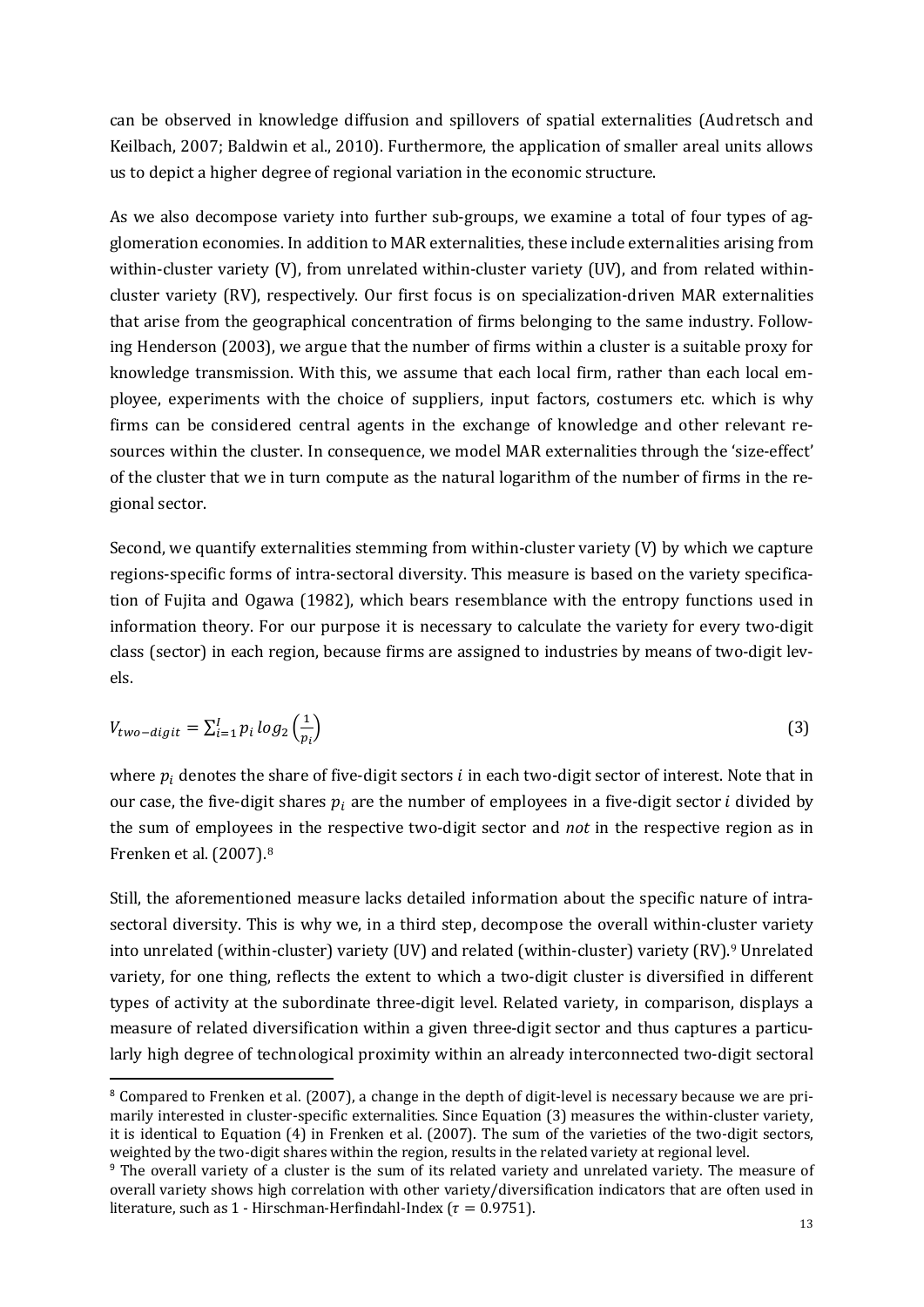complex (see section 2.2). The extent to which these two forms of variety contribute to the economic success of firms is another focus of our empirical analysis (section 5.3). Both variables are computed following Frenken et al. (2007), but with a change to the depth of used digit-level. Henceforth, for each two-digit class in the region, unrelated variety is computed as the sum of three-digit entropy, while related variety is measured as a weighted sum of entropy at the fivedigit level (subcategory) within the respective three-digit class (categories):

$$
UV_{two-digit} = \sum_{g=1}^{G} P_g \log_2 \left(\frac{1}{P_g}\right) \tag{4}
$$

$$
RV_{two-digit} = \sum_{g=1}^{G} P_g H_g \tag{5}
$$

with:

 $\overline{a}$ 

$$
H_g = \sum_{i \in S_g} \frac{p_i}{p_g} \log_2 \left(\frac{1}{p_i/p_g}\right) \tag{6}
$$

$$
P_g = \sum_{i \in S_g} p_i \tag{7}
$$

where  $S<sub>g</sub>$  is the three-digit sector which contains the corresponding five-digit sectors *i*, where  $g = 1, ..., G$ .  $P_g$  denotes three-digit shares (categories) that can be derived by summing up all five-digit shares  $p_i$  (subcategories) of  $S_a$ .

In addition to the cluster-specific agglomeration variables, we use the average firm size in a cluster to control for the degree of competition: smaller average firm size indicates higher competitive pressure (Smit et al., 2015). Furthermore, the region fixed effects control for all factors that are common for all firms in one region, such as the level of urbanization or regional policy measures.

### <span id="page-14-0"></span>**5 Empirical evidence for a regime-specific macro-to-micro transition**

#### <span id="page-14-1"></span>**5.1 On the interplay of combinative capabilities and cluster externalities**

In a first step, we estimate model (1) separately for both the pre-crisis (2004-2007) and the crisis period (2009-2011). Table 1 summarizes the results for sales growth in columns (1) and (2) and for FTE growth in columns (4) and (5), respectively.[10](#page-14-2) With regard to the pre-crisis period we find that, on average, firms with higher combinative capabilities grow faster in sales on condition that they are located in clusters with a more diversified structure of economic activities (column (1)). In fact, overall variety (V) significantly interacts with both firm size and firm's existing knowledge base which points towards an existing transmission channel between clusterlevel externalities and firm level capabilities. The finding is in line with our basic theoretical argument (see section 2.1): the broader the combinative capabilities arising from size and knowledge base, the easier the internalization of cluster-driven externalities and the more beneficial their related economic impact. Furthermore, our estimation results suggest that the transmission is likely to fail if the combinative capabilities are too small. As the insignificant coeffi-

<span id="page-14-2"></span><sup>10</sup> As the regression models reveal similar results for both variables to measure firm performance (albeit with smaller effect sizes in case of FTE growth), we limit our discussion to the variant using 'sales growth' that is less affected by governmental interventions (see section 4.3).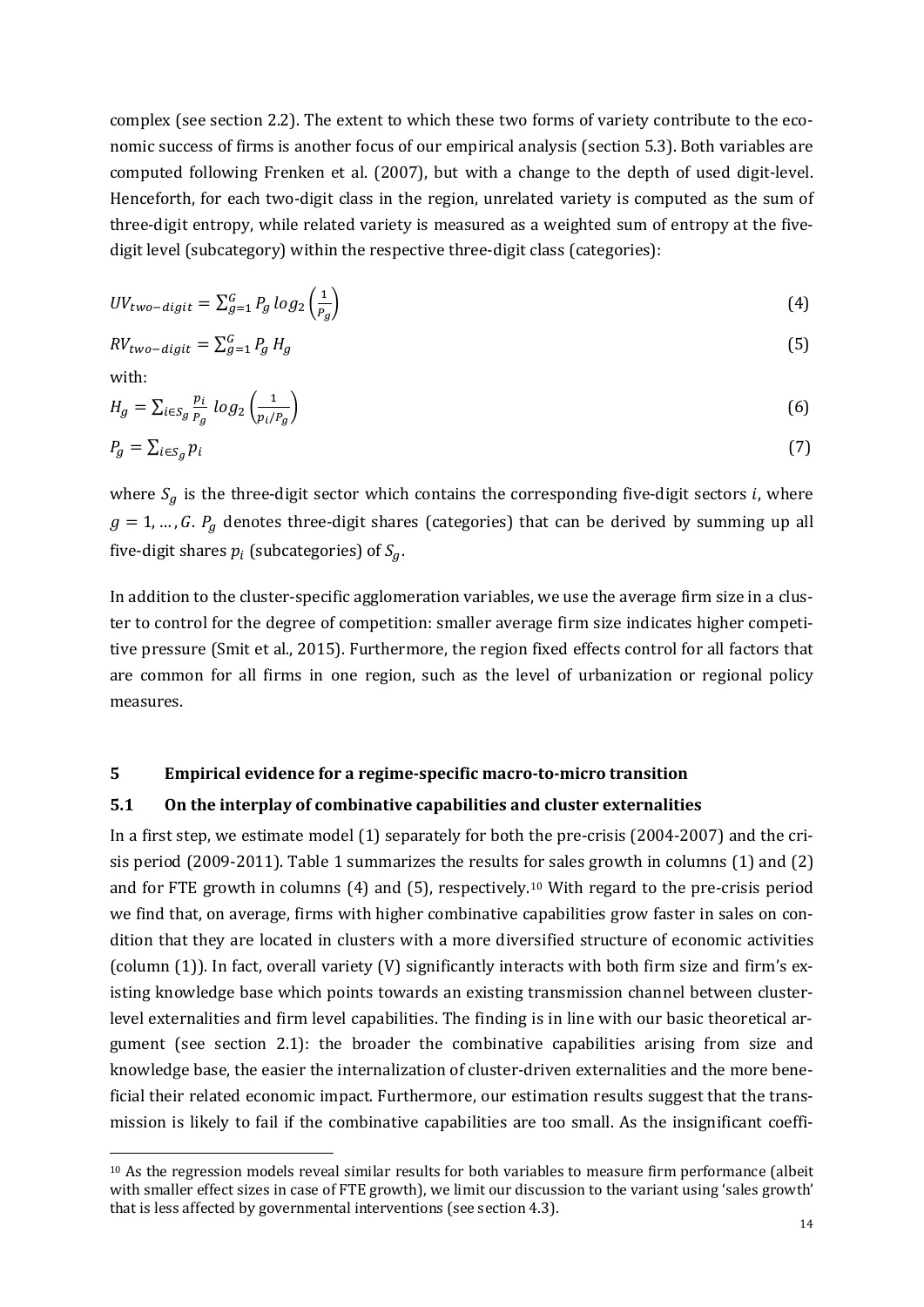cients of the grand-mean centered cluster-level variables imply, firm-level capabilities have to be at a sufficient minimum to reap significant growth effects from the prevailing cluster externalities[.11](#page-15-0) This growth-enhancing mechanism, however, only applies to variety-based externalities while it tends to be negative, though not statistically significant, in the case of MAR externalities. A possible explanation might be that in times of stable growth (2004-2007) the regional availability of specialized resources declines due to intense inter-firm competition. Assuming that large firms show a higher demand for production factors than smaller firms, at least in absolute numbers, the first-mentioned might experience the competition-driven shortage of regional resources earlier. The same might happen to firms with a broad knowledge base that particularly depend on high-quality, thus already relatively scarce location factors.

In a second step, we employ the phase-related within-firm differences in performance as dependent variable (see model (2) in section 3). The estimated coefficients in column (3) thus represent the difference between the respective coefficients of the crisis and the pre-crisis model in column (2) and (1), respectively. As already indicated by the pre-crisis model, the phaserelated comparison reveals opposite cross-level mechanisms for variety- and MAR-based externalities. As for variety-driven forces, the crisis vs. pre-crisis reduction in growth rate is greater for firms with broad combinative capabilities – modeled through size and knowledge base – that are at the same time located in diversified clusters. This can be explained by a crisis-induced interruption of the hitherto working macro-to-micro transmission channels: those firms that particularly benefit from cluster-specific externalities during stable times are no longer able to make use of them in times of economic turmoil (as documented by the small and insignificant cross-level effects in column (2)), which is why they experience a more pronounced reduction in growth rate than other firms. Apparently, the specific benefits of a high overall variety, such as the facilitated exchange of related knowledge, do not assist firms with developing short-term measures to response to crisis-driven challenges.

With respect to MAR externalities, we find an opposing relationship, namely, that firms with both broad combinative capabilities and a location in a specialized cluster are more capable of withstanding a shock-induced economic downturn. One explanation could be that these firms possess stronger market power and benefit from a higher number and more stable market relations within (and outside of) the cluster. Smaller firms, on the other hand, might be cut off from supplier-costumer-relationships more easily (Jüttner and Maklan, 2011). Also, skilled employees might prefer bigger companies because they are assumed to provide higher job security (Winter-Ebmer, 2007).

<span id="page-15-0"></span><sup>&</sup>lt;sup>11</sup> Due to grand-mean centering, coefficients of cluster-level variables report the marginal effect of the determinant when firm size and knowledge base are both at their sample mean. The positive but insignificant coefficient of variety in column (1) indicates that growth effects stemming from a diversified cluster are not significant for firms with average knowledge base and size. However, growth effects become significant once combinative capabilities are slightly above the sample average. Detailed results are available upon request.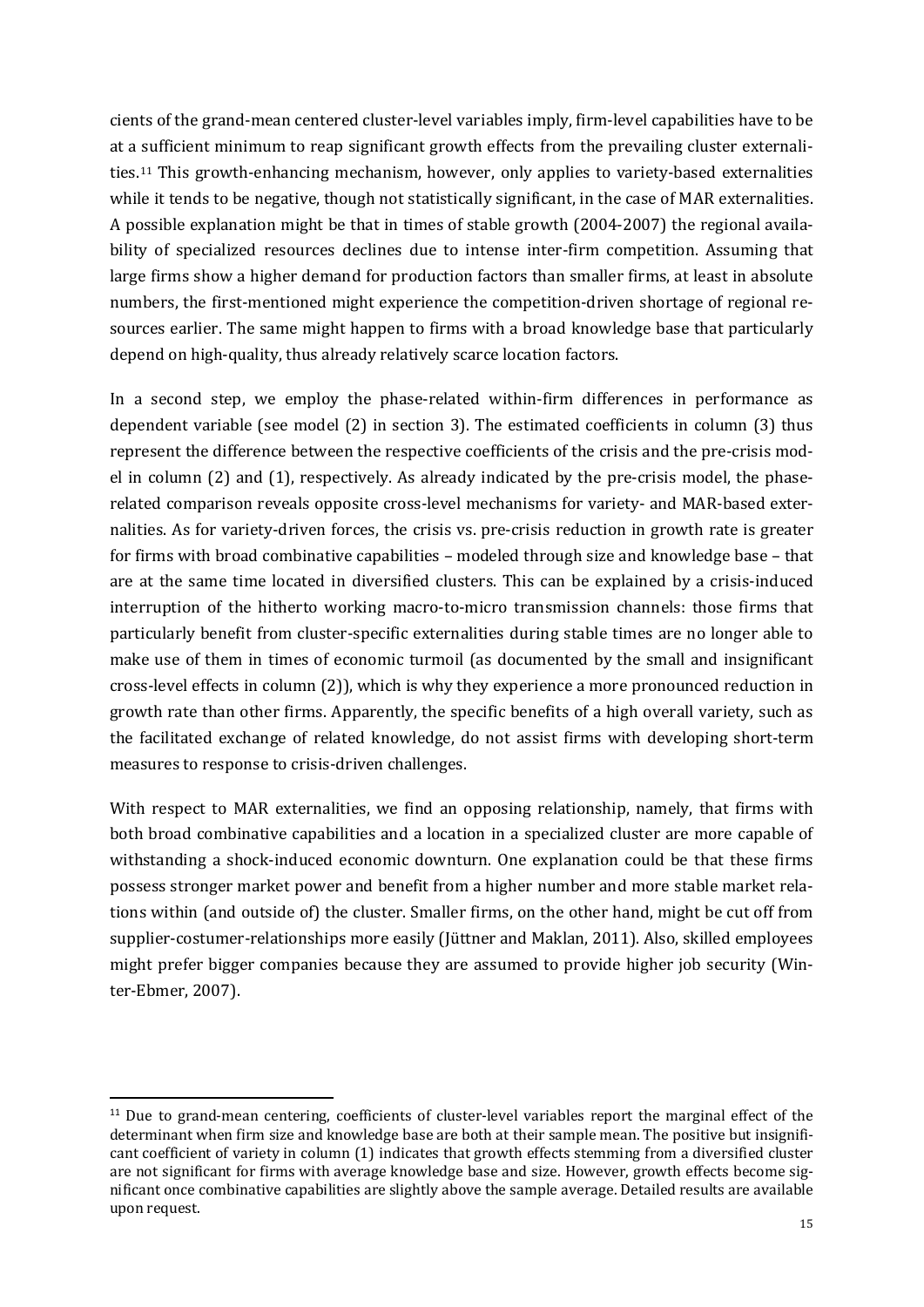|                                |                 | Sales growth    |                | FTE growth      |                 |                |  |  |
|--------------------------------|-----------------|-----------------|----------------|-----------------|-----------------|----------------|--|--|
|                                | (1)             | (2)             | (3)            | (4)             | (5)             | (6)            |  |  |
|                                | Pre-crisis      | Crisis          | Crisis         | Pre-crisis      | Crisis          | Crisis         |  |  |
|                                | $(2004 - 2007)$ | $(2009 - 2011)$ | vs. pre-crisis | $(2004 - 2007)$ | $(2009 - 2011)$ | vs. pre-crisis |  |  |
| Firm-level                     |                 |                 |                |                 |                 |                |  |  |
| Size                           | $0.0180$ ***    | 0.0018          | $-0.0163$ ***  | $-0.0081$ ***   | 0.0006          | $0.0075$ ***   |  |  |
|                                | (0.0032)        | (0.0022)        | (0.0032)       | (0.0023)        | (0.0015)        | (0.0020)       |  |  |
| Knowledge base                 | $0.0210$ ***    | 0.0053          | $-0.0157$ *    | $0.0074*$       | 0.0029          | $-0.0044$      |  |  |
|                                | (0.0079)        | (0.0042)        | (0.0082)       | (0.0041)        | (0.0021)        | (0.0042)       |  |  |
| Cluster-level                  |                 |                 |                |                 |                 |                |  |  |
| Variety (V)                    | 0.0043          | $-0.0022$       | $-0.0066$      | $-0.0034$       | $-0.0012$       | 0.0021         |  |  |
|                                | (0.0048)        | (0.0029)        | (0.0064)       | (0.0033)        | (0.0016)        | (0.0033)       |  |  |
| <b>MAR</b>                     | 0.0051          | 0.0038          | $-0.0013$      | 0.0043          | $-0.0009$       | $-0.0053$ **   |  |  |
|                                | (0.0046)        | (0.0026)        | (0.0061)       | (0.0027)        | (0.0016)        | (0.0025)       |  |  |
| <b>Cross-Level Moderations</b> |                 |                 |                |                 |                 |                |  |  |
| Knowledge base * Variety (V)   | $0.0200$ ***    | 0.0015          | $-0.0185$ ***  | $0.0136$ ***    | 0.0005          | $-0.0131$ ***  |  |  |
|                                | (0.0045)        | (0.0033)        | (0.0061)       | (0.0037)        | (0.0029)        | (0.0039)       |  |  |
| Size * Variety (V)             | $0.0078$ **     | $-0.0014$       | $-0.0092$ ***  | 0.0014          | $-0.0019$ *     | $-0.0034$ **   |  |  |
|                                | (0.0038)        | (0.0023)        | (0.0034)       | (0.0020)        | (0.0016)        | (0.0015)       |  |  |
| Knowledge base * MAR           | $-0.0052$       | 0.0030          | $0.0082*$      | $-0.0027$ *     | 0.0019          | $0.0046**$     |  |  |
|                                | (0.0037)        | (0.0023)        | (0.0049)       | (0.0016)        | (0.0016)        | (0.0023)       |  |  |
| Size * MAR                     | $-0.0040$       | 0.0016          | $0.0055$ **    | $-0.0017$       | 0.0006          | $0.0023$ *     |  |  |
|                                | (0.0026)        | (0.0014)        | (0.0023)       | (0.0013)        | (0.0007)        | (0.0012)       |  |  |
| Observations                   | 16,166          | 16,166          | 16,166         | 16,166          | 16,166          | 16,166         |  |  |
| F-test (p-value)               | $0.0000$ ***    | $0.0000$ ***    | $0.0000$ ***   | $0.0000$ ***    | $0.0000$ ***    | $0.0000$ ***   |  |  |
| Adjusted R-Squared             | 0.0563          | 0.0154          | 0.0358         | 0.0273          | 0.0175          | 0.0157         |  |  |

#### **Table 1: Firm performance, combinative capacities, and cluster-specific externalities**

*Notes*: Columns (1)-(3) show estimation results for firm performance measured by sales growth and columns (4)-(6) show results for analogous regressions with FTE growth. The dependent variable in columns (1) and (4) is the firm performance in the pre-crisis period. The dependent variable in regressions (2) and (5) is firm performance during crisis years. The dependent variable in columns (3) and (6) is the difference in firm performance between crisis period and pre-crisis period. Sector and region fixed effects and additional controls are included but not reported. All metric explanatory variables are grand mean centered such that the coefficients of non-interaction terms can be interpreted as the marginal effects evaluated when all variables are at the sample mean. Heteroskedasticity-consistent standard errors clustered by region and sector are reported in parentheses. Statistical significance level: 1 % \*\*\*, 5 % \*\*, 10 % \*.

In a third step, we assess whether the impact that firm- and cluster-level determinants exhibit on changes in firm performance between phases, i.e. in a crisis vs. pre-crisis comparison, is 'economically significant'. For this purpose, we calculate the difference in predicted crisis (vs. precrisis) effects on firm performance, when firm- and/or cluster-level variables are increased from the first quartile to the third quartile. We conduct three different scenarios: the simultaneous increase of all firm- and cluster-level determinants (a) and the increase of (selected) factors from either the firm- (b) or the cluster-level (c). Table 2 shows the results. In scenario (a) where cluster-specific externalities and combinative capabilities are increased simultaneously, the effect is economically relevant for sales growth: on average, a firm at the third quartile of combinative capabilities and located in a cluster at the third quartile of cluster-specific externalities experiences a 3.6 percentage points stronger decline of annual growth rate in sales between crisis and pre-crisis periods than a firm at the first quartile of combinative capabilities and located in a cluster at the first quartile of cluster-specific externalities. This is a large effect compared with an overall mean decline of 6.7 percentage points in sales growth between the two periods. In contrast, however, the analogous effect is negligible for FTE growth. Accordingly, we find only small and statistically insignificant effects sizes relating to FTE growth when increasing any of the factors of interest from the first to the third quartile. Again, this might be explained by the fact that the German labor market has proven to be highly resistant towards the recessionary shock of 2008/2009 (see section 4.3). Overall, the results corroborate our previous findings according to which the reduction in sales growth rate across the two periods is higher for firms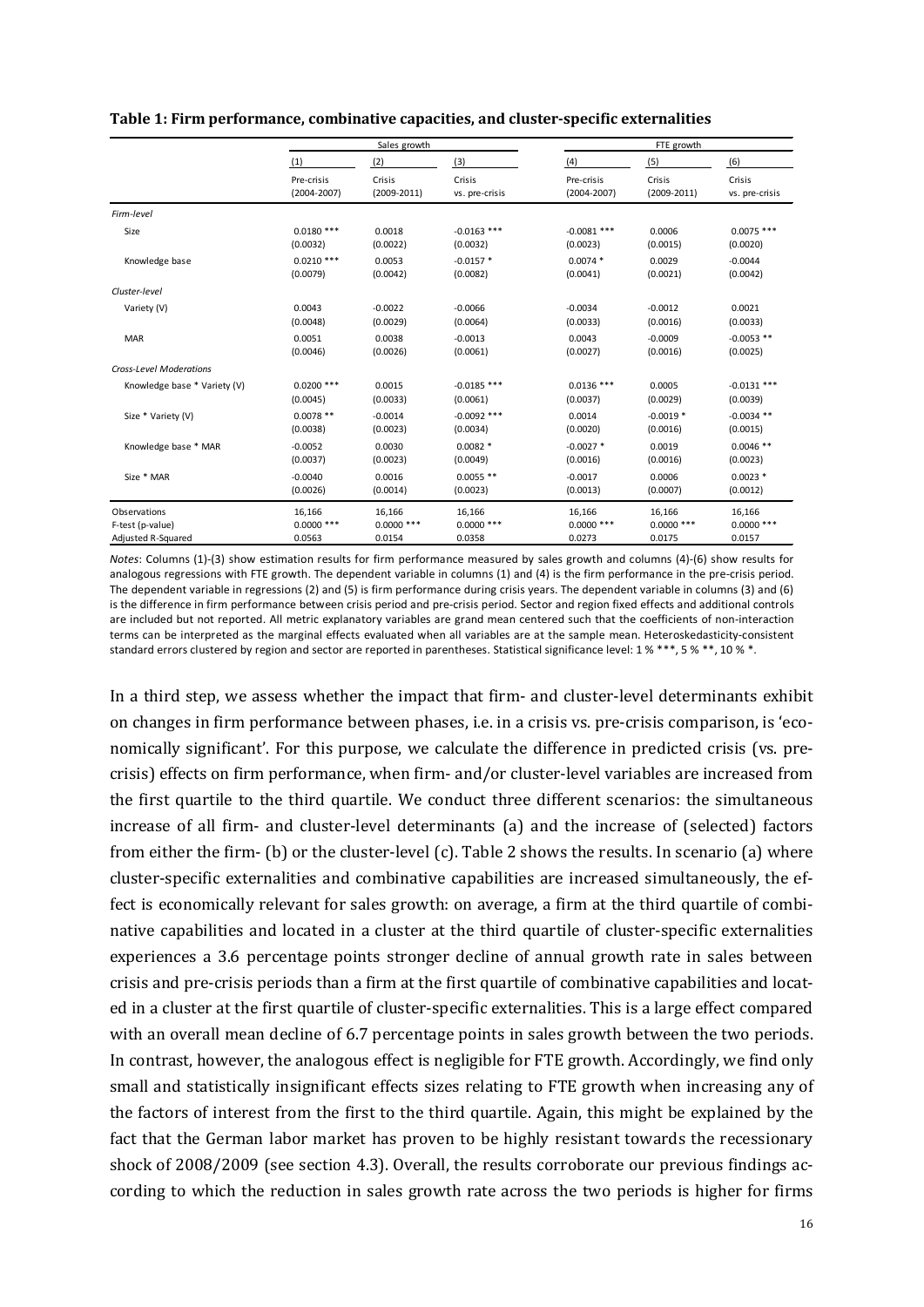that are endowed with broad combinative capabilities whilst being nested in diversified or specialized clusters. This is another indication that the formerly working transmission of clusterrelated resources to firms is sharply interrupted by the crisis. When looking at the effect sizes of specific determinants, we find that firm-specific factors (b) are more important for the crosslevel interplay than cluster-specific externalities (c). In other words: A well-working macro-tomicro transmission predominantly depends on a sufficient amount of firm-level capabilities whilst requiring a stable macroeconomic environment.

|                                | Sales growth  | FTE growth |
|--------------------------------|---------------|------------|
| (a) Firm-level & Cluster-level | $-0.0364$ *** | 0.0008     |
| (b) Firm-level                 |               |            |
| Size & Knowledge base          | $-0.0274$ *** | 0.0068     |
| Size                           | $-0.0195$ *** | 0.0090     |
| Knowledge base                 | $-0.0079*$    | $-0.0022$  |
| (c) Cluster-level              |               |            |
| Variety (V) & MAR              | $-0.0098$     | $-0.0065$  |
| Variety (V)                    | $-0.0076$     | 0.0024     |
| <b>MAR</b>                     | $-0.0022$     | $-0.0089$  |
|                                |               |            |

#### **Table 2: Economic size of crisis effects**

*Notes*: Prediction of crisis impact when values of determinants are increased from the first quartile to the third quartile (while holding the remaining determinants constant at the sample mean). Calculations are based on estimations reported in columns (3) and (6) of Table 1. Statistical significance level: 1 % \*\*\*, 5 % \*\*, 10 % \*.

To ensure the reliability of our estimation results, we conduct a series of robustness checks that use the difference in performance between crisis and pre-crisis as dependent variable (i.e. model (2), see Appendix A.4). The results are robust to various model specifications as we employ micro-level sales data instead of employment data to calculate the regional variables, measure the explanatory variables one year before crisis outbreak instead at the beginning of the sample, replace the region fixed effects and sector fixed effects by region  $\times$  sector (cluster) fixed effects, and, eventually, add patents per employee as further firm-level control that potentially moderates the impact of cluster externalities. For the latter model specification, we do not find any statistically significant interaction effects of patents per employee while the coefficients of the other interaction terms remain stable. Moreover, we cannot detect statistically significant deviations in the impacts of tested determinants between manufacturing firms and business service firms (see Appendix A.5). Finally, we do not find any statistically significant non-linearities in our sample as we test for potential non-linear effects of firm-level determinants as proposed by Knoben et al. (2015) (see Appendix A.6).

### <span id="page-17-0"></span>**5.2 Addressing potential sample selection and other biases**

Our sample of firms is most likely suffering from a build-in survivorship bias, because firms that experienced the biggest decline in sales or FTE growth may have exited the sample due to bankruptcy, merger, or liquidation. Thus, we perform a Heckman selection model to control for a possible survivorship bias. In the selection equation, we include all explanatory variables from the outcome equation (which are identical to the explanatory variables in model (2)), as well as a credit rating index for each firm. The credit rating index is developed by Creditreform e.V. to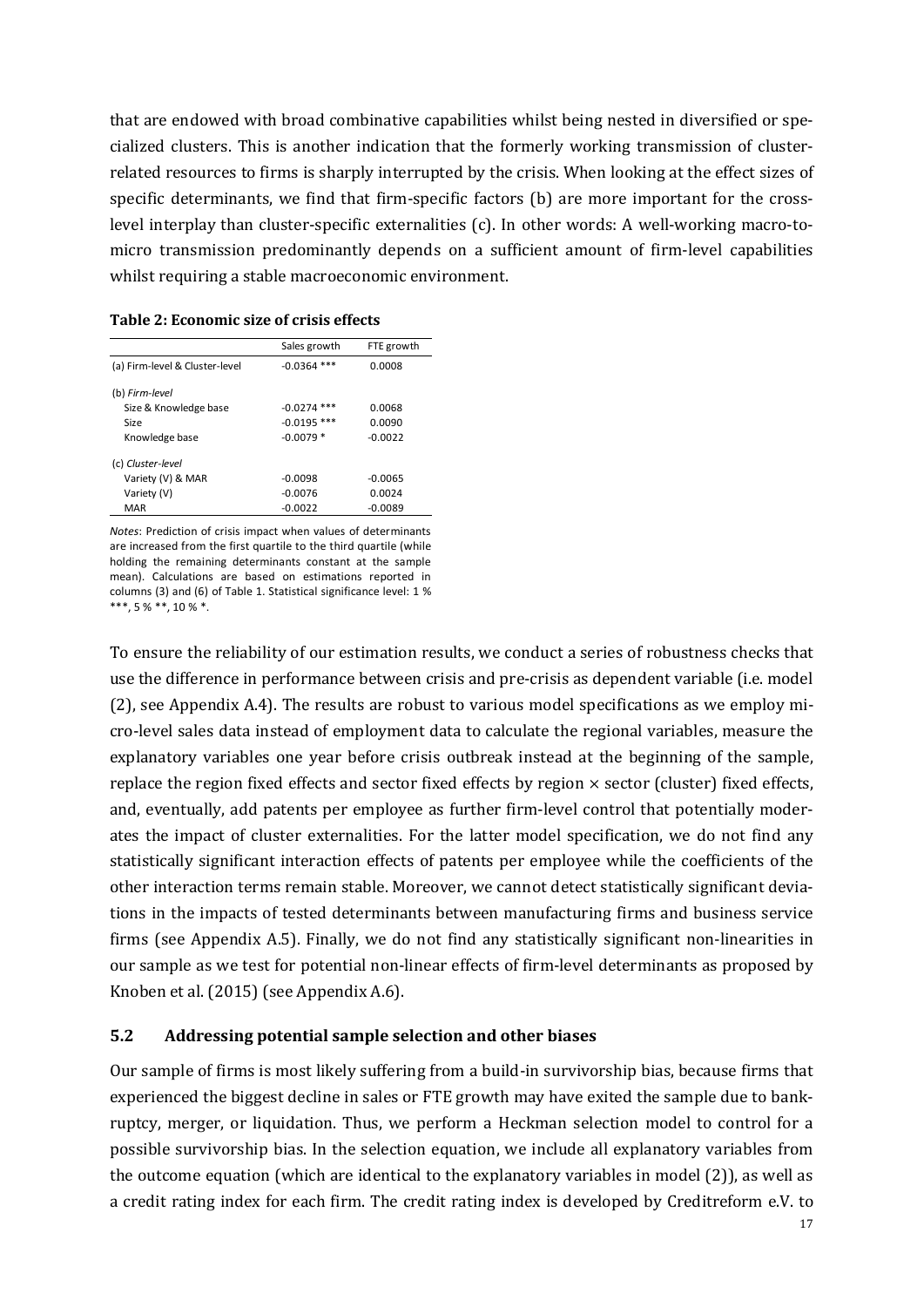evaluate the creditworthiness of firms, whereby higher index values indicate less creditworthiness and the maximum score of 600 represents insolvency. In column (1) and (4) of Table 3, we report the results of the Heckman selection model for the difference in firm performance between the crisis and pre-crisis period. The selection equations confirm that firms with a higher score in the credit rating index were more likely not included in our sample. After controlling for this selection bias originating from the restriction to firms that are active over the entire sample period, the coefficients of the outcome equations are in line with results of our baseline models (see Table 1). If at all, the discrepancy between estimation results for sales growth and FTE growth is reduced due to the Heckman correction procedure.

Another bias in our sample may arise from the uneven distribution of firms across regions. A dominance effect of densely populated urban regions with an above-average number of firms might potentially govern the estimation outcome. Therefore, we run a weighted regression, using the same specification as in model (2), with the weights equal to the inverse of the square root of the number of firms for each region. This weighting scheme reduces the dominance of regions that possess a huge stock of firms in the estimation results. As it can be seen from column (2) and (5), the outcomes of the weighted regressions largely confirm our baseline results. Exceptions are the interaction terms of firm size and MAR externalities which enter positive, as in our baseline set-up, but lack statistical significance in the weighted regression models. Due to the down-weighting of urban regions that contain more often large firms and large clusters in our sample, the interdependency between firm size and cluster size becomes less distinct.

Finally, we test whether the growth performance of firms is additionally influenced by systematical cross-border spillovers from neighboring regions. We do so to address the modifiable area problem that may arise from the usage of administrative districts in our analysis (Openshaw and Taylor, 1979). Our baseline set-up is constructed in a way that spillovers originating from cluster-specific externalities are restricted to the home region, which might produce biased results. Therefore, we additionally include the average of cluster-specific externalities of neighboring regions in our model to assess the impact of larger distance knowledge-spillovers. Following spatial econometric tradition, we adopt the 'queen contiguity matrix' as spatial weights in the socalled spatial lag approach, assuming that regions with a common boundary are neighbors (Anselin 1988). The estimation results are reported in column (3) and (6). Most of the spatial lag coefficients show the same sign as their home region counterparts, but all are statistically insignificant. These findings are consistent with many empirical studies that conclude a strong distance decay and a limited effective range of knowledge diffusion and spillovers from spatial externalities (e.g. Audretsch and Keilbach, 2007; Baldwin et al., 2010). Hence, we argue that the application of administrative districts is appropriate for our empirical analysis.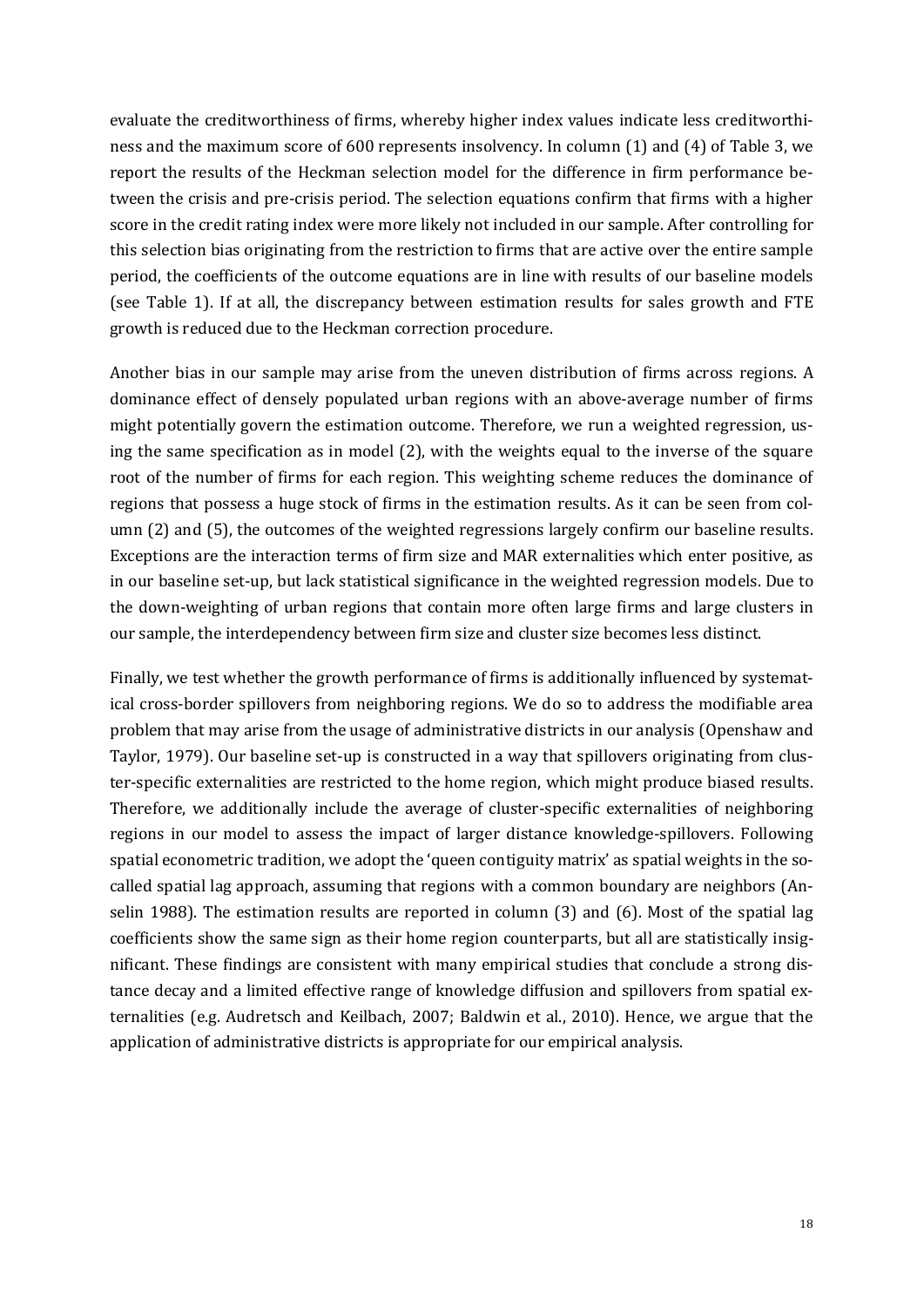| Crisis vs. pre-crisis                                  |                           |                                                 | Sales growth                     |                                  |                           |                                                 | FTE growth                       |                                  |
|--------------------------------------------------------|---------------------------|-------------------------------------------------|----------------------------------|----------------------------------|---------------------------|-------------------------------------------------|----------------------------------|----------------------------------|
|                                                        | (1)                       |                                                 | (2)                              | (3)                              | (4)                       |                                                 | (5)                              | (6)                              |
|                                                        | Selection<br>Equation     | <b>Heckman Selection</b><br>Outcome<br>Equation | Weighted                         | Spatial lag                      | Selection<br>Equation     | <b>Heckman Selection</b><br>Outcome<br>Equation | Weighted                         | Spatial lag                      |
| Firm-level                                             |                           |                                                 |                                  |                                  |                           |                                                 |                                  |                                  |
| Credit rating                                          | $-0.0052$ ***<br>(0.0004) |                                                 |                                  |                                  | $-0.0052$ ***<br>(0.0004) |                                                 |                                  |                                  |
| Size                                                   | $-0.0385$<br>(0.0252)     | $-0.0163$ ***<br>(0.0032)                       | $-0.0164$ ***<br>(0.0036)        | $-0.0161$ ***<br>(0.0032)        | $-0.0375$<br>(0.0248)     | $0.0074$ ***<br>(0.0020)                        | $0.0073$ ***<br>(0.0021)         | $0.0076$ ***<br>(0.0020)         |
| Knowledge base                                         | 0.0619<br>(0.0524)        | $-0.0155*$<br>(0.0081)                          | $-0.0135*$<br>(0.0082)           | $-0.0158*$<br>(0.0081)           | 0.0569<br>(0.0516)        | $-0.0042$<br>(0.0042)                           | $-0.0047$<br>(0.0047)            | $-0.0046$<br>(0.0043)            |
| Cluster-level                                          |                           |                                                 |                                  |                                  |                           |                                                 |                                  |                                  |
| Variety (V)                                            | $-0.0061$<br>(0.0443)     | $-0.0066$<br>(0.0064)                           | $-0.0022$<br>(0.0080)            | $-0.0057$<br>(0.0074)            | 0.0459<br>(0.0424)        | 0.0023<br>(0.0033)                              | 0.0017<br>(0.0034)               | 0.0027<br>(0.0036)               |
| <b>MAR</b>                                             | $-0.0232$<br>(0.0425)     | $-0.0013$<br>(0.0061)                           | 0.0024<br>(0.0063)               | $-0.0006$<br>(0.0068)            | 0.0186<br>(0.0402)        | $-0.0051$ **<br>(0.0024)                        | $-0.0049$<br>(0.0031)            | $-0.0064$ **<br>(0.0026)         |
| Spatial lag: Variety (V)                               |                           |                                                 |                                  | $-0.0045$<br>(0.0084)            |                           |                                                 |                                  | $-0.0025$<br>(0.0033)            |
| Spatial lag: MAR                                       |                           |                                                 |                                  | $-0.0009$<br>(0.0053)            |                           |                                                 |                                  | 0.0024<br>(0.0021)               |
| <b>Cross-Level Moderations</b>                         |                           |                                                 |                                  |                                  |                           |                                                 |                                  |                                  |
| Knowledge base * Variety (V)                           | $-0.0032$<br>(0.0617)     | $-0.0185$ ***<br>(0.0061)                       | $-0.0199$ ***<br>(0.0070)        | $-0.0117*$<br>(0.0068)           | $-0.0021$<br>(0.0606)     | $-0.0132$ ***<br>(0.0039)                       | $-0.0134$ ***<br>(0.0042)        | $-0.0158$ ***<br>(0.0050)        |
| Size * Variety (V)                                     | $-0.0280$<br>(0.0285)     | $-0.0093$ ***<br>(0.0033)                       | $-0.0065$ *<br>(0.0035)          | $-0.0094$ **<br>(0.0042)         | 0.0024<br>(0.0282)        | $-0.0033$ **<br>(0.0015)                        | $-0.0037**$<br>(0.0017)          | $-0.0008$<br>(0.0023)            |
| Knowledge base * MAR                                   | 0.0353<br>(0.0352)        | $0.0083*$<br>(0.0049)                           | $0.0136**$<br>(0.0054)           | 0.0040<br>(0.0052)               | 0.0144<br>(0.0335)        | $0.0047**$<br>(0.0022)                          | $0.0053$ **<br>(0.0026)          | $0.0074$ ***<br>(0.0026)         |
| Size * MAR                                             | 0.0110<br>(0.0179)        | $0.0056**$<br>(0.0023)                          | 0.0035<br>(0.0028)               | $0.0041*$<br>(0.0022)            | 0.0288<br>(0.0177)        | $0.0023$ **<br>(0.0012)                         | 0.0024<br>(0.0015)               | $0.0027*$<br>(0.0014)            |
| Spatial lag: Knowledge base * Variety (V)              |                           |                                                 |                                  | $-0.0107$<br>(0.0075)            |                           |                                                 |                                  | 0.0059<br>(0.0069)               |
| Spatial lag: Size * Variety (V)                        |                           |                                                 |                                  | $-0.0004$<br>(0.0035)            |                           |                                                 |                                  | $-0.0041$<br>(0.0032)            |
| Spatial lag: Knowledge base * MAR                      |                           |                                                 |                                  | 0.0106<br>(0.0080)               |                           |                                                 |                                  | 0.0050<br>(0.0037)               |
| Spatial lag: Size * MAR                                |                           |                                                 |                                  | 0.0032<br>(0.0037)               |                           |                                                 |                                  | 0.0005<br>(0.0015)               |
| Observations<br>F-test (p-value)<br>Adjusted R-Squared |                           | 16,166<br>$0.0000$ ***<br>0.0357                | 16,166<br>$0.0000$ ***<br>0.0484 | 16,166<br>$0.0000$ ***<br>0.0357 |                           | 16,166<br>$0.0000$ ***<br>0.0156                | 16,166<br>$0.0000$ ***<br>0.0294 | 16,166<br>$0.0000$ ***<br>0.0157 |

#### **Table 3: Heckman selection model, weighted regressions, and spatial lag of cluster externalities**

*Notes*: Dependent variable is the difference in firm performance between crisis period and pre-crisis period. Columns (1) and (4) show estimation results of Heckman selection model, columns (2) and (5) show results of weighted regressions, columns (3) and (6) show results of model specification that includes the cluster-specific externalities of neighboring regions as additional variable (spatial lag: Queen). Sector and region fixed effects and additional controls are included but not reported. All metric explanatory variables are grand mean centered such that the coefficients of non-interaction terms can be interpreted as the marginal effects evaluated when all variables are at the sample mean. Heteroskedasticity-consistent standard errors clustered by region and sector are reported in parentheses. Statistical significance level: 1 % \*\*\*, 5 % \*\*, 10 % \*.

#### <span id="page-19-0"></span>**5.3 Decomposition of variety: the impact of related variety and unrelated variety**

We now take a closer look at the role of cluster-level variety by decomposing the overall variety (V) into related variety (RV) and unrelated variety (UV) (see section 2.2 resp. 4.5). It is noteworthy that the overall within-cluster variety (V) already contains relatedness between firm activities, since all firms that belong to a cluster are part of the same two-digit industry sector. Table 4 shows the estimation results. They are, overall, consistent with our baseline results (see Table 1).[12](#page-19-1) With respect to the role of variety, the results suggest that unrelated variety within a cluster is the main driver of the growth enhancing effect stemming from the interplay of withincluster variety and broad combinative capabilities during the pre-crisis period. In contrast, we find no statistically significant growth effects of related variety at cluster-level during stable

<span id="page-19-1"></span><sup>&</sup>lt;sup>12</sup> Regarding the similar, yet less distinct results for FTE growth, we again focus on the models using 'sales growth' as dependent variable.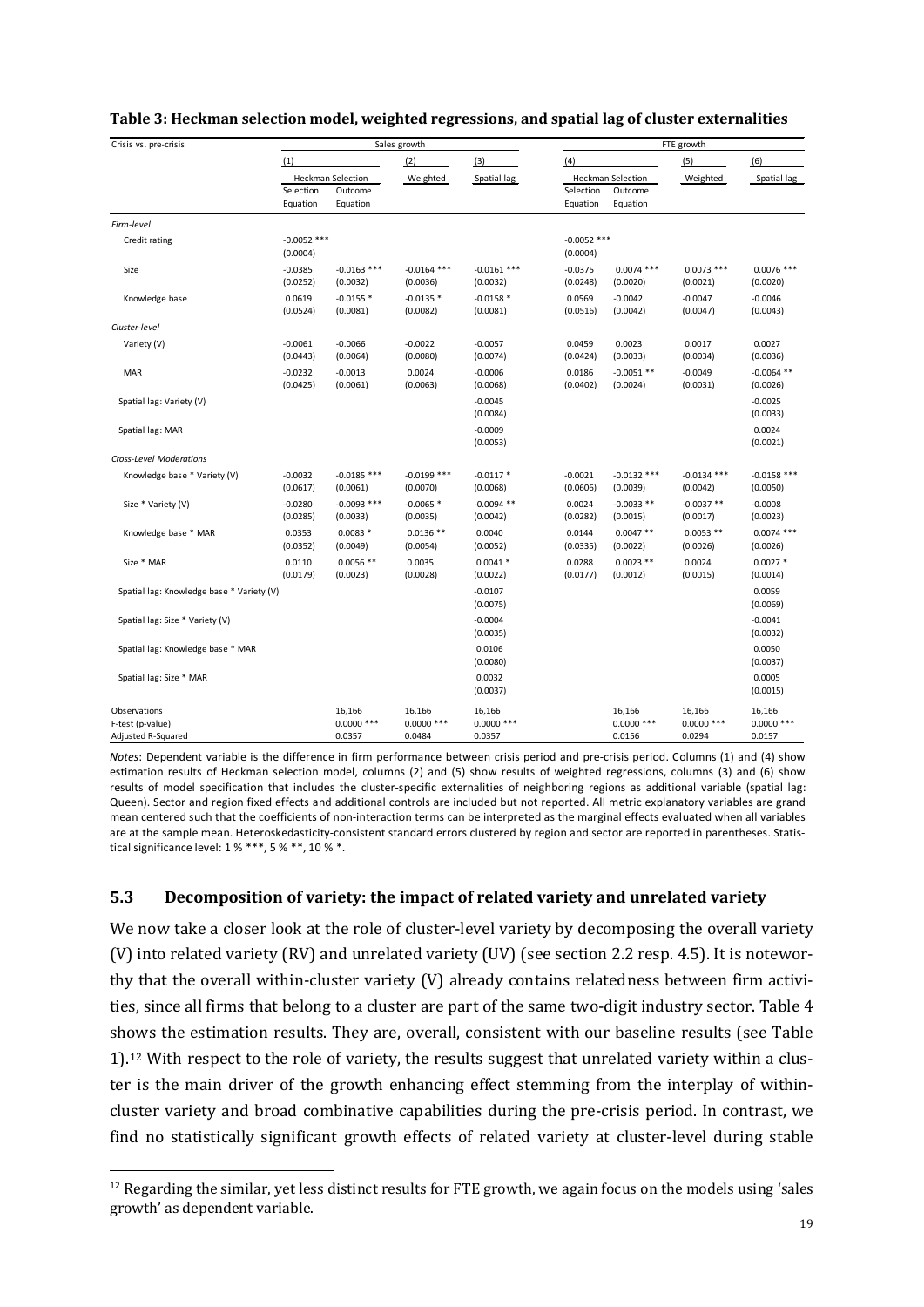macroeconomic times (see column (1)). It is notable, however, that the interaction term between related variety and firm-level knowledge has a negative sign and thus points into an opposite direction than any other variety-measure. These results are consistent with the findings of Boschma (2005), Nooteboom et al. (2007), Mameli et al. (2012), and Crespo et al. (2014) that a higher accumulation of related activities in a sector might result in too much cognitive proximity, which leads to lock-in effects, redundant knowledge creation, and scarce contribution to the enhancement of existing knowledge.

|                                         |                 | Sales growth    |                | FTE growth      |                 |                |  |
|-----------------------------------------|-----------------|-----------------|----------------|-----------------|-----------------|----------------|--|
|                                         | (1)             | (2)             | (3)            | (4)             | (5)             | (6)            |  |
|                                         | Pre-crisis      | Crisis          | Crisis         | Pre-crisis      | Crisis          | Crisis         |  |
|                                         | $(2004 - 2007)$ | $(2009 - 2011)$ | vs. pre-crisis | $(2004 - 2007)$ | $(2009 - 2011)$ | vs. pre-crisis |  |
| Firm-level                              |                 |                 |                |                 |                 |                |  |
| Size                                    | $0.0179$ ***    | 0.0018          | $-0.0161$ ***  | $-0.0081$ ***   | 0.0006          | $0.0075$ ***   |  |
|                                         | (0.0032)        | (0.0022)        | (0.0031)       | (0.0023)        | (0.0015)        | (0.0020)       |  |
| Knowledge base                          | $0.0222$ ***    | $0.0061*$       | $-0.0161$ **   | $0.0081**$      | 0.0031          | $-0.0050$      |  |
|                                         | (0.0070)        | (0.0035)        | (0.0081)       | (0.0033)        | (0.0021)        | (0.0036)       |  |
| Cluster-level                           |                 |                 |                |                 |                 |                |  |
| Related Variety (RV)                    | $-0.0020$       | $-0.0076$       | $-0.0056$      | $-0.0071$ *     | $-0.0029$       | 0.0042         |  |
|                                         | (0.0064)        | (0.0051)        | (0.0088)       | (0.0041)        | (0.0026)        | (0.0045)       |  |
| Unrelated Variety (UV)                  | 0.0091          | 0.0019          | $-0.0072$      | 0.0005          | 0.0000          | 0.0005         |  |
|                                         | (0.0069)        | (0.0036)        | (0.0092)       | (0.0039)        | (0.0016)        | (0.0042)       |  |
| <b>MAR</b>                              | 0.0060          | 0.0045          | $-0.0016$      | $0.0049*$       | 0.0008          | $-0.0057$ **   |  |
|                                         | (0.0045)        | (0.0027)        | (0.0061)       | (0.0029)        | (0.0017)        | (0.0026)       |  |
| <b>Cross-Level Moderations</b>          |                 |                 |                |                 |                 |                |  |
| Knowledge base * Related Variety (RV)   | $-0.0083$       | $-0.0153$ ***   | $-0.0070$      | $-0.0033$       | $-0.0032$       | 0.0001         |  |
|                                         | (0.0083)        | (0.0058)        | (0.0102)       | (0.0054)        | (0.0043)        | (0.0076)       |  |
| Size * Related Variety (RV)             | 0.0037          | 0.0017          | $-0.0019$      | 0.0009          | $-0.0026$       | $-0.0035$      |  |
|                                         | (0.0053)        | (0.0052)        | (0.0065)       | (0.0031)        | (0.0028)        | (0.0033)       |  |
| Knowledge base * Unrelated Variety (UV) | $0.0332$ ***    | $0.0096$ **     | $-0.0236$ ***  | $0.0216$ ***    | 0.0023          | $-0.0193$ ***  |  |
|                                         | (0.0053)        | (0.0039)        | (0.0062)       | (0.0044)        | (0.0027)        | (0.0042)       |  |
| Size * Unrelated Variety (UV)           | $0.0091**$      | $-0.0032$       | $-0.0123$ ***  | 0.0013          | $-0.0017$       | $-0.0030$      |  |
|                                         | (0.0041)        | (0.0025)        | (0.0038)       | (0.0026)        | (0.0014)        | (0.0022)       |  |
| Knowledge base * MAR                    | $-0.0024$       | $0.0047**$      | 0.0071         | $-0.0009$       | 0.0023          | 0.0033         |  |
|                                         | (0.0043)        | (0.0024)        | (0.0053)       | (0.0023)        | (0.0017)        | (0.0028)       |  |
| Size * MAR                              | $-0.0036$       | 0.0013          | $0.0049$ **    | $-0.0017$       | 0.0006          | $0.0023$ *     |  |
|                                         | (0.0027)        | (0.0015)        | (0.0024)       | (0.0013)        | (0.0008)        | (0.0012)       |  |
| Observations                            | 16,166          | 16,166          | 16,166         | 16,166          | 16,166          | 16,166         |  |
| F-test (p-value)                        | $0.0000$ ***    | $0.0000$ ***    | $0.0000$ ***   | $0.0000$ ***    | $0.0000$ ***    | $0.0000$ ***   |  |
| Adjusted R-Squared                      | 0.0571          | 0.0160          | 0.0358         | 0.0279          | 0.0175          | 0.0159         |  |

**Table 4: Decomposition of cluster-level variety**

*Notes*: Columns (1)-(3) show estimation results for firm performance measured by sales growth and columns (4)-(6) show results for analogous regressions with FTE growth as performance indicator. The dependent variable in columns (1) and (4) is the firm performance in the pre-crisis period. The dependent variable in regressions (2) and (5) is firm performance during crisis years. The dependent variable in columns (3) and (6) is the difference in firm performance between crisis period and pre-crisis period. Sector and region fixed effects and additional controls are included but not reported. All metric explanatory variables are grand mean centered such that the coefficients of non-interaction terms can be interpreted as the marginal effects evaluated when all variables are at the sample mean. Heteroskedasticityconsistent standard errors clustered by region and sector are reported in parentheses. Statistical significance level: 1 % \*\*\*, 5 % \*\*, 10 % \*.

While the growth-decreasing interaction of related variety and knowledge base only begins to take shape during the pre-crisis period, it doubles in terms of effect size whilst becoming statistically significant in times of economic turmoil. One explanation might be that firms with a high amount of internal knowledge that are at the same time located in highly related clusters suffer from a tight integration in an interconnected network of sector-specific spillovers which leads to a higher exposure and vulnerability to shock transmission. In contrast, the interplay of firm's knowledge base and unrelated variety maintains its positive impact on firm performance during crisis years, albeit the effect size is much lower than during pre-crisis years. Seemingly, a greater variety of accessible resources, if not too related, promotes flexibility that helps firms to cope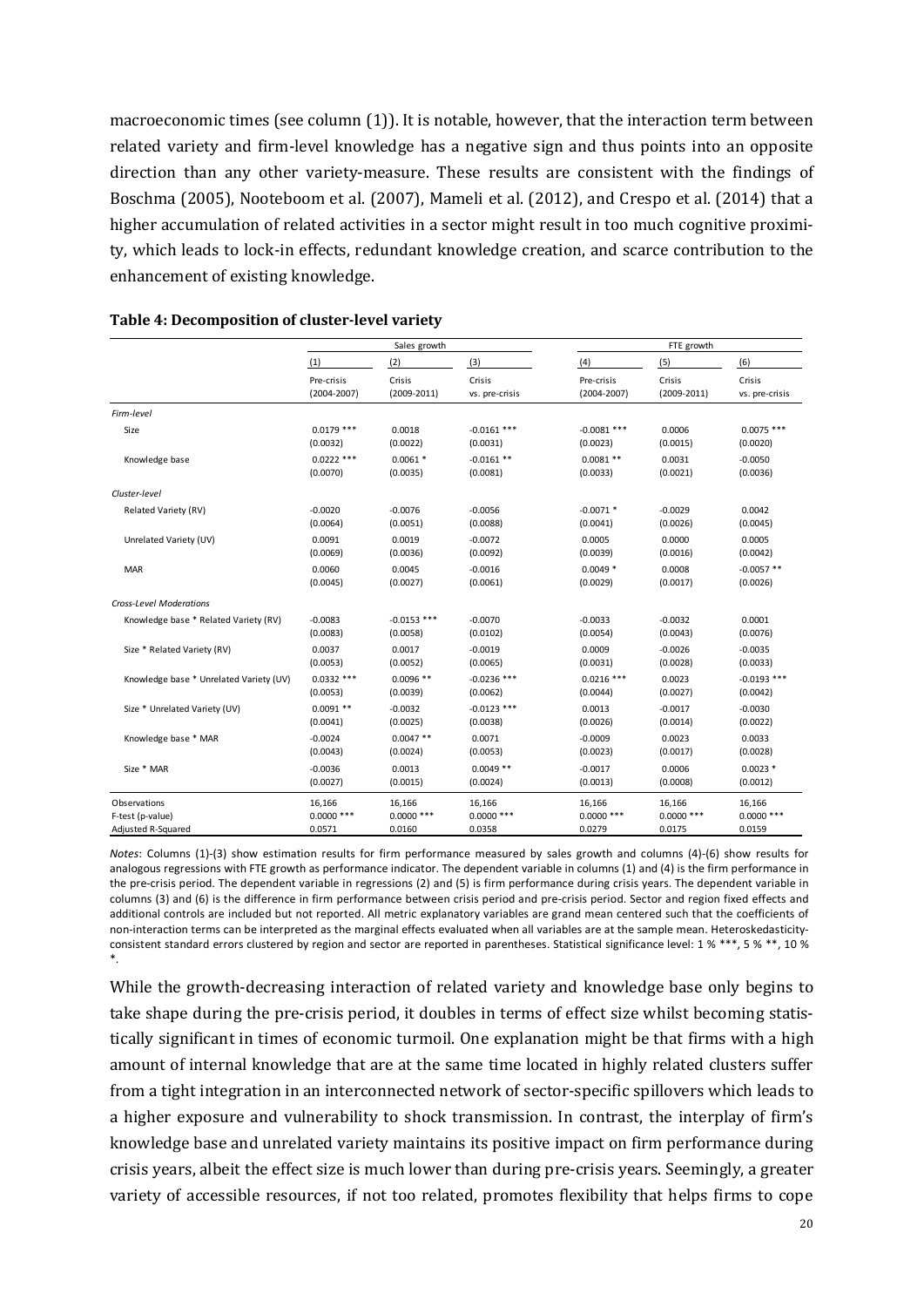with unexpected challenges. Overall, our findings imply that unrelated variety (UV) is the pivotal component of variety in the context of firm resilience as it largely determines the mode of action of overall variety (V) as displayed in Table 1. However, we like to reiterate that in this paper unrelated variety is measured from a firm perspective and in fact corresponds with the notion of related variety at the regional level as introduced by Frenken et al. (2007).

## <span id="page-21-0"></span>**5.4 Alternative crisis definition**

 $\overline{a}$ 

We further examine whether the results are affected by alternative crisis definitions. Since establishing the end of a crisis is more difficult than determining its starting point (Claessens et al., 2001; Holtermann and Hundt, 2018), we re-estimate our baseline model in Table 1 with an alternative crisis window, increasing the length of crisis by one year. Overall, the change in crisis duration does not alter our general findings (see Appendix A.7). Nevertheless, an interesting insight of this exercise is the fact that differences in growth effects of the tested determinants between crisis and pre-crisis diminish if the crisis period is extended. This motivates us to further subdivide the crisis period (2009-2011) into the national recession (2009) and the subsequent national recovery (2010-2011). Then, we calculate sales growth and TFE growth for the newly defined periods and employ them as dependent variables in a re-estimation of model (1) and model (2). The according results are presented in Table 5.

Most importantly, the subdivision of the crisis into a recession (2009) and a recovery period (2010-2011) reveals that phase-specific differences in the macro-to-micro transition are almost entirely driven by the actual recession in 2009. This becomes evident when comparing the cross-level interactions terms of the 'crisis' (column (2), Table 1) and the 'recession' model (column (2), Table 5) as the latter shows similar but then much more distinct results terms of effect size and statistical significance, at least in the case of sales growth. Consequently, the cross-level moderation of combinative capabilities and MAR externalities is fostering firm growth in a statistically meaningful way only in the 'recession', but not in the (longer) 'crisis' scenario. Hence, the presumed market power of larger and more knowledge-intensive firms (see section 5.1) seems particularly helpful during the immediate economic downturn.

Similarly, the previously insignificant (and smaller) interaction term between firm size and variety gains statistical significance when the 'recession' model is applied. As additional calculations[13](#page-21-1) show, this can be explained by the related component of overall variety that, in turn, is assumed to amplify shock transmission and thus tends to increase the shock-sensitivity of more integrated large and knowledge-intense firms (see section 5.3).

<span id="page-21-1"></span><sup>&</sup>lt;sup>13</sup> Due to lack of space the results are not reported in Table 5. They are, however, available upon request.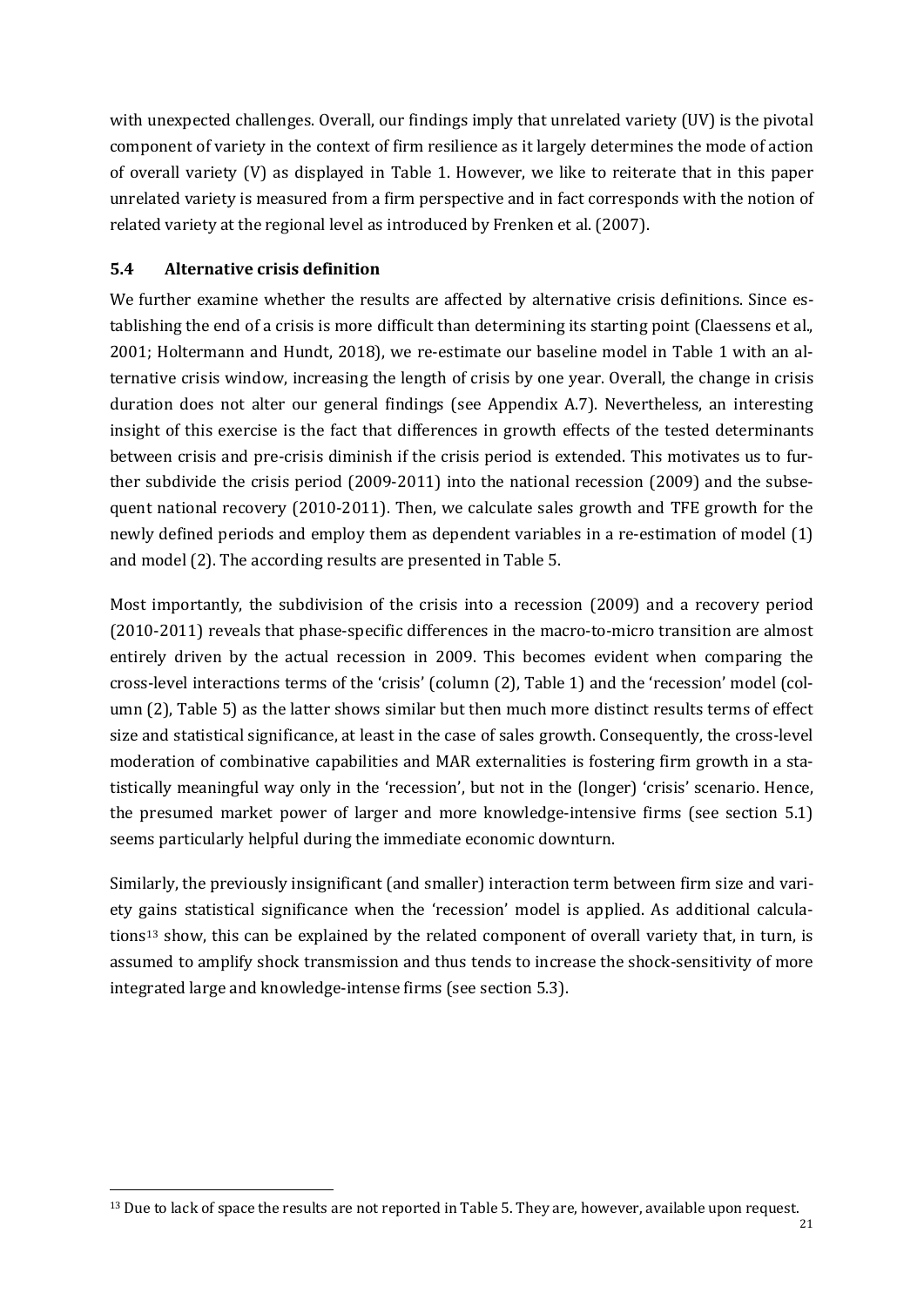|                                |                               |                     | Sales growth                          |                             |                                               | FTE growth                    |                     |                                       |                           |                                             |
|--------------------------------|-------------------------------|---------------------|---------------------------------------|-----------------------------|-----------------------------------------------|-------------------------------|---------------------|---------------------------------------|---------------------------|---------------------------------------------|
|                                | (1)                           | (2)                 | (3)                                   | (4)                         | (5)                                           | (6)                           | (7)                 | (8)                                   | (9)                       | (10)                                        |
|                                | Pre-crisis<br>$(2004 - 2007)$ | Recession<br>(2009) | Recession<br>(2009)<br>vs. pre-crisis | Recovery<br>$(2010 - 2011)$ | Recovery<br>$(2010 - 2011)$<br>vs. pre-crisis | Pre-crisis<br>$(2004 - 2007)$ | Recession<br>(2009) | Recession<br>(2009)<br>vs. pre-crisis | Recovery<br>$(2010-2011)$ | Recovery<br>$(2010-2011)$<br>vs. pre-crisis |
| Firm-level                     |                               |                     |                                       |                             |                                               |                               |                     |                                       |                           |                                             |
| Size                           | $0.0180$ ***                  | $-0.0095$ ***       | $-0.0275$ ***                         | $0.0113$ ***                | $-0.0068$ **                                  | $-0.0081$ ***                 | $-0.0003$           | $0.0078$ ***                          | $-0.0003$                 | $0.0078$ ***                                |
|                                | (0.0032)                      | (0.0018)            | (0.0035)                              | (0.0020)                    | (0.0031)                                      | (0.0023)                      | (0.0008)            | (0.0018)                              | (0.0011)                  | (0.0023)                                    |
| Knowledge base                 | $0.0210$ ***                  | 0.0040              | $-0.0170**$                           | 0.0013                      | $-0.0196$ **                                  | $0.0074*$                     | $-0.0007$           | $-0.0080**$                           | $0.0036*$                 | $-0.0037$                                   |
|                                | (0.0079)                      | (0.0026)            | (0.0076)                              | (0.0039)                    | (0.0088)                                      | (0.0041)                      | (0.0014)            | (0.0038)                              | (0.0019)                  | (0.0046)                                    |
| Cluster-level                  |                               |                     |                                       |                             |                                               |                               |                     |                                       |                           |                                             |
| Variety (V)                    | 0.0043                        | $-0.0062$ ***       | $-0.0105$ **                          | 0.0040                      | $-0.0004$                                     | $-0.0034$                     | $-0.0006$           | 0.0028                                | $-0.0007$                 | 0.0027                                      |
|                                | (0.0048)                      | (0.0015)            | (0.0053)                              | (0.0028)                    | (0.0061)                                      | (0.0033)                      | (0.0007)            | (0.0033)                              | (0.0014)                  | (0.0033)                                    |
| <b>MAR</b>                     | 0.0051                        | 0.0002              | $-0.0049$                             | 0.0036                      | $-0.0015$                                     | 0.0043                        | 0.0005              | $-0.0038$                             | $-0.0014$                 | $-0.0058$ **                                |
|                                | (0.0046)                      | (0.0015)            | (0.0052)                              | (0.0025)                    | (0.0057)                                      | (0.0027)                      | (0.0006)            | (0.0028)                              | (0.0016)                  | (0.0025)                                    |
| <b>Cross-Level Moderations</b> |                               |                     |                                       |                             |                                               |                               |                     |                                       |                           |                                             |
| Knowledge base * Variety (V)   | $0.0200$ ***                  | $-0.0011$           | $-0.0211$ ***                         | 0.0026                      | $-0.0174$ ***                                 | $0.0136$ ***                  | $-0.0016$           | $-0.0152$ ***                         | 0.0021                    | $-0.0115$ ***                               |
|                                | (0.0045)                      | (0.0018)            | (0.0053)                              | (0.0030)                    | (0.0055)                                      | (0.0037)                      | (0.0015)            | (0.0033)                              | (0.0023)                  | (0.0041)                                    |
| Size * Variety (V)             | $0.0078**$                    | $-0.0066$ ***       | $-0.0144$ ***                         | $0.0052**$                  | $-0.0026$                                     | 0.0014                        | $-0.0002$           | $-0.0017$                             | $-0.0017$                 | $-0.0031$                                   |
|                                | (0.0038)                      | (0.0014)            | (0.0040)                              | (0.0022)                    | (0.0033)                                      | (0.0020)                      | (0.0010)            | (0.0014)                              | (0.0011)                  | (0.0023)                                    |
| Knowledge base * MAR           | $-0.0052$                     | $0.0025$ **         | $0.0077*$                             | 0.0005                      | 0.0057                                        | $-0.0027$ *                   | $0.0022$ ***        | $0.0049$ ***                          | $-0.0003$                 | 0.0024                                      |
|                                | (0.0037)                      | (0.0013)            | (0.0042)                              | (0.0022)                    | (0.0046)                                      | (0.0016)                      | (0.0008)            | (0.0016)                              | (0.0012)                  | (0.0022)                                    |
| Size * MAR                     | $-0.0040$                     | $0.0037$ ***        | $0.0077$ ***                          | $-0.0022$                   | 0.0018                                        | $-0.0017$                     | $-0.0001$           | 0.0016                                | 0.0007                    | $0.0024*$                                   |
|                                | (0.0026)                      | (0.0007)            | (0.0025)                              | (0.0023)                    | (0.0025)                                      | (0.0013)                      | (0.0004)            | (0.0012)                              | (0.0006)                  | (0.0013)                                    |
| Observations                   | 16,166                        | 16,166              | 16,166                                | 16,166                      | 16,166                                        | 16,166                        | 16,166              | 16,166                                | 16,166                    | 16,166                                      |
| F-test (p-value)               | $0.0000$ ***                  | $0.0000$ ***        | $0.0000$ ***                          | $0.0000$ ***                | $0.0000$ ***                                  | $0.0000$ ***                  | $0.0000$ ***        | $0.0000$ ***                          | $0.0000$ ***              | $0.0000$ ***                                |
| Adjusted R-Squared             | 0.0563                        | 0.0422              | 0.0694                                | 0.0224                      | 0.0252                                        | 0.0273                        | 0.0093              | 0.0232                                | 0.0113                    | 0.01463                                     |

**Table 5: Firm performance, combinative capacity, and cluster-specific externalities: separating national recession and recovery years**

*Notes*: Columns (1)-(5) show estimation results for firm performance measured by sales growth and columns (6)-(10) show results for analogous regressions with sales per FTE growth as performance indicator. The dependent variable in columns (1) and (6) is the firm performance in the pre-crisis period. The dependent variable in regressions (2), (4), (7), and (9) is firm performance during the crisis for alternative definitions of crisis years: national recession period (2009) and national recovery period (2010-2011). The dependent variable in columns (3), (5), (8), and (10) is the difference in firm performance between alternative definitions of crisis period and pre-crisis period. Sector and region fixed effects and additional controls are included but not reported. All metric explanatory variables are grand mean centered such that the coefficients of non-interaction terms can be interpreted as the marginal effects evaluated when all variables are at the sample mean. Heteroskedasticityconsistent standard errors clustered by region and sector are reported in parentheses. Statistical significance level: 1 % \*\*\*, 5 % \*\*, 10 % \*.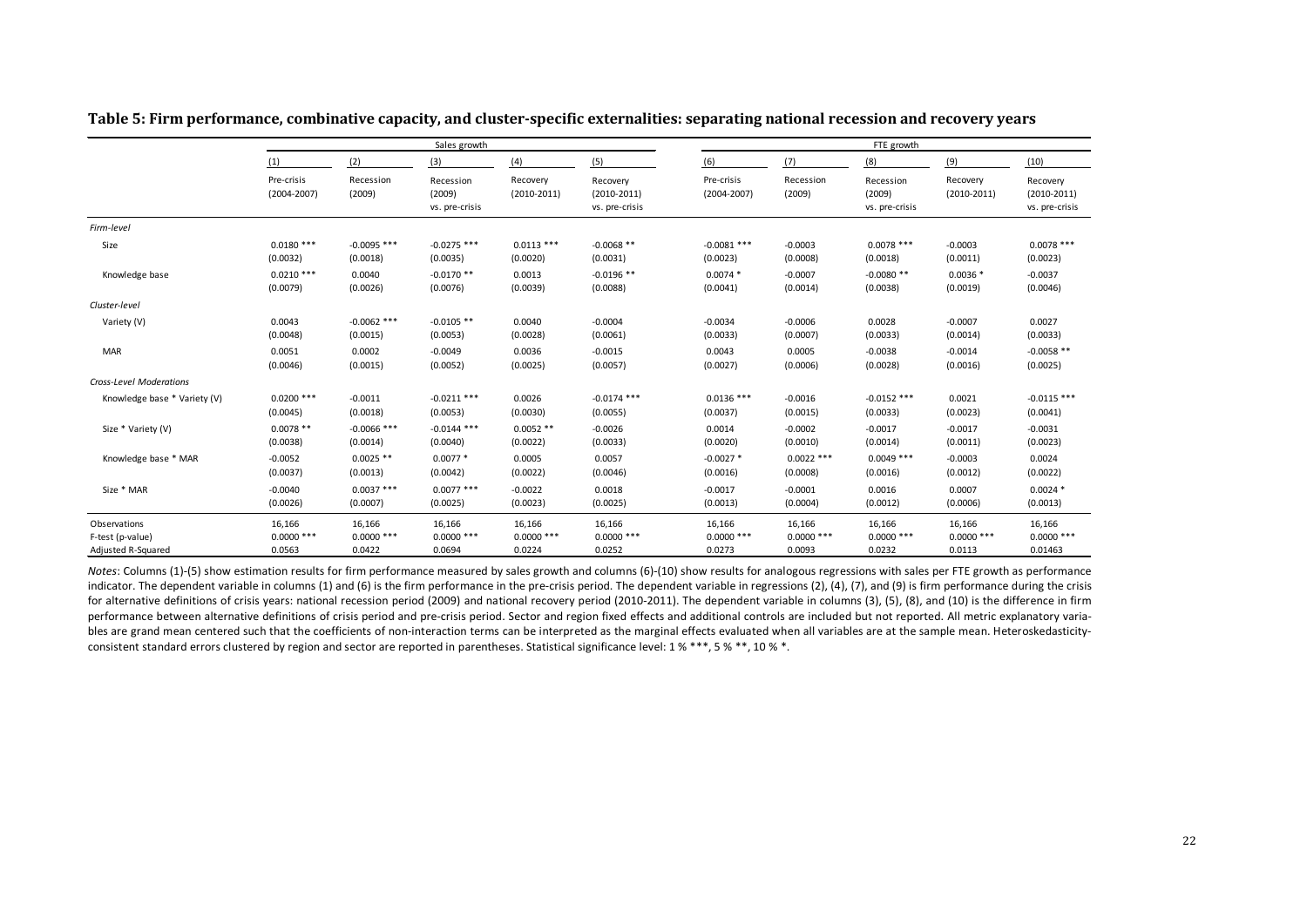Studying the changes in firm performance in recovery vs. pre-crisis comparison, we find that most of the cross-level interactions, with the exception of the interplay between knowledge base and variety, lack statistical significance (see column (5)). This observation suggests that, from a statistical point of view, the basic mechanisms of the macro-to-micro transition are for the most parts not different between pre-crisis period (2004-2007) and recovery phase (2010-2011). Clear phase-specific differences, however, can be detected with regard to the combinative capabilities at firm-level where the imprint of the recession year is still visible in the recovery phase and leads to statistically significant coefficients in the direct recovery vs. pre-crisis comparison (also column (5)). But even here, tendencies of a pre-crisis reversion are recognizable as both coefficients return to positive signs and – in the case of firm size – regain statistical significance when being calculated for the recovery period (see column (4)).

We thus can conclude that, overall, the pre-crisis mechanisms, after being interrupted by the national downturn in 2009, are at least moderately, if not largely restored once the macroeconomic pressure diminishes. These findings suggest that the tested determinants and cross-level transmission channels fostering firm growth are to a certain extent robust against exogenous shocks while the objection that none of the factors regains its pre-crisis impact level (comparison of the effect sizes in column (1) and (4)) can be qualified by the short duration of the recovery period in our set-up.

### <span id="page-23-0"></span>**6 Conclusion**

In this paper, we model the macro-to-micro transition of externalities to firms through the interplay between combinative capabilities and localization resp. variety-driven economies. We then examine the impact of this interplay on firm performance in Germany and explore to what extent it is affected by changes in the macroeconomic environment. For this purpose, we combine two different strands of literature: regional science literature on agglomeration economies and the concept of regional economic resilience. To ensure a reliable representation of the entrepreneurial landscape in Germany and the sector-specific regional environments in which firms are nested, we merge micro-level employment data from the Mannheimer Unternehmens Panel (MUP) and data from Creditreform e.V. to compute the regional sector-structure at the five-digit level of the WZ 2008 industry classification. This unique dataset allows us to link firm performance to cluster-specific externalities and to compare the effects of cross-level interactions (macro-to-micro transition) between regimes of macroeconomic stability and instability.

Employing within-firm regression techniques, we estimate the impact of cross-level interactions between firm- and cluster-level determinants on phase-related differences in firm performance between the pre-crisis (2004-2007) and the crisis period (2009-2011). Firm performance is captured by two measures: sales growth and FTE growth. Our estimates are based on a sample of 16,166 firms from the manufacturing and business service sector that are nested in a total of 390 regions. Overall, we find three primary results. First, firms that possess a higher degree of combinative capabilities are better able to gain growth-stimulating impulses from the (unrelated) within-cluster variety of economic activities. The interactions between firm-level compe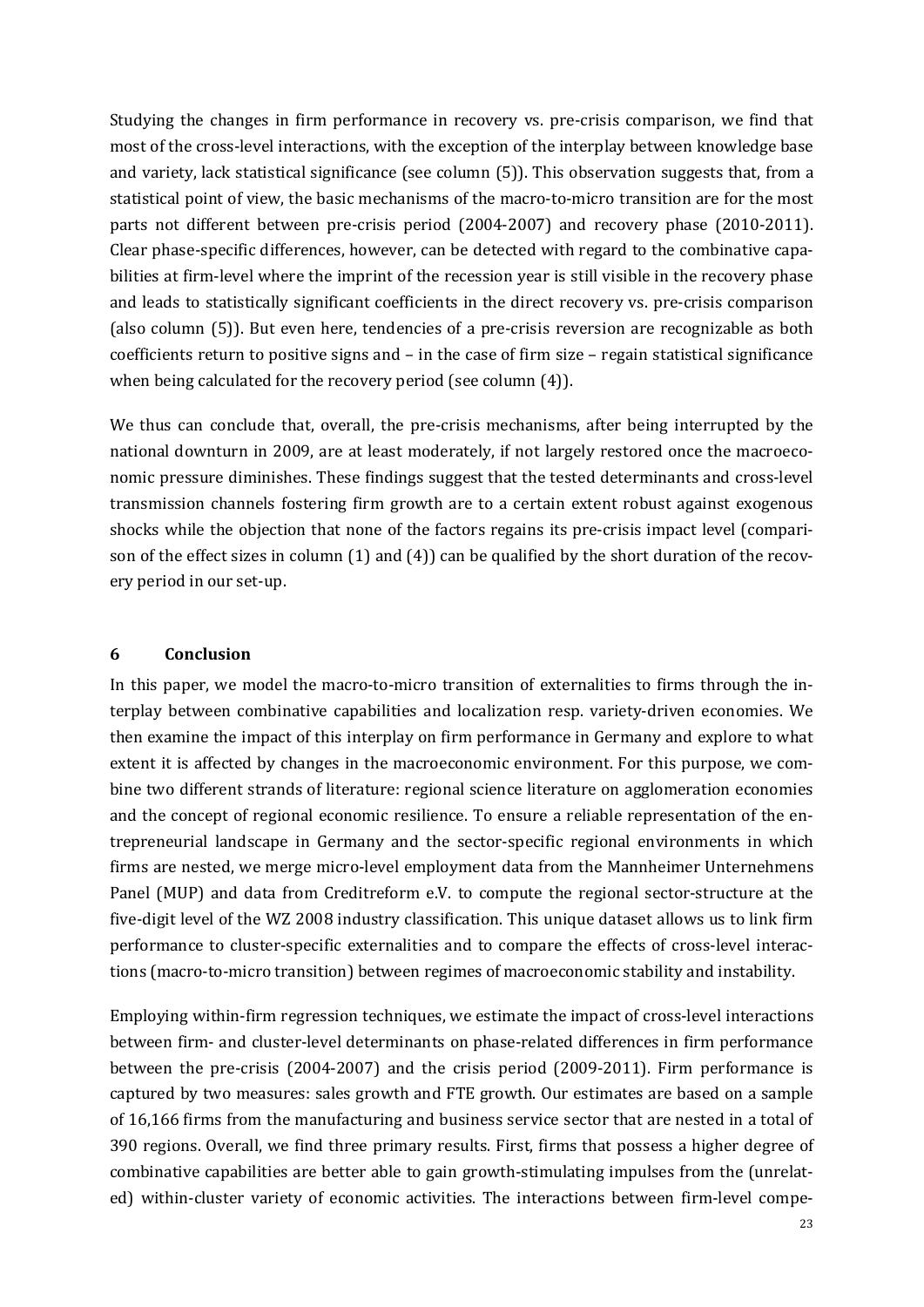tences and cluster-specific externalities prove to be both statistically significant and economically relevant. Hence, our results indeed point towards the existence of a macro-to-micro transition that evolves best, however, in a stable macroeconomic environment (2004-2007). Another finding is that the presence of cluster-specific externalities alone does not foster firm performance; rather, firms require a minimum amount of combinative capabilities to internalize the prevailing externalities. Our results corroborate previous findings in the literature according to which influences of regional externalities affect firm performance heterogeneously as the capacity to internalize growth enhancing stimuli from the cluster-level environment depends on firminherent characteristics (e.g. Knoben et al., 2015). Second, the formerly working transmission of variety-driven externalities is supposedly interrupted by the crisis as we find no significant cross-level interactions during the period of macroeconomic instability (2009-2011). When comparing both macroeconomic regimes, we find that the crisis vs. pre-crisis reduction in growth rate is more pronounced for firms that benefit from cluster-level externalities during the pre-crisis period, because external growth inputs stemming from the cluster-level environment are no longer usable. Third, the crisis-induced interruption of the macro-to-micro transition is mainly restricted to the national recession in 2009. As soon as the macroeconomic pressure diminishes, we observe a reversion of the economic effects originating from the interplay of combinative capabilities and cluster externalities to the pre-crisis level. It is conceivable that the quick restoration of the transmission channels is to some extent influenced by the fast recovery of the national economy as a whole that in turn benefited from anti-cyclical stimulus measures and the re-strengthening of international demand for long-term investment goods (see, for instance, Pudelko et al., 2018). For this reason, future studies might compare firm-level results from other European countries to our findings, because the national institutional setting most likely plays an important role in shaping the economic effects of the macro-to-micro transition in different macroeconomic regimes. Likewise, as our study is focused on a banking crisis, it would be fruitful to investigate the impact of other types of economic distresses, such as currency crises or trade shocks.

To summarize, we interpret our results as evidence consistent with the existence of a macro-tomicro mechanism in our sample of German firms. In contrast to previous studies on this topic, this transition mechanism is not modeled as time-invariant. Instead, it is coupled to the prevailing macroeconomic regime. The results are robust to controlling for several potential sampling biases and employing various model specifications. Once again, however, it is worth mentioning that our sample is restricted to firms that survive the shock, thus all firms are characterized by a minimum degree of resilience.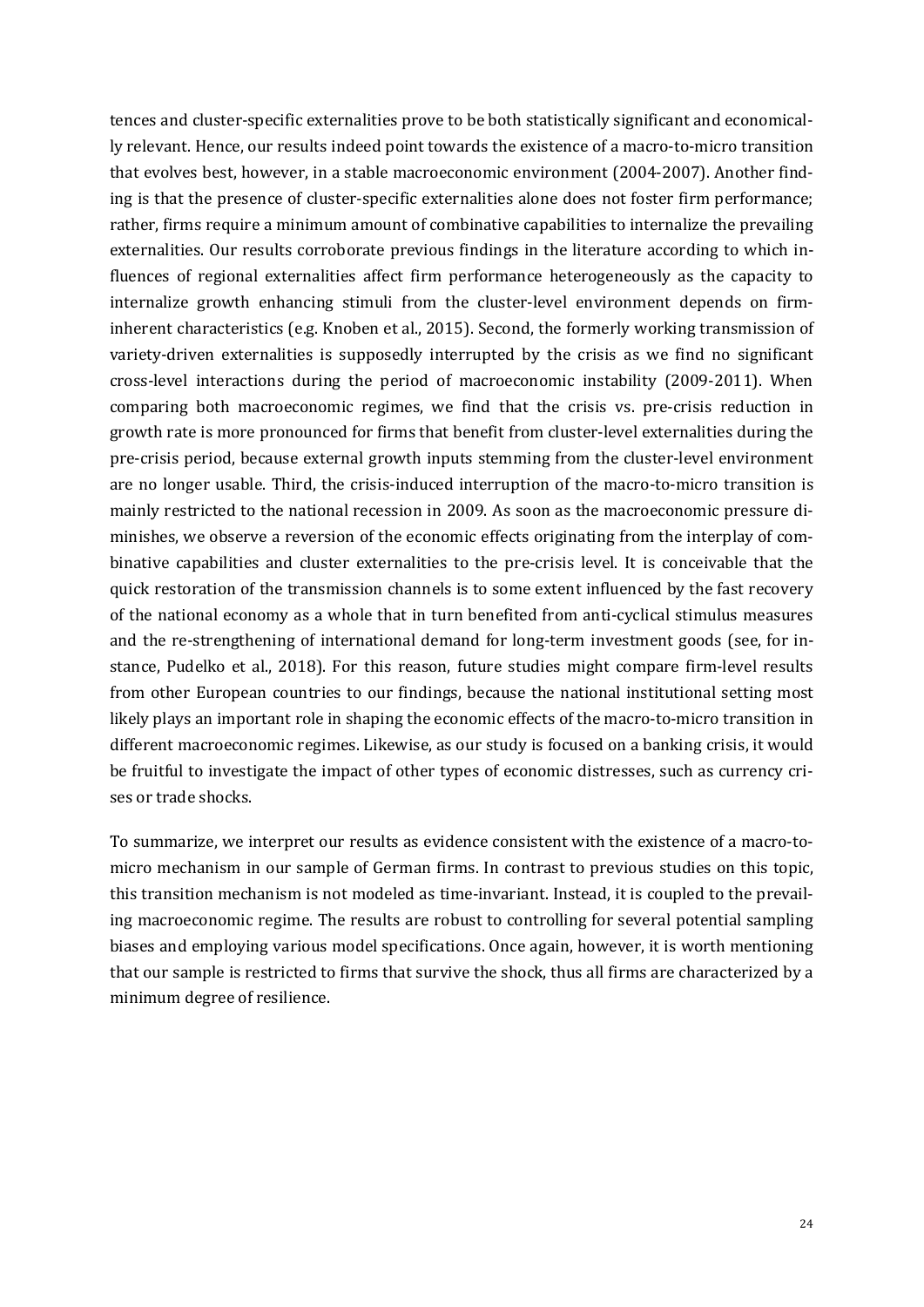#### <span id="page-25-0"></span>**References**

- Acs, Z., Armington, C. (2004), Employment Growth and Entrepreneurial Activity in Cities, *Regional Studies* 38 (8): 911–927.
- Anselin, L. (1988) *Spatial Econometrics.* Methods and Models. Dordrecht: Springer Netherlands.
- Arrow, K. J. (1962), The Economic Implications of Learning by Doing, *The Review of Economic Studies* 29 (3): 155–173.
- Asheim, B. T. (1996), Industrial districts as 'learning regions': A condition for prosperity, *European Planning Studies* 4 (4): 379–400.
- Audretsch, D. B., Keilbach, M. (2007), The Theory of Knowledge Spillover Entrepreneurship, *Journal of Management Studies* 44 (7): 1242–1254.
- Audretsch, D. B., Thurik, A. R. (2000), Capitalism and democracy in the 21st Century: from the managed to the entrepreneurial economy, *Journal of Evolutionary Economics* 10 (1-2): 17–34.
- Baldwin, J. R., Brown, W. M., Rigby, D. L. (2010), Agglomeration Economies: Microdata Panel Estimates from Canadian Manufacturing, *Journal of Regional Science* 50 (5): 915–934.
- Baptista, R., Swann, P. (1998), Do firms in clusters innovate more?, *Research Policy* 27 (5): 525–540.
- Barro, R. J. (1997) *Determinants of economic growth.* A cross-country empirical study. Cambridge, Mass.: MIT Press.
- Beaudry, C., Schiffauerova, A. (2009), Who's right, Marshall or Jacobs? The localization versus urbanization debate, *Research Policy* 38 (2): 318–337.
- Bersch, J., Gottschalk, S., Mueller, B., Niefert, M. (2014), The Mannheim Enterprise Panel (MUP) and Firm Statistics for Germany, *ZEW Discussion Paper No. 14-104*.
- Boschma, R. (2005), Proximity and Innovation: A Critical Assessment, *Regional Studies* 39 (1): 61– 74.
- Boschma, R., Frenken, K. (2011) *Technological Relatedness, Related Variety and Economic Geography*. In: Cooke, P.; Asheim, B.; Boschma, R.; Martin, R.; Schwartz, D.; Tödtling, F. (Eds.): Handbook of Regional Innovation and Growth. Cheltenham, UK, Northampton, MA: Edward Elgar Publishing.
- Boschma, R., Iammarino, S. (2009), Related Variety, Trade Linkages, and Regional Growth in Italy, *Economic Geography* 85 (3): 289–311.
- Boschma, R., Martin, R. (2010) *The Aims and Scope of Evolutionary Economic Geography*. In: Boschma, R.; Martin, R. (Eds.): The Handbook of Evolutionary Economic Geography: Edward Elgar Publishing.
- Brunow, S., Blien, U. (2015), Agglomeration effects on labor productivity: An assessment with microdata, *REGION* 2 (1): 33-53.
- Cameron, A. C., Gelbach, J. B., Miller, D. L. (2011), Robust Inference With Multiway Clustering, *Journal of Business & Economic Statistics* 29 (2): 238–249.
- Cetorelli, N., Strahan, P. E. (2006), Finance as a Barrier to Entry: Bank Competition and Industry Structure in Local U.S. Markets, *The Journal of Finance* 61 (1): 437–461.
- Chodorow-Reich, G. (2014), The Employment Effects of Credit Market Disruptions: Firm-level Evidence from the 2008–9 Financial Crisis, *The Quarterly Journal of Economics* 129 (1): 1–59.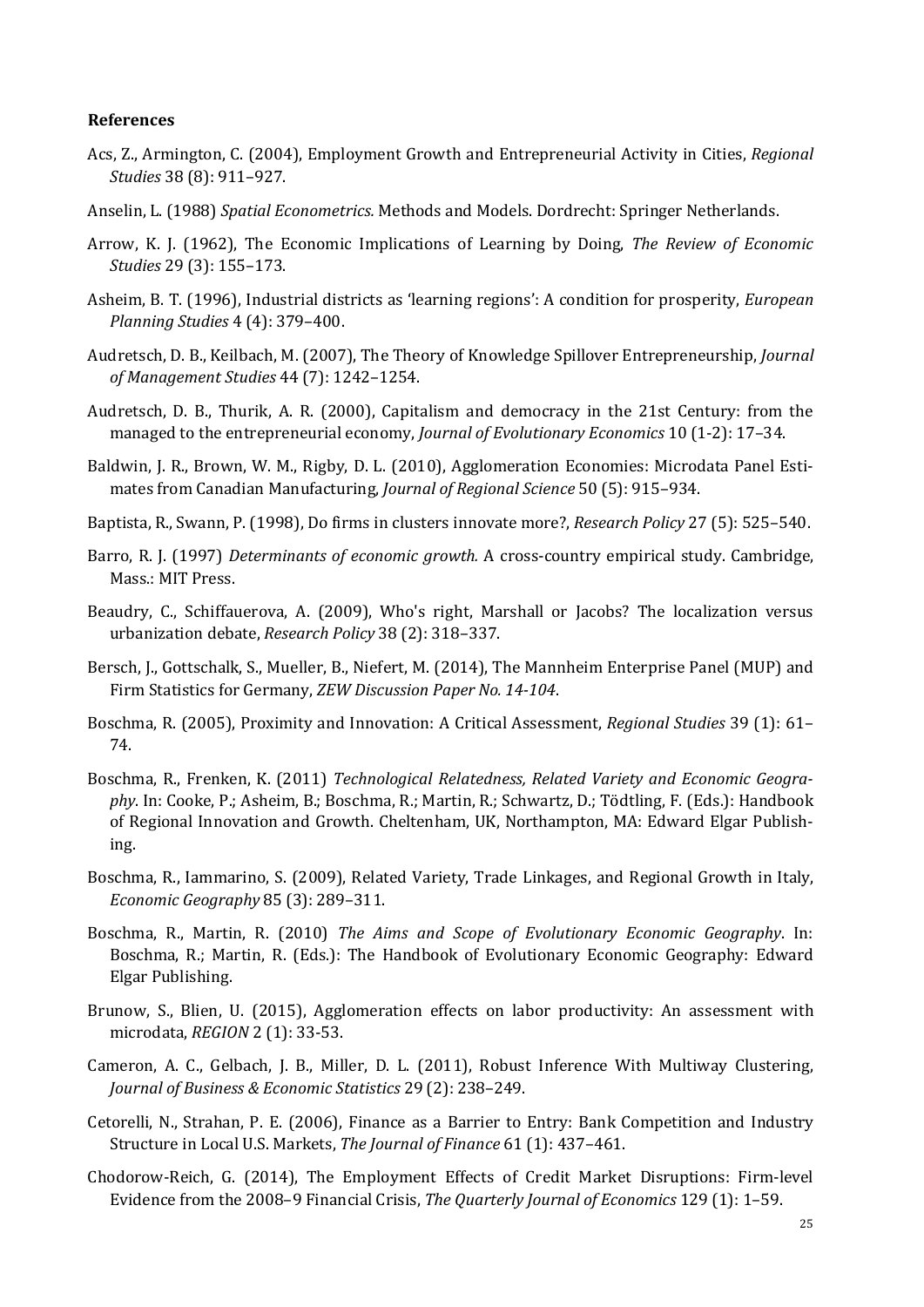- Claessens, S., Demirgüç-Kunt, A., Huizinga, H. (2001), How does foreign entry affect domestic banking markets?, *Journal of Banking & Finance* 25 (5): 891–911.
- Claessens, S., Laeven, L. (2003), Financial Development, Property Rights, and Growth, *The Journal of Finance* 58 (6): 2401–2436.
- Claessens, S., Tong, H., Wei, S.-J. (2012), From the financial crisis to the real economy: Using firmlevel data to identify transmission channels, *Journal of International Economics* 88 (2): 375–387.
- Coleman, J. S. (1991) *Foundations of social theory.* Cambridge, Mass.: Belknap Press of Harvard Univ. Press.
- Crespo, J., Suire, R., Vicente, J. (2014), Lock-in or lock-out? How structural properties of knowledge networks affect regional resilience, *Journal of Economic Geography* 14 (1): 199–219.
- de Groot, Henri L. F., Poot, J., Smit, M. J. (2009) *Agglomeration, Innovation and Regional Development: Theoretical Perspectives and Meta-Analysis*. In: Nijkamp, P.; Capello, R. (Eds.): Handbook of regional growth and development theories. Cheltenham, UK, Northampton, MA: Edward Elgar.
- European Foundation for the Improvement of Living and Working Conditions (2010) *Germany: Short-time working allowance.* European Foundation for the Improvement of Living and Working Conditions, Ireland, Dublin.
- Fisman, R., Love, I. (2003), Trade Credit, Financial Intermediary Development, and Industry Growth, *The Journal of Finance* 58 (1): 353–374.
- Frenken, K., van Oort, F., Verburg, T. (2007), Related Variety, Unrelated Variety and Regional Economic Growth, *Regional Studies* 41 (5): 685–697.
- Fujita, M., Ogawa, H. (1982), Multiple equilibria and structural transition of non-monocentric urban configurations, *Regional Science and Urban Economics* 12 (2): 161–196.
- Girma, S. (2005), Absorptive Capacity and Productivity Spillovers from FDI: A Threshold Regression Analysis, *Oxford Bulletin of Economics and Statistics* 67 (3): 281–306.
- Gittell, J. H., Cameron, K., Lim, S., Rivas, V. (2006), Relationships, Layoffs, and Organizational Resilience: Airline Industry Responses to September 11, *The Journal of Applied Behavioral Science* 42 (3): 300–329.
- Glaeser, E. L., Kallal, H. D., Scheinkmann, J. A., Shleifer, A. (1992), Grwoth in Cities, *Journal of Political Economy* 100 (6): 1126–1152.
- Granovetter, M. S. (1973), The Strength of Weak Ties, *American Journal of Sociology* 78 (6): 1360– 1380.
- Grant, R. M. (1996), Toward a knowledge-based theory of the firm, *Strategic Management Journal*  17: 109–122.
- Grant, R. M. (2002) *"The Knowledge-Based View of the Firm"*. In: Choo, C. W.; Bontis, N. (Eds.): The strategic management of intellectual capital and organizational knowledge. Oxford, New York: Oxford University Press: 133–148.
- Hassink, R. (2010), Regional resilience: a promising concept to explain differences in regional economic adaptability?, *Cambridge Journal of Regions, Economy and Society* 3 (1): 45–58.
- Henderson, V. (2003), Marshall's scale economies, *Journal of Urban Economics* 53 (1): 1–28.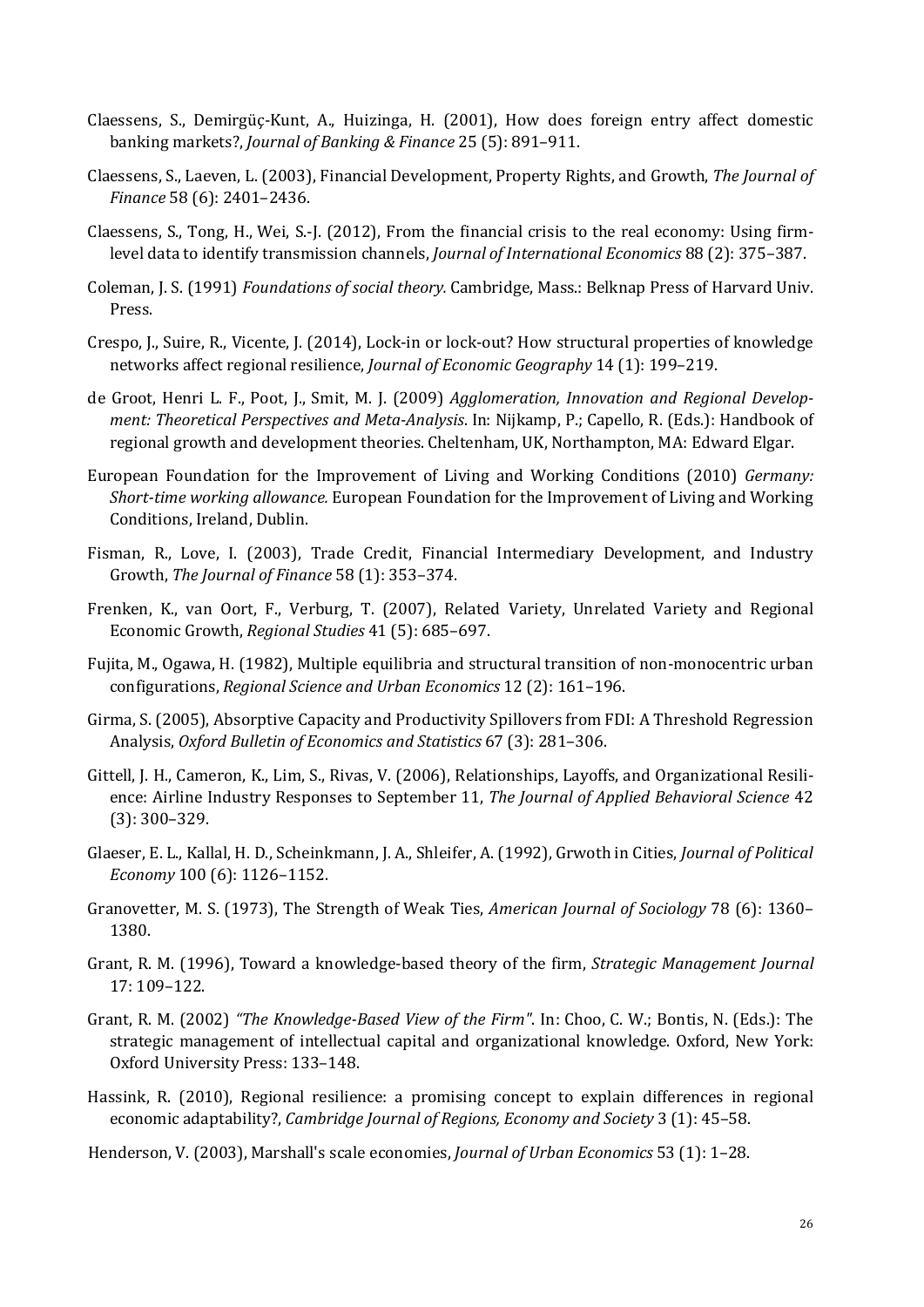- Henderson, V., Kuncoro, A., Turner, M. (1995), Industrial Development in Cities, *Journal of Political Economy* 103 (5): 1067–1090.
- Hirschman, A. O. (1958) *The strategy of economic development.* New Haven/Conn.: Yale University Press.
- Holm, J. R., Østergaard, C. R. (2013), Regional Employment Growth, Shocks and Regional Industrial Resilience: A Quantitative Analysis of the Danish ICT Sector, *Regional Studies* 49 (1): 95–112.
- Holtermann, L., Hundt, C. (2018), Hierarchically structured determinants and phase-related patterns of economic resilience - An empirical case study for European regions, *Working Papers on Innovation and Space* 0218, Philipps-University Marburg.
- Jüttner, U., Maklan, S. (2011), Supply chain resilience in the global financial crisis: an empirical study, *Supply Chain Management: An International Journal* 16 (4): 246-259.
- Keilbach, M. C. (2000) *Spatial Knowledge Spillovers and the Dynamics of Agglomeration and Regional Growth.* Heidelberg, New York: Physica-Verlag.
- Knoben, J., Arikan, A. T., van Oort, F., Raspe, O. (2016), Agglomeration and firm performance: One firm's medicine is another firm's poison, *Environment and Planning A* 48 (1): 132–153.
- Kogut, B., Zander, U. (1992), "Knowledge of the Firm; Combinative Capabilities, and the Replication of Technology", *Organization Science. Focussed Issue: Management of Technology* 3 (3): 383–397.
- Kostopoulos, K., Papalexandris, A., Papachroni, M., Ioannou, G. (2011), Absorptive capacity, innovation, and financial performance, *Journal of Business Research* 64 (12): 1335–1343.
- Kroszner, R., Laeven, L., Klingebiel, D. (2007), Banking crises and financial dependence, and growth, *Journal of Financial Economics* 84 (1): 187–228.
- Lazzeretti, L., Capone, F., Boix, R. (2012), Reasons for Clustering of Creative Industries in Italy and Spain, *European Planning Studies* 20 (8): 1243–1262.
- Mameli, F., Iammarino, S., Boschma, R. (2012), Regional variety and employment growth in Italian Labour Market Systems: services versus manufacturing industries*, Papers in Evolutionary Economic Geography* 1203*,* Utrecht University.
- Marshall, A. (1920) *Principles of Economics.* An introductory volume. 8th Ed. London: MacMillan.
- Martin, P., Mayer, T., Mayneris, F. (2011), Spatial concentration and plant-level productivity in France, *Journal of Urban Economics* 69 (2): 182–195.
- Martin, R. (2012), Regional economic resilience, hysteresis and recessionary shocks, *Journal of Economic Geography* 12 (1): 1–32.
- Martin, R., Sunley, P. (2015), On the notion of regional economic resilience: conceptualization and explanation, *Journal of Economic Geography* 15 (1): 1–42.
- Maskell, P. (2001), Towards a Knowledge-based Theory of the Geographical Cluster, *Industrial and Corporate Change* 10 (4): 921–943.
- Maskell, P., Malmberg, A. (1999), Localised learning and industrial competitiveness, *Cambridge Journal of Economics* 23 (2): 167–185.
- McCann, B. T., Folta, T. B. (2011), Performance differentials within geographic clusters, *Journal of Business Venturing* 26 (1): 104–123.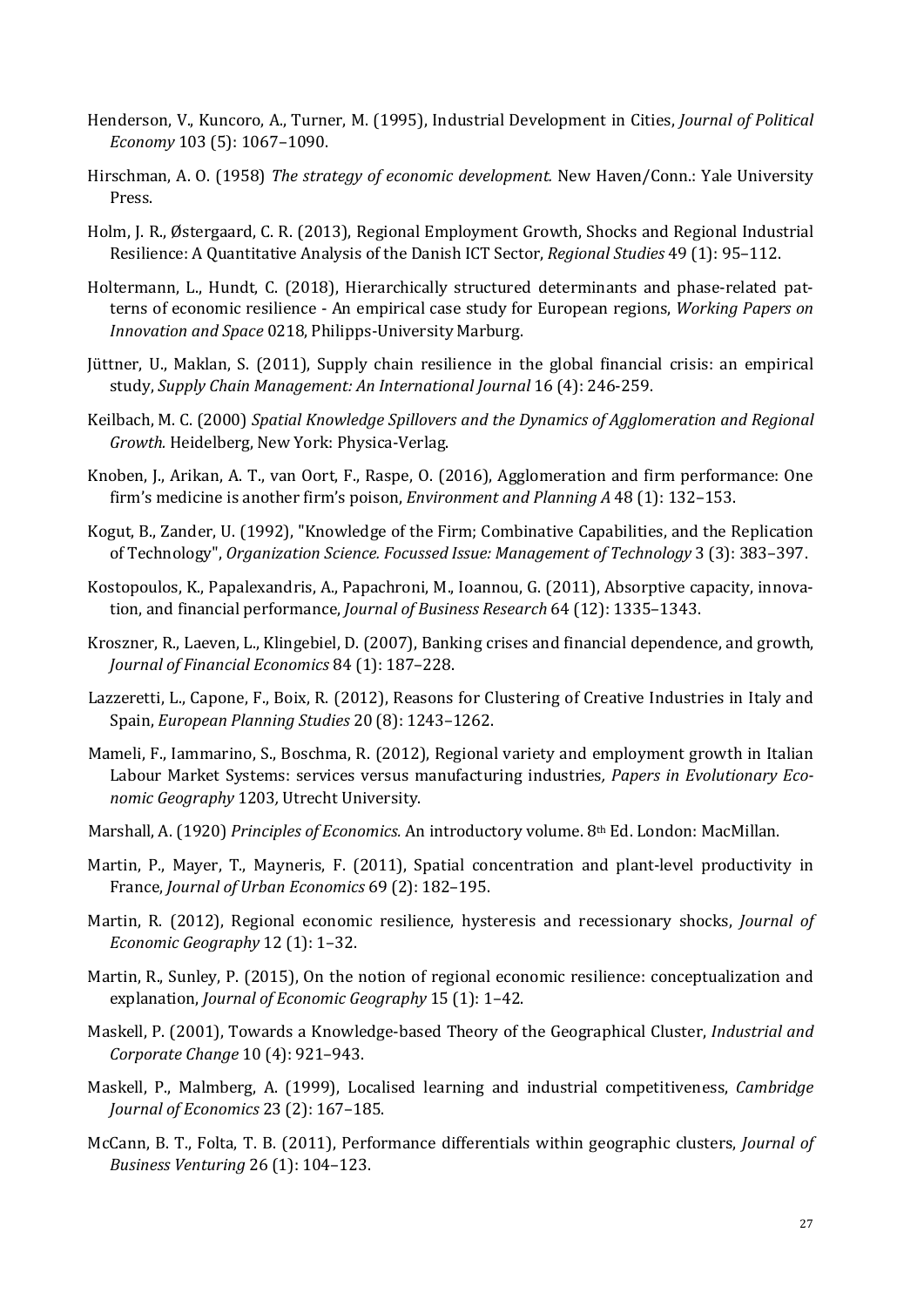- Melo, P. C., Graham, D. J., Noland, R. B. (2009), A meta-analysis of estimates of urban agglomeration economies, *Regional Science and Urban Economics* 39 (3): 332–342.
- Myrdal, G. (1957) *"Economic Theory and Underdeveloped Regions".* London: Duckworth.
- Möller, J., Ormerod, H. (2017) *The German Job Miracle: Interview with IAB Director Joachim Möller, Institute for Employment Research of the Federal Employment Services, Germany*, Nürnberg, https://www.iab-forum.de/en/interview-with-joachim-moeller-about-the-german-job-miracle/.
- Nooteboom, B., van Haverbeke, W., Duysters, G., Gilsing, V., van den Oord, A. (2007), Optimal cognitive distance and absorptive capacity, *Research Policy* 36 (7): 1016–1034.
- Openshaw, S., Taylor, P. J. (1979) *A Million or so Correlation Coefficients: Three Experiments on the Modifiable Areal Unit Problem*. In: Wrigley, N. (Ed.): Statistical applications in the spatial sciences. London: Pion: 127–144.
- Pendall, R., Foster, K. A., Cowell, M. (2010), Resilience and regions: building understanding of the metaphor, *Cambridge Journal of Regions, Economy and Society* 3 (1): 71–84.
- Pike, A., Dawley, S., Tomaney, J. (2010), Resilience, adaptation and adaptability, *Cambridge Journal of Regions, Economy and Society* 3 (1): 59–70.
- Porter, M. E. (1998) *Clusters and Competition: New Agendas for Companies, Governments, and Institutions*. In: Porter, M. E. (Ed.): On Competition. Boston: Harvard Business Review Press: 197–299.
- Pudelko, F., Hundt, C., Holtermann, L. (2018), Gauging two sides of regional economic resilience in Western Germany – Why sensitivity and recovery should not be lumped together, Review of Regional Research 38 (2): 141-189.
- Puga, D. (2010), The Magnitude and Causes of Agglomeration Economies, *Journal of Regional Science* 50 (1): 203–219.
- Rajan, R., Zingales, L. (1998), Financial Dependence and Growth, *The American Economic Review* 88 (3): 559–586.
- Romer, P. M. (1986), Increasing Returns and Long-Run Growth, *The Journal of Political Economy* 94 (5): 1002–1037.
- Rosenthal, S. S., Strange, W. C. (2004) *Evidence on the nature and sources of agglomeration economies*. In: Thisse, J. F.; Henderson, V. (Eds.): Handbook of regional and urban economics. Cities and geography, Bd. 4. 1. Aufl. Amsterdam: Elsevier professional: 2119–2171.
- Saxenian, A. (1996) *Regional advantage.* Culture and competition in Silicon Valley and Route 128. Cambridge, Mass.: Harvard Univ. Press.
- Scott, A. J. (1988) *New industrial spaces.* Flexible production organization and regional development in North America and Western Europe. London: Pion.
- Sedita, S. R., de Noni, I., Pilotti, L. (2015), How do related variety and differentiated knowledge bases influence the resilience of local production systems?, *"Marco Fanno" Working Papers* 0180, Dipartimento di Scienze Economiche "Marco Fanno".
- Simmie, J., Martin, R. (2010), The economic resilience of regions: towards an evolutionary approach, *Cambridge Journal of Regions, Economy and Society* 3 (1): 27–43.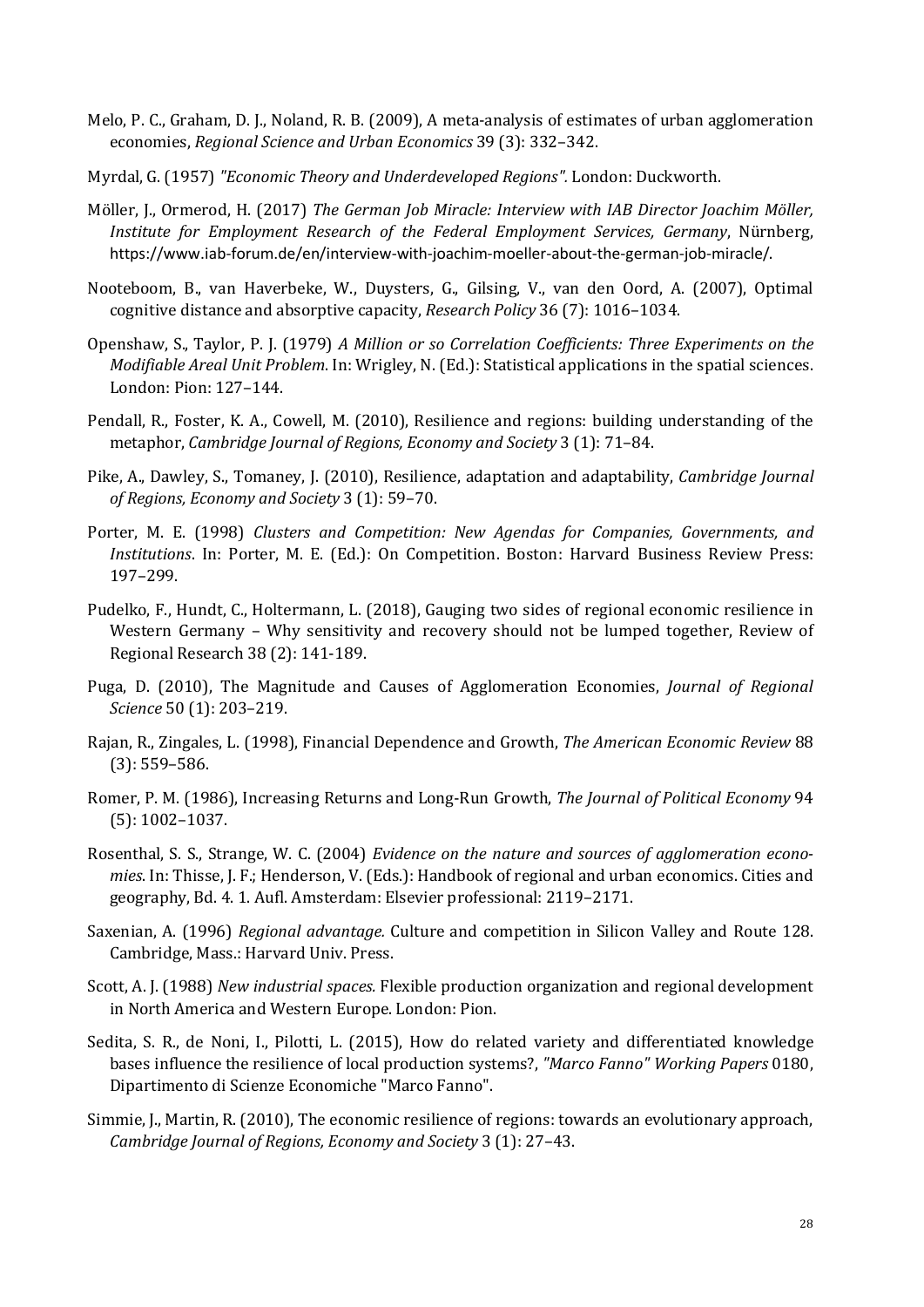- Smit, M. J., Abreu, M., Groot, H. L. F. de (2015), Micro-Evidence on the Determinants of Innovation in the Netherlands: The Relative Importance of Absorptive Capacity and Agglomeration Externalities, *Papers in Regional Science* 94 (2): 249–272.
- Storper, M. (1995), The Resurgence of Regional Economies, Ten Years Later: The Region as a Nexus of Untraded Interdependencies, *European Urban and Regional Studies* 2 (3): 191–221.
- Teece, D. J., Pisano, G., Shuen, A. (1997), Dynamic capabilities and strategic management, *Strategic Management Journal* 18 (7): 509–533.
- Tsai, W. (2001), Knowledge Transfer in Intraorganizational Networks: Effects of Network Position and Absorptive Capacity on Business Unit Innovation and Performance, *Academy of Management Journal* 44 (5): 996–1004.
- van Oort, F. G. (2007), Spatial and sectoral composition effects of agglomeration economies in the Netherlands, *Papers in Regional Science* 86 (1): 5–30.
- van Oort, F. (2013), Unity in variety? Agglomeration economics beyond the specialization–diversity controversy, *Papers in Evolutionary Economic Geography* 1313, Utrecht University
- van Oort, F. G., Burger, M. J., Knoben, J., Raspe, O. (2012), Multilevel Approaches and the Firm-Agglomeration Ambiguity in Economic Growth Studies, *Journal of Economic Surveys* 26 (3): 468– 491.
- Winter-Ebmer, R. (2007), Firm Size, Earnings, and Displacement Risk, *Economic Inquiry* 39 (3): 474- 486.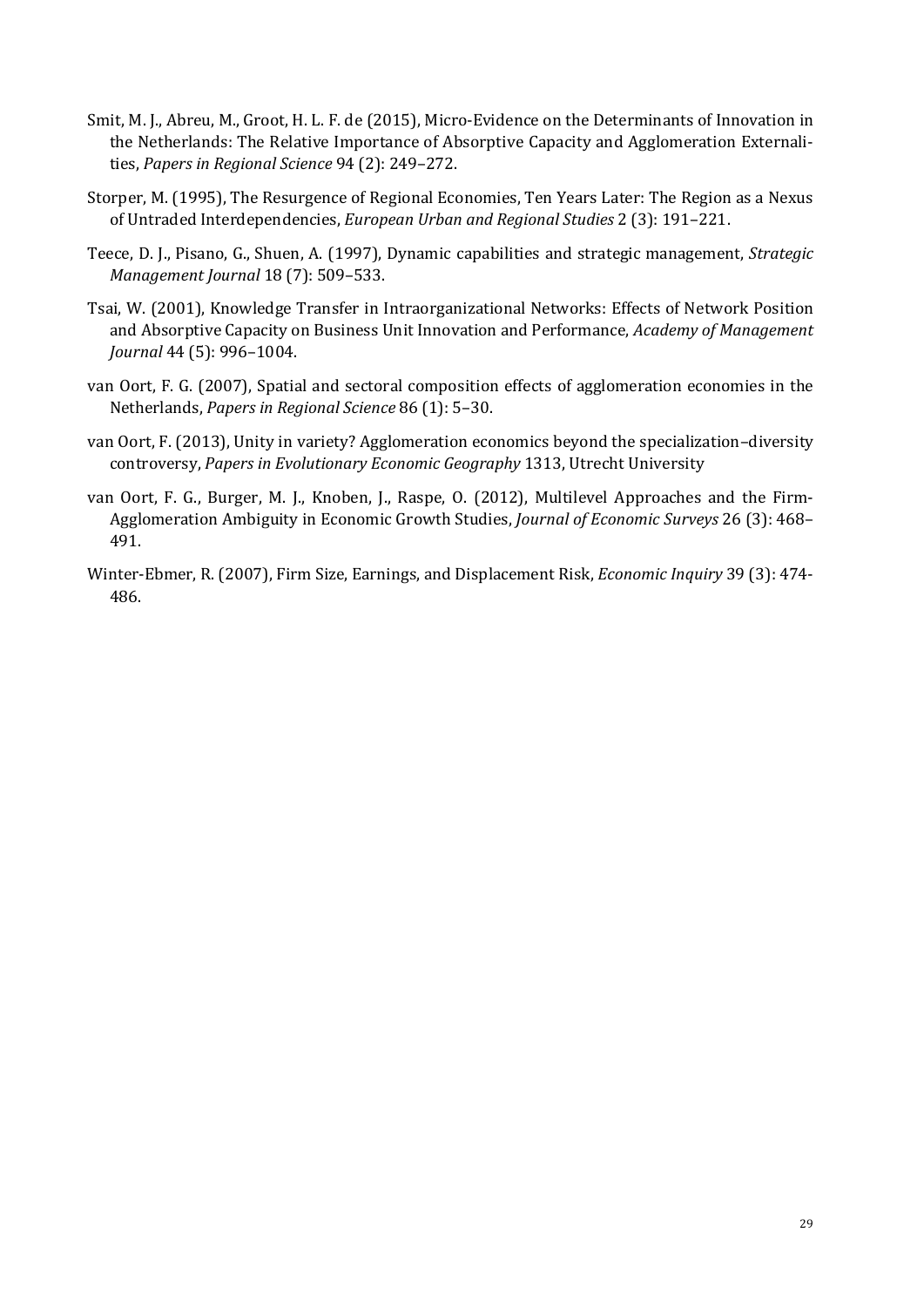## <span id="page-30-0"></span>**Appendices**

### **Appendix A.1: Summary statistics of firm performance indicators**

| Variable                   | Period      | Min.      | 1. Qu.    | Median    | Mean      | 3. Qu. | Max.   | SD     |
|----------------------------|-------------|-----------|-----------|-----------|-----------|--------|--------|--------|
| a) Sales growth            | 2004-2007   | $-0.5856$ | 0.0000    | 0.0465    | 0.1135    | 0.2624 | 0.9338 | 0.2714 |
| b) Sales growth            | 2009-2011   | $-0.5223$ | $-0.0375$ | 0.0000    | 0.0458    | 0.1252 | 0.8597 | 0.2176 |
| c) Sales growth            | 2009        | $-0.3581$ | $-0.0127$ | 0.0000    | $-0.0121$ | 0.0000 | 0.3449 | 0.0977 |
| d) Sales growth            | 2010-2011   | $-0.0441$ | 0.0000    | 0.0000    | 0.0580    | 0.1236 | 0.6581 | 0.1778 |
| Difference in sales growth | b) minus a) | $-1.1570$ | $-0.2662$ | $-0.0275$ | $-0.0677$ | 0.1054 | 1.2340 | 0.3418 |
| Difference in sales growth | c) minus a) | $-1.0840$ | $-0.2763$ | $-0.0487$ | $-0.1158$ | 0.2247 | 0.8018 | 0.2916 |
| Difference in sales growth | d) minus a) | $-1.1190$ | $-0.2231$ | $-0.0121$ | $-0.0556$ | 0.1054 | 1.0560 | 0.3079 |
| e) FTE growth              | 2004-2007   | $-0.4055$ | 0.0000    | 0.0000    | 0.0350    | 0.1133 | 0.5390 | 0.1671 |
| f) FTE growth              | 2009-2011   | $-0.3087$ | 0.0000    | 0.0000    | 0.0273    | 0.0606 | 0.4383 | 0.1263 |
| g) FTE growth              | 2009        | $-0.1671$ | 0.0000    | 0.0000    | 0.0039    | 0.0000 | 0.2036 | 0.0478 |
| h) FTE growth              | 2010-2011   | $-0.2231$ | 0.0000    | 0.0000    | 0.0208    | 0.0000 | 0.3460 | 0.0928 |
| Difference in FTE growth   | f) minus e) | $-0.6230$ | $-0.1178$ | 0.0000    | $-0.0077$ | 0.1002 | 0.5875 | 0.1990 |
| Difference in FTE growth   | g) minus e) | $-0.5777$ | $-0.1054$ | 0.0000    | $-0.0261$ | 0.0408 | 0.4603 | 0.1724 |
| Difference in FTE growth   | h) minus e) | $-0.5960$ | $-0.1054$ | 0.0000    | $-0.0151$ | 0.0816 | 0.5270 | 0.1839 |

### **Appendix A.2: Summary statistics of key explanatory variables**

| Variable                        | Min. | 1. Qu. | Median | Mean   | 3. Qu. | Max.    | SD     |
|---------------------------------|------|--------|--------|--------|--------|---------|--------|
| Firm level                      |      |        |        |        |        |         |        |
| Entrepreneur                    | 0.00 | 1.00   | 1.00   | 0.89   | 1.00   | 1.00    | 0.32   |
| Patent applications per FTE     | 0.00 | 0.00   | 0.00   | 0.00   | 0.00   | 0.29    | 0.01   |
| Age                             | 5.00 | 11.00  | 18.00  | 26.91  | 32.00  | 191.00  | 25.42  |
| Number of FTE                   | 4.50 | 8.00   | 13.50  | 24.08  | 27.00  | 248.00  | 28.99  |
| Share of tertiary workforce (%) | 0.00 | 0.00   | 0.00   | 0.30   | 0.67   | 1.00    | 0.42   |
| Cluster level                   |      |        |        |        |        |         |        |
| Variety (V)                     | 0.00 | 1.36   | 1.91   | 1.95   | 2.52   | 3.88    | 0.84   |
| Related variety (RV)            | 0.00 | 0.38   | 0.78   | 0.81   | 1.16   | 2.83    | 0.54   |
| Unrelated variety (UV)          | 0.00 | 0.50   | 1.04   | 1.12   | 1.76   | 2.60    | 0.72   |
| Number of firms                 | 1.00 | 37.00  | 84.00  | 242.50 | 202.00 | 7247.00 | 582.47 |
| Average firm size               | 1.22 | 6.23   | 11.86  | 17.48  | 21.37  | 1826.00 | 24.32  |

### **Appendix A.3: Correlation table of key explanatory variables**

|                             | Entr.     | Pat./FTE     | Age          | No. FTE      | Sh. of tert. | Variety   | Related   | Unrelated | No. Of    | Avg. firm |
|-----------------------------|-----------|--------------|--------------|--------------|--------------|-----------|-----------|-----------|-----------|-----------|
|                             |           |              |              |              | workforce    |           | Variety   | Variety   | firms     | size      |
| Firm level                  |           |              |              |              |              |           |           |           |           |           |
| Entrepreneur                |           |              |              |              |              |           |           |           |           |           |
| Patents per FTE             | $-0.0057$ | $\mathbf{1}$ |              |              |              |           |           |           |           |           |
| Age                         | $-0.0014$ | $-0.0206$    | $\mathbf{1}$ |              |              |           |           |           |           |           |
| Number of FTE               | $-0.1930$ | 0.0112       | 0.0796       | $\mathbf{1}$ |              |           |           |           |           |           |
| Share of tertiary workforce | $-0.1272$ | 0.0277       | $-0.1005$    | 0.1192       | 1            |           |           |           |           |           |
| Cluster level               |           |              |              |              |              |           |           |           |           |           |
| Variety (V)                 | 0.0033    | 0.0132       | $-0.0348$    | $-0.0064$    | 0.0616       | 1         |           |           |           |           |
| Related variety (RV)        | $-0.0196$ | 0.0101       | $-0.0733$    | $-0.0236$    | 0.1959       | 0.5252    |           |           |           |           |
| Unrelated variety (UV)      | 0.0187    | 0.0077       | 0.0154       | 0.0106       | $-0.0775$    | 0.7619    | $-0.1510$ |           |           |           |
| Number of firms             | $-0.0343$ | 0.0155       | $-0.0939$    | $-0.0207$    | 0.1191       | 0.0809    | 0.1643    | $-0.0311$ |           |           |
| Average firm size           | $-0.0207$ | 0.0063       | 0.0363       | 0.1307       | 0.0019       | $-0.0521$ | $-0.1063$ | 0.0203    | $-0.0902$ |           |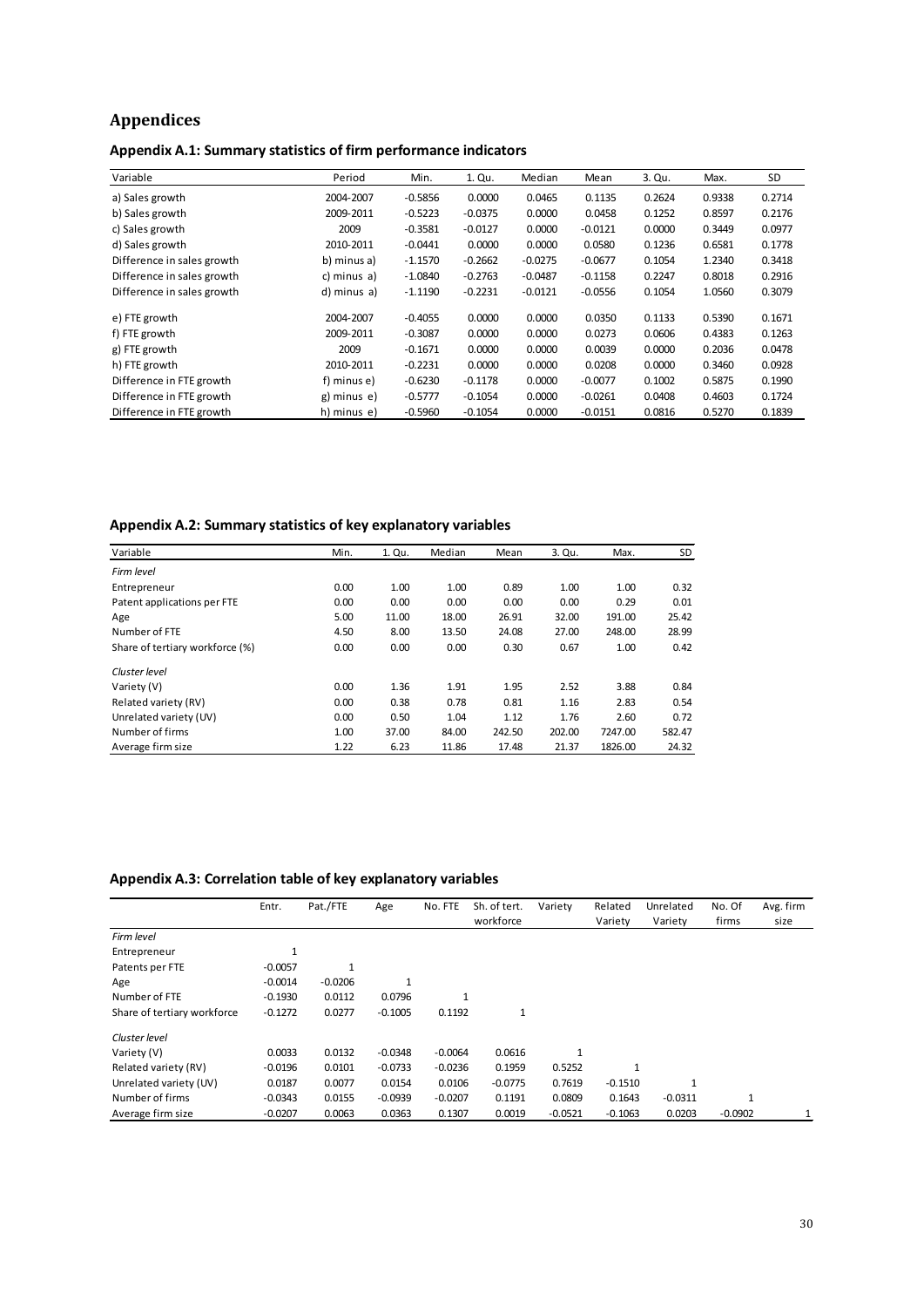#### **Appendix A.4: Robustness checks of baseline results**

| Crisis vs. pre-crisis                  |                           |                           |                               | Sales growth              |                           |                               |                           |                          |                               | FTE growth                |                           |                               |
|----------------------------------------|---------------------------|---------------------------|-------------------------------|---------------------------|---------------------------|-------------------------------|---------------------------|--------------------------|-------------------------------|---------------------------|---------------------------|-------------------------------|
|                                        | (1)                       | (2)                       | (3)                           | (4)                       | (5)                       | (6)                           | (7)                       | (8)                      | (9)                           | (10)                      | (11)                      | (12)                          |
|                                        | Baseline model            | MAR:<br>empl.-based       | Externalities:<br>sales-based | Expl. Var.:<br>2007       | Cluster FE                | Patents appl.<br>as moderator | Baseline model            | MAR:<br>empl.-based      | Externalities:<br>sales-based | Expl. Var.:<br>2007       | Cluster FE                | Patents appl.<br>as moderator |
| Firm level                             |                           |                           |                               |                           |                           |                               |                           |                          |                               |                           |                           |                               |
| Size                                   | $-0.0163$ ***<br>(0.0032) | $-0.0165$ ***<br>(0.0035) | $-0.0029$<br>(0.0029)         | $-0.0490$ ***<br>(0.0033) | $-0.0170$ ***<br>(0.0036) | $-0.0163$ ***<br>(0.0032)     | $0.0075$ ***<br>(0.0020)  | $0.0077$ ***<br>(0.0021) | $-0.0032**$<br>(0.0013)       | $-0.0351$ ***<br>(0.0021) | $0.0080$ ***<br>(0.0024)  | $0.0076$ ***<br>(0.0020)      |
| Knowledge base                         | $-0.0157$ *<br>(0.0082)   | $-0.0168$ **<br>(0.0082)  | $-0.0194$ **<br>(0.0080)      | $-0.0111$<br>(0.0074)     | $-0.0131$<br>(0.0102)     | $-0.0156*$<br>(0.0082)        | $-0.0044$<br>(0.0042)     | $-0.0049$<br>(0.0042)    | $-0.0020$<br>(0.0040)         | 0.0031<br>(0.0040)        | 0.0017<br>(0.0065)        | $-0.0045$<br>(0.0041)         |
| Patents per FTE                        |                           |                           |                               |                           |                           | $0.1274$ ***<br>(0.3471)      |                           |                          |                               |                           |                           | 0.1124<br>(0.2204)            |
| Cluster level                          |                           |                           |                               |                           |                           |                               |                           |                          |                               |                           |                           |                               |
| Variety (V)                            | $-0.0066$<br>(0.0064)     | $-0.0065$<br>(0.0063)     | $-0.0080$<br>(0.0073)         | $-0.0065$<br>(0.0073)     |                           | $-0.0066$<br>(0.0064)         | 0.0021<br>(0.0033)        | 0.0021<br>(0.0033)       | 0.0016<br>(0.0029)            | 0.0020<br>(0.0033)        |                           | 0.0021<br>(0.0033)            |
| <b>MAR</b>                             | $-0.0013$<br>(0.0061)     | $-0.0012$<br>(0.0046)     | $-0.0017$<br>(0.0063)         | $-0.0009$<br>(0.0062)     |                           | $-0.0013$<br>(0.0061)         | $-0.0053$ **<br>(0.0025)  | $-0.0046$ **<br>(0.0022) | $-0.0051**$<br>(0.0023)       | $-0.0037$ **<br>(0.0027)  |                           | $-0.0053$ **<br>(0.0025)      |
| <b>Cross-Level Moderations</b>         |                           |                           |                               |                           |                           |                               |                           |                          |                               |                           |                           |                               |
| Knowledge base * Variety (V)           | $-0.0185$ ***<br>(0.0061) | $-0.0165$ **<br>(0.0066)  | $-0.0208$ ***<br>(0.0063)     | $-0.0129$ **<br>(0.0063)  | $-0.0148*$<br>(0.0084)    | $-0.0186$ ***<br>(0.0060)     | $-0.0131$ ***<br>(0.0039) | $-0.0101**$<br>(0.0047)  | $-0.0120$ ***<br>(0.0035)     | $-0.0025$<br>(0.0043)     | $-0.0195$ ***<br>(0.0043) | $-0.0130$ ***<br>(0.0039)     |
| Size * Variety (V)                     | $-0.0092$ ***<br>(0.0034) | $-0.0065$ *<br>(0.0036)   | $-0.0013$<br>(0.0039)         | $-0.0113$ ***<br>(0.0036) | $-0.0084$ **<br>(0.0037)  | $-0.0094$ ***<br>(0.0033)     | $-0.0034$ **<br>(0.0015)  | $-0.0018$<br>(0.0015)    | $-0.0021$ **<br>(0.0010)      | $-0.0045$ ***<br>(0.0017) | $-0.0008$<br>(0.0015)     | $-0.0031**$<br>(0.0015)       |
| Knowledge base * MAR                   | $0.0082*$<br>(0.0049)     | 0.0054<br>(0.0042)        | $0.0087*$<br>(0.0048)         | 0.0014<br>(0.0047)        | 0.0041<br>(0.0068)        | $0.0081*$<br>(0.0049)         | $0.0046**$<br>(0.0023)    | 0.0001<br>(0.0028)       | $0.0040*$<br>(0.0021)         | 0.0007<br>(0.0021)        | 0.0016<br>(0.0039)        | $0.0047**$<br>(0.0023)        |
| Size * MAR                             | $0.0055$ **<br>(0.0023)   | 0.0013<br>(0.0027)        | $0.0038**$<br>(0.0018)        | $0.0069$ ***<br>(0.0024)  | $0.0071$ ***<br>(0.0026)  | $0.0054$ **<br>(0.0024)       | $0.0023*$<br>(0.0012)     | 0.0001<br>(0.0014)       | $0.0019$ ***<br>(0.0007)      | 0.0020<br>(0.0013)        | $0.0028*$<br>(0.0017)     | $0.0023*$<br>(0.0012)         |
| Patents per FTE * Variety              |                           |                           |                               |                           |                           | 0.0083<br>(0.0279)            |                           |                          |                               |                           |                           | $-0.0166$<br>(0.0140)         |
| Patents per FTE * MAR                  |                           |                           |                               |                           |                           | 0.0129<br>(0.0152)            |                           |                          |                               |                           |                           | $-0.0025$<br>(0.0057)         |
| Observations                           | 16,166                    | 16,166                    | 16,166                        | 16,166                    | 16,166                    | 16,166                        | 16,166                    | 16,166                   | 16,166                        | 16,166                    | 16,166                    | 16,166                        |
| F-test (p-value)<br>Adjusted R-Squared | $0.0000$ ***<br>0.0358    | $0.0000$ ***<br>0.0353    | $0.0000$ ***<br>0.0341        | $0.0000$ ***<br>0.0490    | $0.0000$ ***<br>0.0471    | $0.0000$ ***<br>0.0357        | $0.0000$ ***<br>0.0157    | $0.0000$ ***<br>0.0150   | $0.0000$ ***<br>0.0149        | $0.0000$ ***<br>0.0358    | $0.0000$ ***<br>0.0222    | $0.0000$ ***<br>0.0158        |

Notes: (1): baseline results of differences in sales growth between both macroeconomic phases: specification (3) in Table 1. (2): as in column 1 but using the log of total number of employees instead of firms in the cluste to approximate MAR externalities. (3): as in column 1 but using micro-level sales data instead of employment data to calculate the regional externalities. (4): as in column 1 but all explanatory variables are measured one year prior to crisis outbreak instead at the beginning of sample period. (5): applying cluster-specific fixed effects instead of sector and region fixed effects. (6): additional interaction terms between agglomeration econ mies at cluster-level and patents per employee at firm-level are included in the model. Columns (7)-(12) report estimation results for analogous models that employ FTE growth as firm performance measure. Sector and region fixed effects and additional controls are included but not reported. All metric explanatory variables are grand mean centered such that the coefficients of non-interaction terms can be interpreted as the marginal effects evaluated when all variables are at sample mean. Heteroskedasticity-consistent standard errors clustered by region and sector are reported in parentheses. Statistical significance level: 1 % \*\*\*, 5 % \*\*, 10 % \*.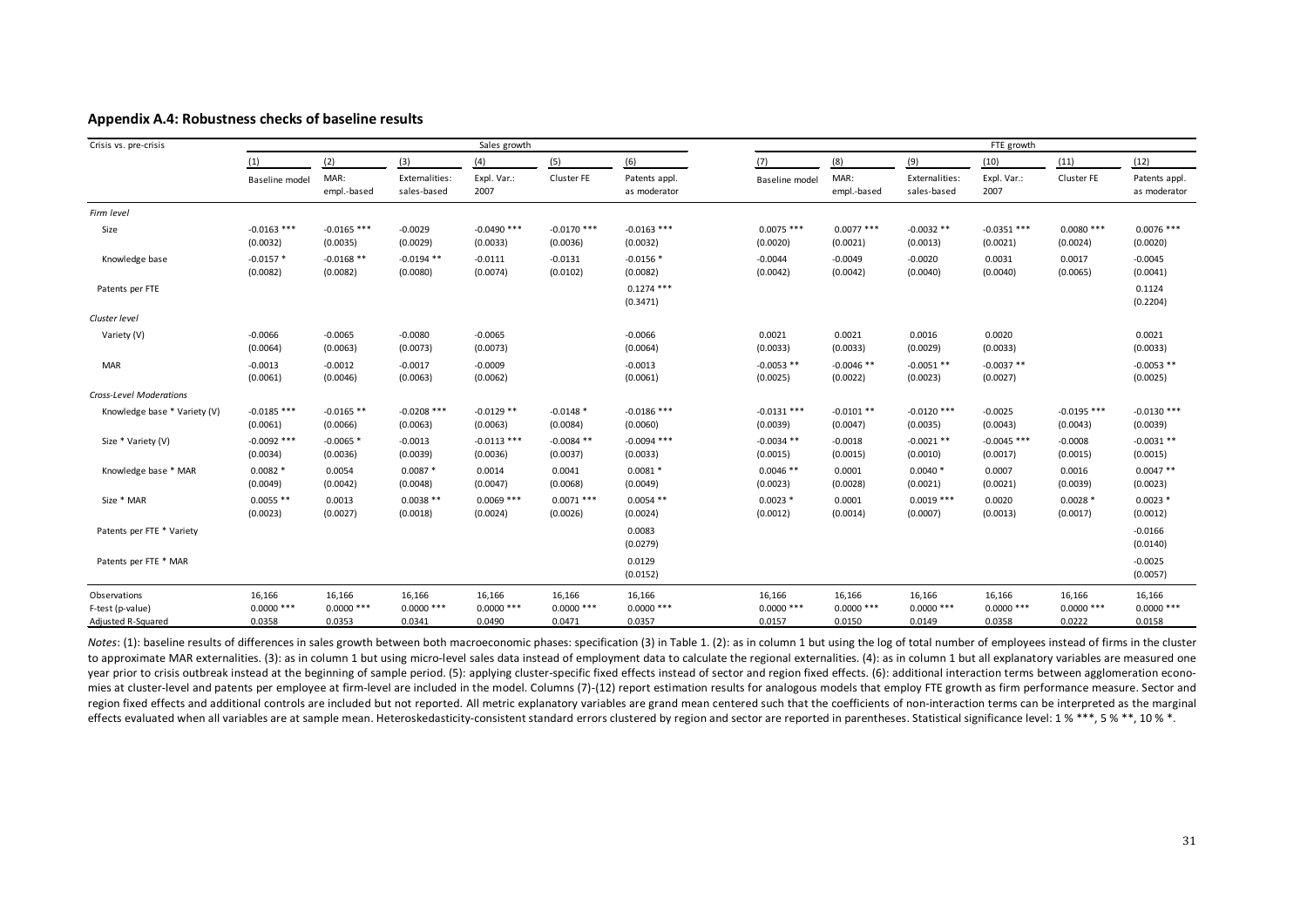| Crisis vs. pre-crisis          |                 | Sales growth         | FTE growth      |                      |  |
|--------------------------------|-----------------|----------------------|-----------------|----------------------|--|
|                                | (1)             | (2)                  | (3)             | (4)                  |  |
|                                | <b>Business</b> | Small firms          | <b>Business</b> | Small firms          |  |
|                                | services        | ( <sub>50</sub> FTE) | services        | ( <sub>50</sub> FTE) |  |
| Firm-level                     |                 |                      |                 |                      |  |
| Size                           | $0.0213$ ***    | $-0.0265$            | 0.0057          | $-0.0084$            |  |
|                                | (0.0070)        | (0.0238)             | (0.0123)        | (0.0100)             |  |
| Knowledge base                 | 0.0115          | 0.0026               | 0.0141          | 0.0156               |  |
|                                | (0.0274)        | (0.0204)             | (0.0253)        | (0.0119)             |  |
| Cluster-level                  |                 |                      |                 |                      |  |
| Variety (V)                    | $-0.0071$       | $-0.0216$            | $-0.0114$       | 0.0075               |  |
|                                | (0.0136)        | (0.0562)             | (0.0190)        | (0.0177)             |  |
| MAR                            | 0.0024          | 0.0066               | 0.0039          | $-0.0170$            |  |
|                                | (0.0059)        | (0.0240)             | (0.0051)        | (0.0140)             |  |
| <b>Cross-Level Moderations</b> |                 |                      |                 |                      |  |
| Knowledge base * Variety (V)   | $-0.0192$       | $-0.0276$            | $-0.0182$       | $-0.0081$            |  |
|                                | (0.0300)        | (0.0201)             | (0.0131)        | (0.0076)             |  |
| Size * Variety (V)             | 0.0090          | 0.0150               | 0.0087          | $-0.0038$            |  |
|                                | (0.0067)        | (0.0365)             | (0.0061)        | (0.0088)             |  |
| Knowledge base * MAR           | $-0.0072$       | 0.0014               | 0.0074          | $-0.0039$            |  |
|                                | (0.0105)        | (0.0159)             | (0.0057)        | (0.0080)             |  |
| Size * MAR                     | $-0.0012$       | 0.0041               | $-0.0035$       | 0.0094               |  |
|                                | (0.0041)        | (0.0142)             | (0.0026)        | (0.0079)             |  |
| Observations                   | 16,166          | 16,166               | 16,166          | 16,166               |  |
| F-test (p-value)               | $0.0000$ ***    | $0.0000$ ***         | $0.0000$ ***    | $0.0000$ ***         |  |
| Adjusted R-Squared             | 0.0361          | 0.0358               | 0.0159          | 0.0149               |  |

#### **Appendix A.5: Heterogeneity across subsamples of firms**

*Notes*: Table shows differences in coefficients between subsample of firms and remaining firms: (1) and (3) business service firms vs. manufacturing firms, (2) and (4) firms with less than 50 employees vs. larger firms. Differences between subgroups are estimated via dummy-interaction (dummy variable equal to one for firms that belong to subgroup and zero otherwise). Dependent variable is the difference in firm performance between crisis period and pre-crisis period. Sector and region fixed effects and additional controls are included but not reported. All metric explanatory variables are grand mean centered such that the coefficients of non-interaction terms can be interpreted as the marginal effects evaluated when all variables are at sample mean. Heteroskedasticity-consistent standard errors clustered by region and sector are reported in parentheses. Statistical significance level: 1 % \*\*\*, 5 % \*\*, 10 % \*.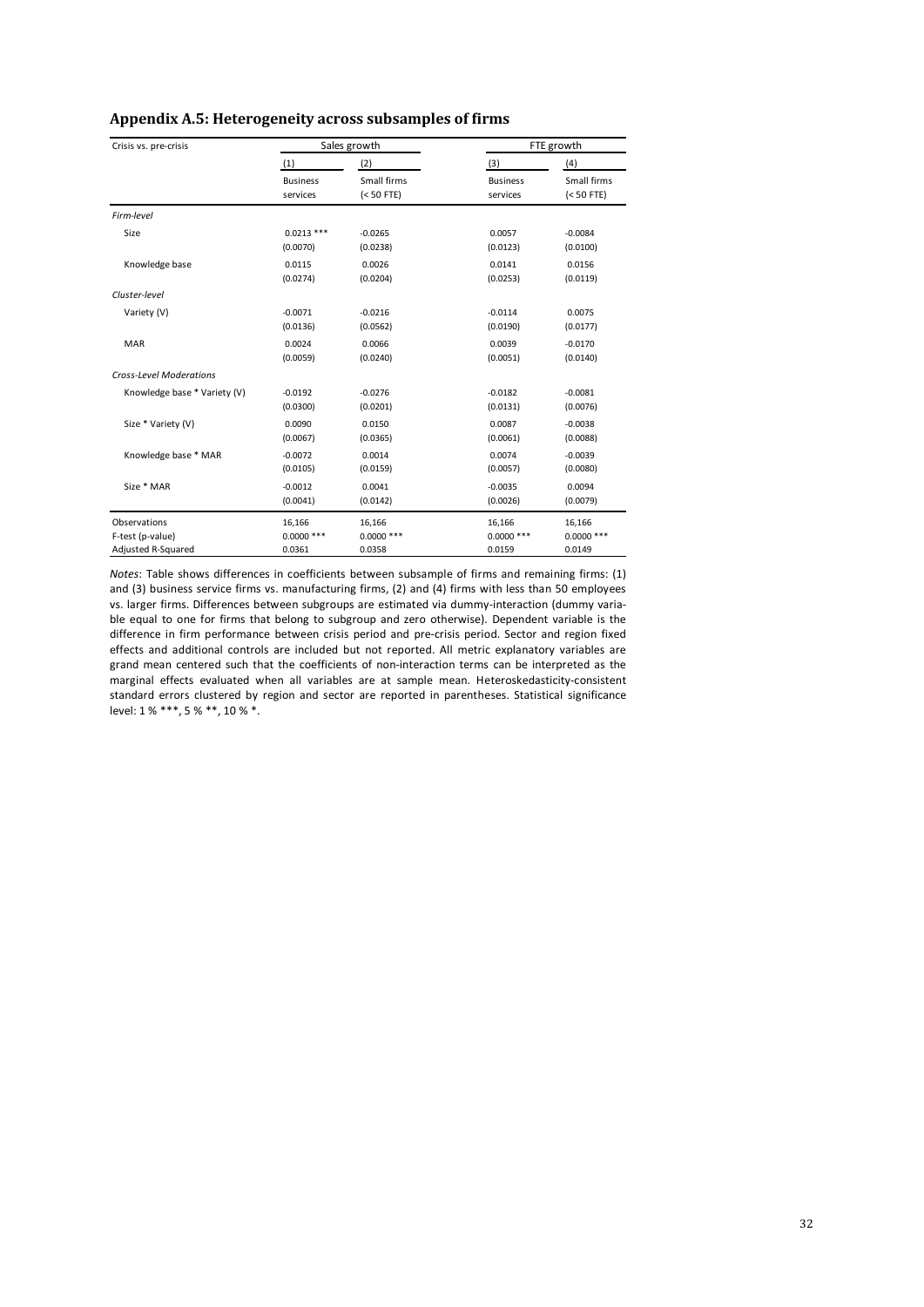|  |  |  | <b>Appendix A.6: Testing for potential non-linearities</b> |
|--|--|--|------------------------------------------------------------|
|--|--|--|------------------------------------------------------------|

| Crisis vs. pre-crisis            | Sales growth  | FTE growth<br>(2) |  |
|----------------------------------|---------------|-------------------|--|
|                                  | (1)           |                   |  |
|                                  | Non-linear    | Non-linear        |  |
| Firm level                       |               |                   |  |
| Size                             | $-1.7070$ *** | $0.8419$ ***      |  |
|                                  | (0.3550)      | (0.2124)          |  |
| Size sq.                         | 0.1534        | $-0.3648$         |  |
|                                  | (0.3682)      | (0.2319)          |  |
| Knowledge base                   | $-0.8826$ **  | $-0.2586$         |  |
|                                  | (0.4365)      | (0.2132)          |  |
| Knowledge base sq.               | 0.4275        | 0.2933            |  |
|                                  | (0.3726)      | (0.2319)          |  |
| Cluster level                    |               |                   |  |
| Variety (V)                      | $-0.0064$     | 0.0021            |  |
|                                  | (0.0063)      | (0.0034)          |  |
| <b>MAR</b>                       | $-0.0014$     | $-0.0054$ **      |  |
|                                  | (0.0061)      | (0.0025)          |  |
| Cross-Level Moderations          |               |                   |  |
| Knowledge base * Variety (V)     | $-0.9928$ *** | $-0.6822$ ***     |  |
|                                  | (0.3238)      | (0.2145)          |  |
| Knowledge base sq. * Variety (V) | 0.1879        | $-0.2986$         |  |
|                                  | (0.3153)      | (0.2399)          |  |
| Size * Variety (V)               | $-0.9382**$   | $-0.3905$ **      |  |
|                                  | (0.3757)      | (0.1565)          |  |
| Size sq. * Variety (V)           | $-0.0198$     | 0.0416            |  |
|                                  | (0.4816)      | (0.2490)          |  |
| Knowledge base * MAR             | 0.4338        | $0.2332*$         |  |
|                                  | (0.2700)      | (0.1333)          |  |
| Knowledge base sq. * MAR         | $-0.0435$     | 0.0081            |  |
|                                  | (0.2138)      | (0.1397)          |  |
| Size * MAR                       | $0.5947**$    | 0.2213            |  |
|                                  | (0.2574)      | (0.1425)          |  |
| Size sq. * MAR                   | $-0.1206$     | 0.0171            |  |
|                                  | (0.2344)      | (0.2019)          |  |
| Observations                     | 16,166        | 16,166            |  |
| F-test (p-value)                 | $0.0000$ ***  | $0.0000$ ***      |  |
| Adjusted R-Squared               | 0.0355        | 0.0158            |  |

*Notes*: Sector and region fixed effects and additional controls are included but not reported. All metric explanatory variables are grand mean centered such that the coefficients of non-interaction terms can be interpreted as the marginal effects evaluated when all variables are at sample mean. Heteroskedasticity-consistent standard errors clustered by region and sector are reported in parentheses. Statistical significance level: 1 % \*\*\*, 5 % \*\*, 10 % \*.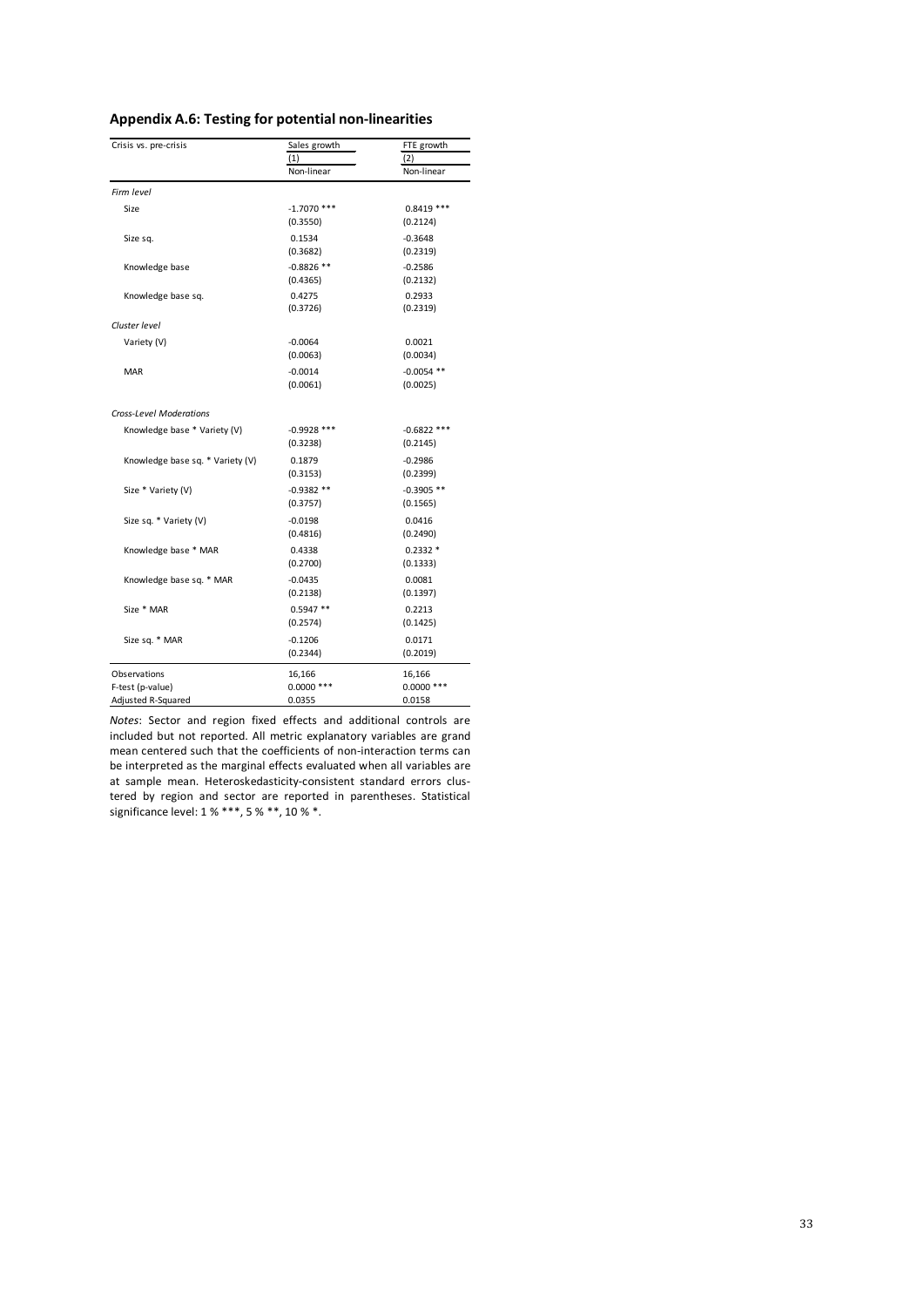#### **Appendix A.7: Variation of crisis duration**

|                                | Sales growth                                       |                                                    | FTE growth                                         |                                                    |
|--------------------------------|----------------------------------------------------|----------------------------------------------------|----------------------------------------------------|----------------------------------------------------|
|                                | (1)<br>Crisis<br>$(2009 - 2011)$<br>vs. pre-crisis | (2)<br>Crisis<br>$(2009 - 2012)$<br>vs. pre-crisis | (3)<br>Crisis<br>$(2009 - 2011)$<br>vs. pre-crisis | (4)<br>Crisis<br>$(2009 - 2012)$<br>vs. pre-crisis |
|                                |                                                    |                                                    |                                                    |                                                    |
| Firm-level                     |                                                    |                                                    |                                                    |                                                    |
| Size                           | $-0.0163$ ***                                      | 0.0006                                             | $0.0075$ ***                                       | 0.0006                                             |
|                                | (0.0032)                                           | (0.0033)                                           | (0.0020)                                           | (0.0023)                                           |
| Knowledge base                 | $-0.0157$ *                                        | 0.0029                                             | $-0.0044$                                          | 0.0076                                             |
|                                | (0.0082)                                           | (0.0052)                                           | (0.0042)                                           | (0.0037)                                           |
| Cluster-level                  |                                                    |                                                    |                                                    |                                                    |
| Variety (V)                    | $-0.0066$                                          | $-0.0027$                                          | 0.0021                                             | $-0.0023$                                          |
|                                | (0.0064)                                           | (0.0041)                                           | (0.0033)                                           | (0.0019)                                           |
| <b>MAR</b>                     | $-0.0013$                                          | 0.0010                                             | $-0.0053$ **                                       | $-0.0028$                                          |
|                                | (0.0061)                                           | (0.0044)                                           | (0.0025)                                           | (0.0027)                                           |
| <b>Cross-Level Moderations</b> |                                                    |                                                    |                                                    |                                                    |
| Knowledge base * Variety (V)   | $-0.0185$ ***                                      | 0.0059                                             | $-0.0131$ ***                                      | $-0.0027$                                          |
|                                | (0.0061)                                           | (0.0060)                                           | (0.0039)                                           | (0.0047)                                           |
| Size * Variety (V)             | $-0.0092$ ***                                      | 0.0010                                             | $-0.0034$ **                                       | $-0.0019$                                          |
|                                | (0.0034)                                           | (0.0034)                                           | (0.0015)                                           | (0.0020)                                           |
| Knowledge base * MAR           | $0.0082*$                                          | 0.0005                                             | $0.0046**$                                         | 0.0023                                             |
|                                | (0.0049)                                           | (0.0024)                                           | (0.0023)                                           | (0.0023)                                           |
| Size * MAR                     | $0.0055$ **                                        | $-0.0009$                                          | $0.0023*$                                          | 0.0019                                             |
|                                | (0.0023)                                           | (0.0024)                                           | (0.0012)                                           | (0.0011)                                           |
| Observations                   | 16,166                                             | 16,166                                             | 16,166                                             | 16,166                                             |
| F-test (p-value)               | $0.0000$ ***                                       | $0.0000$ ***                                       | $0.0000$ ***                                       | $0.0000$ ***                                       |
| Adjusted R-Squared             | 0.0358                                             | 0.0263                                             | 0.0157                                             | 0.0143                                             |

*Notes*: Sector and region fixed effects and additional controls are included but not reported. All metric explanatory variables are grand mean centered such that the coefficients of non-interaction terms can be interpreted as the marginal effects evaluated when all variables are at sample mean. Heteroskedasticity-consistent standard errors clustered by region and sector are reported in parentheses. Statistical significance level: 1 % \*\*\*, 5 % \*\*, 10 % \*.